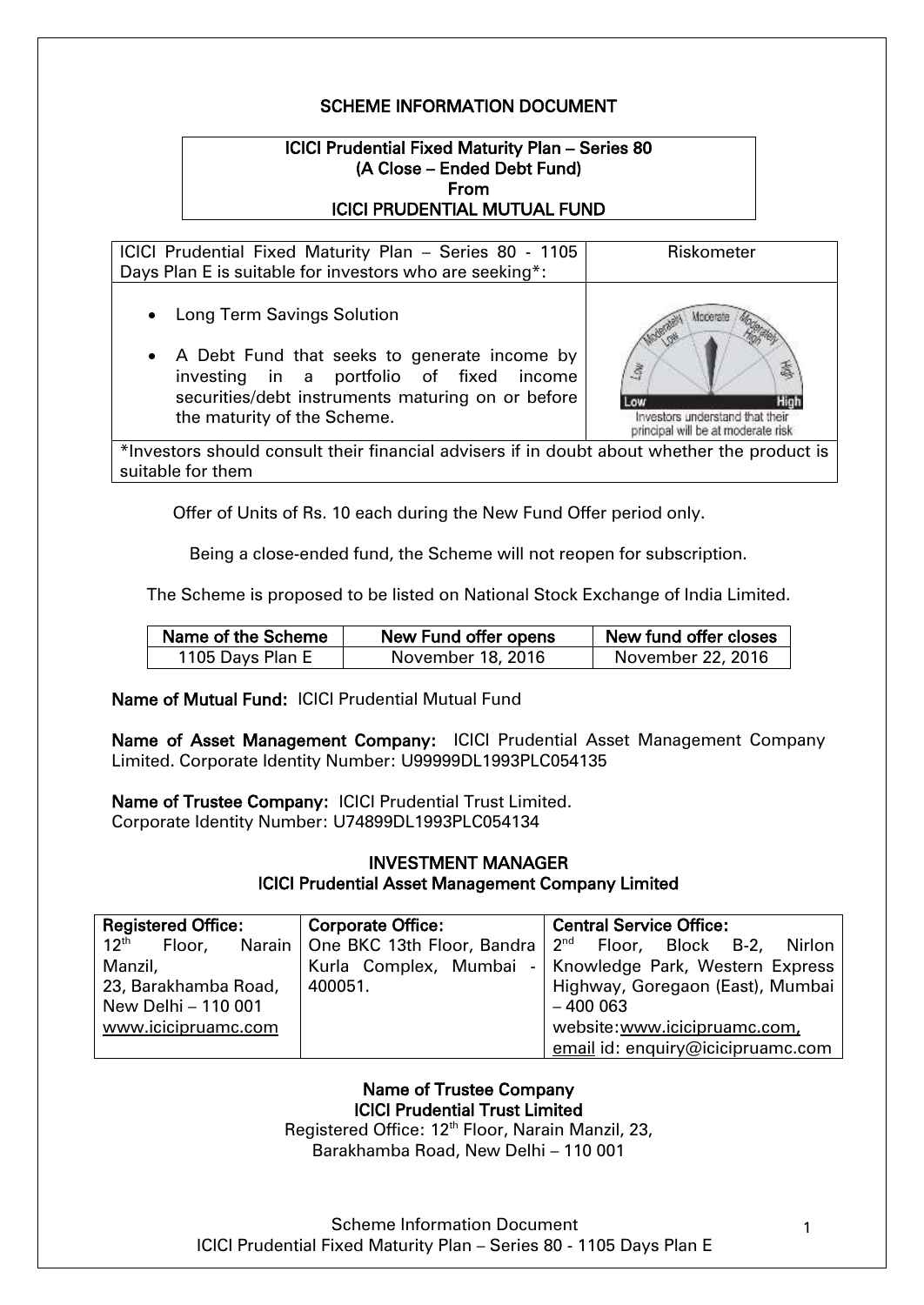The particulars of ICICI Prudential Fixed Maturity Plan – Series 80 - 1105 Days Plan E (the Scheme) have been prepared in accordance with the Securities and Exchange Board of India (Mutual Funds) Regulations 1996, as amended till date, and filed with SEBI, along with a Due Diligence Certificate from the AMC. The units being offered for public subscription have not been approved or recommended by SEBI nor has SEBI certified the accuracy or adequacy of the Scheme Information Document.

The Scheme Information Document (SID) sets forth concisely the information about the Scheme that a prospective investor ought to know before investing. Before investing, investors should also ascertain about any further changes to this SID after the date of this Document from the Mutual Fund/Investor Service Centres/Website/Distributors or Brokers.

The investors are advised to refer to the Statement of Additional Information (SAI) for details of ICICI Prudential Mutual Fund, Tax and Legal issues and general information on [www.icicipruamc.com](http://www.icicipruamc.com/).

The Mutual Fund or AMC and its empanelled brokers have not given and shall not give any indicative portfolio and indicative yield in any communication, in any manner whatsoever. Investors are advised not to rely on any communication regarding indicative yield/portfolio with regard to the Scheme.

SAI is incorporated by reference (is legally a part of the Scheme Information Document). For a free copy of the current SAI, please contact your nearest Investor Service Centre or log on to our website.

The Scheme Information Document should be read in conjunction with the SAI and not in isolation.

#### This Scheme Information Document is dated November 07, 2016.

#### National Stock Exchange of India Limited Disclaimer:

"As required, a copy of this Scheme Information Document has been submitted to National Stock Exchange of India Limited (hereinafter referred to as NSE). NSE has given vide its letter NSE/LIST/3979 dated July 29, 2016 permission to the Mutual Fund to use the Exchange's name in this Scheme Information Document as one of the stock exchanges on which the Mutual Fund's units are proposed to be listed subject to, the Mutual Fund fulfilling various criteria for listing. The Exchange has scrutinized this Scheme Information Document for its limited internal purpose of deciding on the matter of granting the aforesaid permission to the Mutual Fund. It is to be distinctly understood that the aforesaid permission given by NSE should not in any way be deemed or construed that the Scheme Information Document has been cleared or approved by NSE; nor does it in any manner warrant, certify or endorse the correctness or completeness of any of the contents of this Scheme Information Document; nor does it warrant that the Mutual Fund's units will be listed or will continue to be listed on the Exchange; nor does it take any responsibility for the financial or other soundness of the Mutual Fund, its sponsors, its management or any scheme of the Mutual Fund.

Every person who desires to apply for or otherwise acquire any units of the Mutual Fund may do so pursuant to independent inquiry, investigation and analysis and shall not have any claim against the Exchange whatsoever by reason of any loss which may be suffered by such person consequent to or in connection with such subscription /acquisition whether by reason of anything stated or omitted to be stated herein or any other reason whatsoever."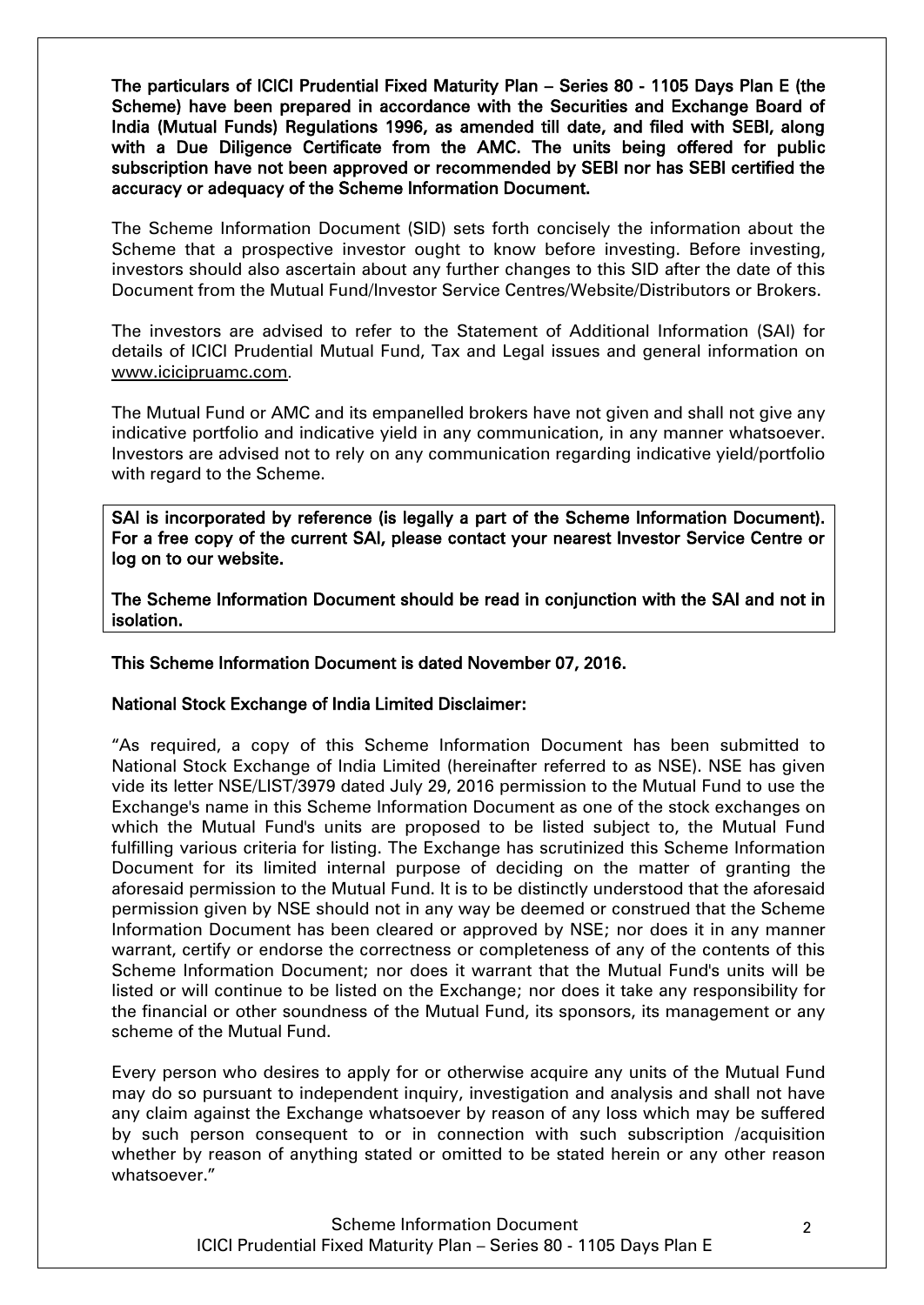# Table of Contents

| HIGHLIGHTS/SUMMARY OF THE SCHEME                                             | $\overline{4}$          |
|------------------------------------------------------------------------------|-------------------------|
| <b>INVESTMENT OBJECTIVE</b>                                                  | $\overline{4}$          |
| <b>LIQUIDITY</b>                                                             | $\overline{4}$          |
| <b>BENCHMARK</b>                                                             | 4                       |
| TRANSPARENCY/NAV DISCLOSURE                                                  | $\overline{\mathbf{4}}$ |
| <b>LOAD STRUCTURE</b>                                                        | 5                       |
| MINIMUM APPLICATION AMOUNT                                                   | 5                       |
| <b>MATURITY</b>                                                              | 5                       |
| <b>ELIGIBILITY FOR TRUSTS</b>                                                | $\boldsymbol{6}$        |
| PLANS/ OPTIONS AVAILABLE UNDER THE SCHEME:                                   | $6\phantom{1}6$         |
| A. RISK FACTORS                                                              | 8                       |
| B. REQUIREMENT OF MINIMUM INVESTORS IN THE SCHEME                            | 11                      |
| C. SPECIAL CONSIDERATIONS, if any                                            | 11                      |
| <b>D. DEFINITIONS</b>                                                        | 11                      |
| II. INFORMATION ABOUT THE SCHEME                                             | 15                      |
| A. TYPE OF THE SCHEME                                                        | 15                      |
| B. WHAT IS THE INVESTMENT OBJECTIVE OF THE SCHEME?                           | 15                      |
| C. HOW WILL THE SCHEME ALLOCATE ITS ASSETS?                                  | 15                      |
| D. WHERE WILL THE SCHEME INVEST?                                             | 17                      |
| <b>E.WHAT ARE THE INVESTMENT STRATEGIES?</b>                                 | 18                      |
| <b>F: FUNDAMENTAL ATTRIBUTES</b>                                             | 20                      |
| G. HOW WILL THE SCHEME BENCHMARK ITS PERFORMANCE?                            | 21                      |
| H. WHO MANAGES THE SCHEME?                                                   | 22                      |
| J. HOW HAS THE SCHEME PERFORMED?                                             | 25                      |
| K. ADDITIONAL DISCLOSURES                                                    | 25                      |
| III. UNITS AND OFFER                                                         | 26                      |
| A. NEW FUND OFFER (NFO)                                                      | 26                      |
| <b>B. ONGOING OFFER DETAILS</b>                                              | 43                      |
| <b>C. PERIODIC DISCLOSURES</b>                                               | 45                      |
| D. COMPUTATION OF NAV                                                        | 48                      |
| A. NEW FUND OFFER (NFO) EXPENSES                                             | 49                      |
| <b>B. ANNUAL SCHEME RECURRING EXPENSES</b>                                   | 49                      |
| <b>C. LOAD STRUCTURE</b>                                                     | 51                      |
| D. WAIVER OF LOAD FOR DIRECT APPLICATIONS                                    | 52                      |
| V. RIGHTS OF UNITHOLDERS                                                     | 52                      |
| VI. PENALTIES, PENDING LITIGATION OR PROCEEDINGS, FINDINGS OF INSPECTIONS OR |                         |
| INVESTIGATIONS FOR WHICH ACTION MAY HAVE BEEN TAKEN OR IS IN THE PROCESS     |                         |
| OF BEING TAKEN BY ANY REGULATORY AUTHORITY                                   | 52                      |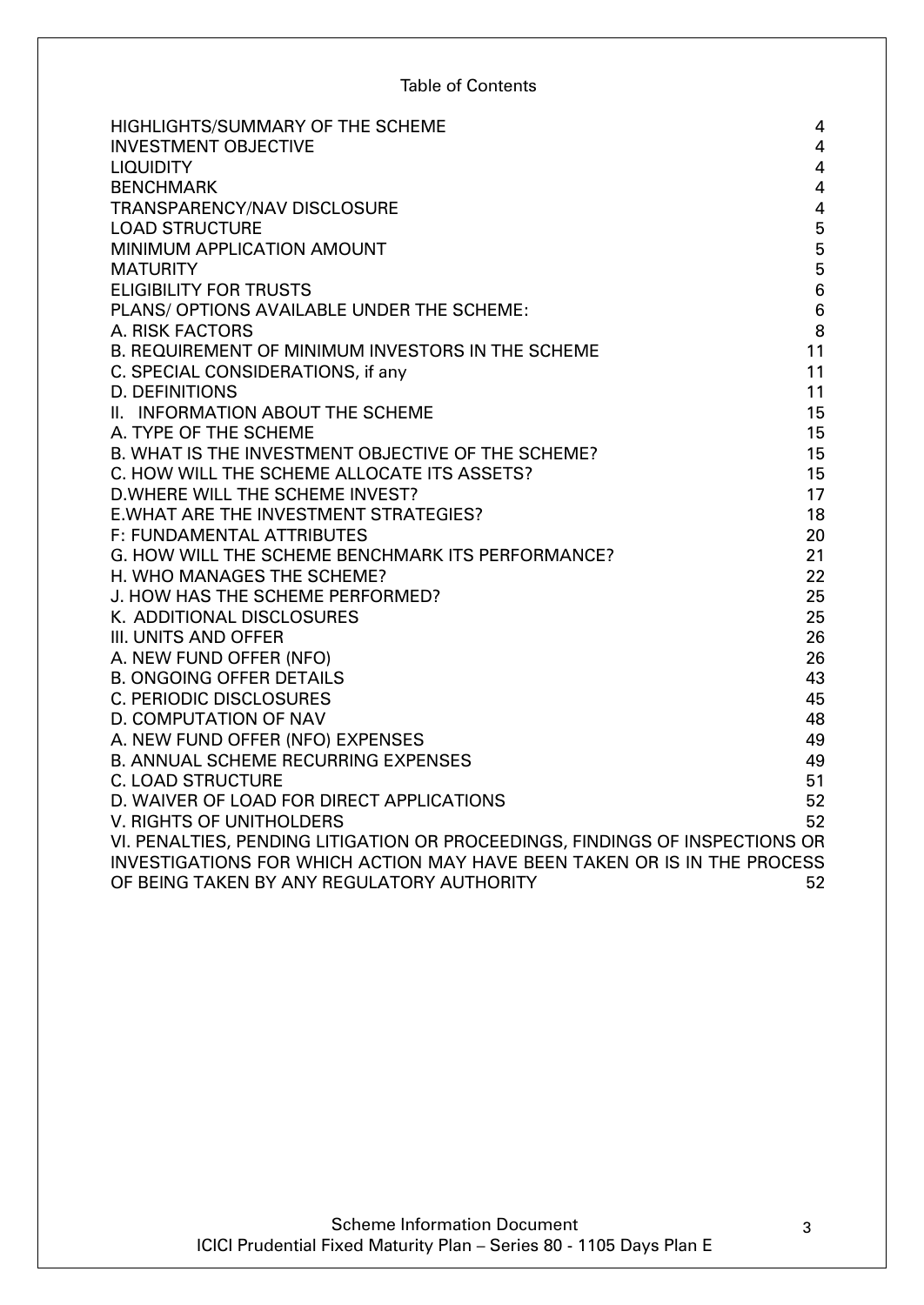#### <span id="page-3-0"></span>HIGHLIGHTS/SUMMARY OF THE SCHEME

#### <span id="page-3-1"></span>INVESTMENT OBJECTIVE

The investment objective of the Scheme is to seek to generate income by investing in a portfolio of fixed income securities/debt instruments maturing on or before the maturity of the Scheme.

However, there can be no assurance that the investment objective of the Scheme will be realized.

#### <span id="page-3-2"></span>LIQUIDITY

#### Repurchase facility

No redemption/repurchase of units shall be allowed prior to the maturity of this closeended Scheme. Investors wishing to exit may do so, only in demat mode, by selling the units through NSE or any of the stock exchange(s) where the Scheme will be listed as the Trustee may decide from time to time.

#### <span id="page-3-3"></span>**BENCHMARK**

| <b>Duration of the Scheme</b> | <b>Benchmark</b>                              |  |
|-------------------------------|-----------------------------------------------|--|
| 1105 Days                     | <sup>1</sup> CRISIL Composite Bond Fund Index |  |

The composition of the aforesaid benchmark is such that, it is most suited for comparing performance of the Scheme. The Trustees reserve the right to change the benchmark in future, if a benchmark better suited to the investment objective of the Scheme is available.

#### <span id="page-3-4"></span>TRANSPARENCY/NAV DISCLOSURE

The AMC will calculate and disclose the first NAV within 5 business days from the date of allotment. Subsequently, the NAV will be calculated and disclosed at the close of every business day. NAV shall be published in at least two daily newspapers having circulation all over India. The AMC shall disclose portfolio of all the Schemes on the website [www.icicipruamc.com](http://www.icicipruamc.com/) along with ISIN on a monthly basis as on last day of each month, on or before tenth day of the succeeding month. As required under SEBI (Mutual Funds) Regulations, 1996, portfolio of the Scheme would be published on a half yearly basis in one English daily newspaper circulating in the whole of India and in a newspaper published in the language of the region where the Head office of the Mutual Fund is situated within one month from the close of each half year (March 31 and September 30). The Mutual Fund shall also disclose the full portfolio of the Scheme at least on a half-yearly basis on the website of AMC and AMFI. Since the Scheme is a new scheme, Top 10 Holdings and sector wise holdings are not available.

<span id="page-3-5"></span>AMC shall update the NAVs on the website of Association of Mutual Funds in India - AMFI [\(www.amfiindia.com\)](http://www.amfiindia.com/) and AMC website [\(www.icicipruamc.com\)](http://www.icicipruamc.com/) by 9:00 p.m. on every Business Day. In case of any delay, the reasons for such delay would be explained to AMFI and SEBI by the next day. If the NAVs are not available before commencement of business hours on the following day due to any reason, the Fund shall issue a press release providing reasons and explaining when the Fund would be able to publish the NAVs.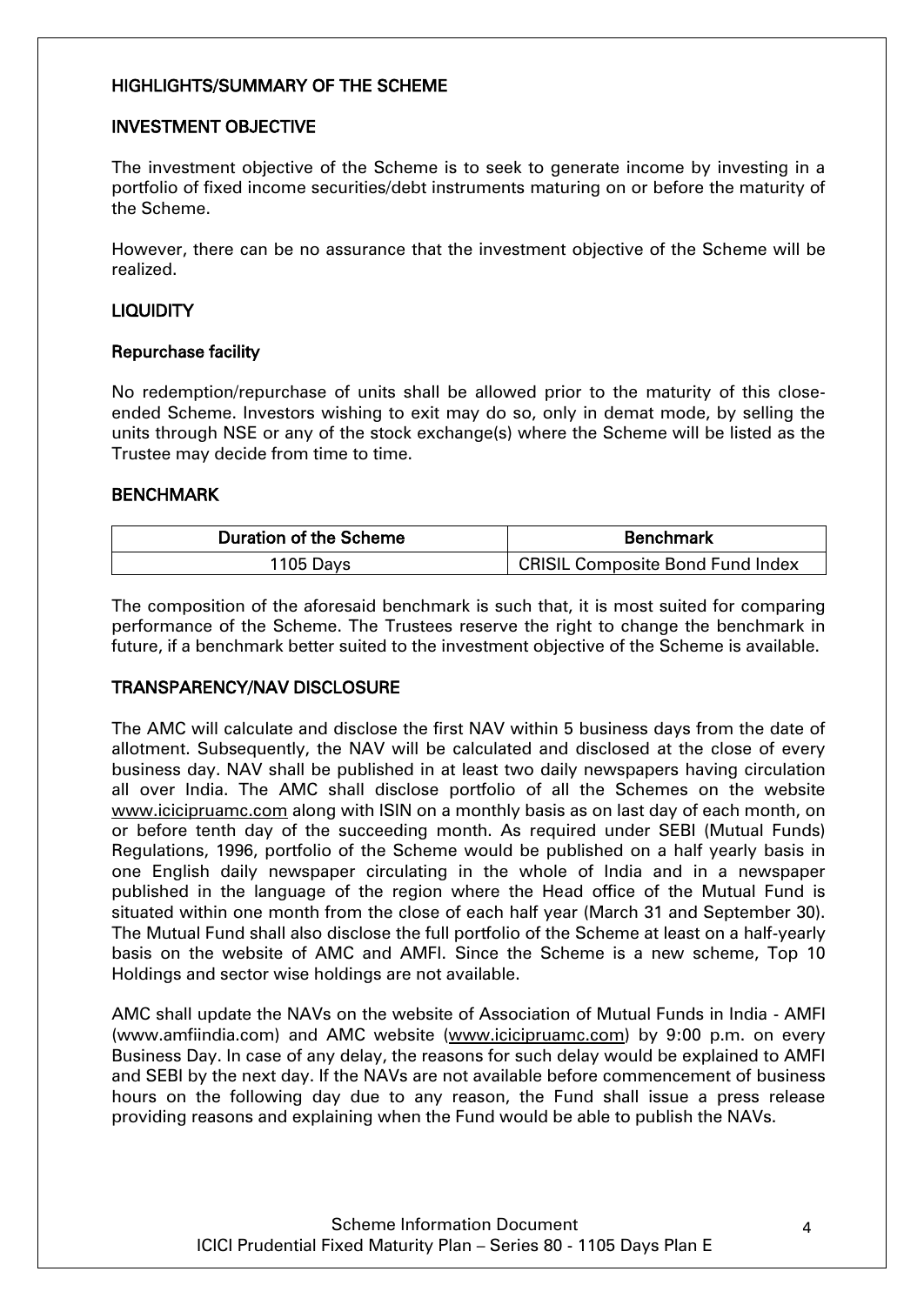#### LOAD STRUCTURE

| Entry     | Not Applicable. In terms of circular no. SEBI/IMD/CIR No. 4/168230/09 dated   |  |  |  |
|-----------|-------------------------------------------------------------------------------|--|--|--|
| Load      | June 30, 2009, SEBI has notified that w.e.f. August 01, 2009 there will be no |  |  |  |
|           | entry load charged to the Schemes of the Mutual Fund and the upfront          |  |  |  |
|           | commission to distributors will be paid by the investor directly to the       |  |  |  |
|           | distributor, based on his assessment of various factors including the service |  |  |  |
|           | rendered by the distributor.                                                  |  |  |  |
| Exit Load | Since the Scheme will be listed on the stock exchange, exit load will not be  |  |  |  |
|           | applicable.                                                                   |  |  |  |
|           | Investors shall note that the brokerage on sales of the units of the Schemes  |  |  |  |
|           | on the stock exchanges shall be borne by the investors.                       |  |  |  |

#### <span id="page-4-0"></span>MINIMUM APPLICATION AMOUNT

Rs. 5,000 & in multiples of Rs.10 thereafter. The minimum application amount applies to switch in transactions during New Fund Offer period also.

#### <span id="page-4-1"></span>**MATURITY**

The tenure of the Scheme will be 1105 days from the date of allotment. The Scheme shall be fully redeemed at the end of the maturity period unless rolled over as per SEBI Regulations. If the maturity date falls on a non-business day, the immediately following business day will be considered as the maturity date for the Scheme.

On maturity of the Scheme, the outstanding units shall be redeemed and proceeds will be paid to the unitholder. The trustees reserve the right to suspend/deactivate/freeze trading, ISIN of the Scheme. With respect to closure of the Scheme at the time of maturity, trading of units on stock exchange will automatically get suspended from the effective date mentioned in the notice. The proceeds on maturity will be payable to the persons whose names are appearing in beneficiary position details received from depositories after the suspension/deactivation /freezing of ISIN.

Maturity proceeds would be payable to investors as per the bank details provided in beneficiary position details received from depositories, in case of units held in demat form.

#### Maturity proceeds to NRI investors:

NRI investors shall submit Foreign Inward Remittance Certificate (FIRC) along with Broker contract note of the respective broker through whom the transaction was effected, for releasing redemption proceeds on maturity. Redemption proceeds shall not be remitted until the aforesaid documents are submitted and the AMC/Mutual Fund/Registrar shall not be liable for any delay in paying redemption proceeds.

In case of non-submission of the aforesaid documents the AMC reserves the right to deduct the tax at the highest applicable rate without any intimation by AMC/Mutual Fund/Registrar.

<span id="page-4-2"></span>The Scheme shall be fully redeemed at the end of the maturity period of the Scheme.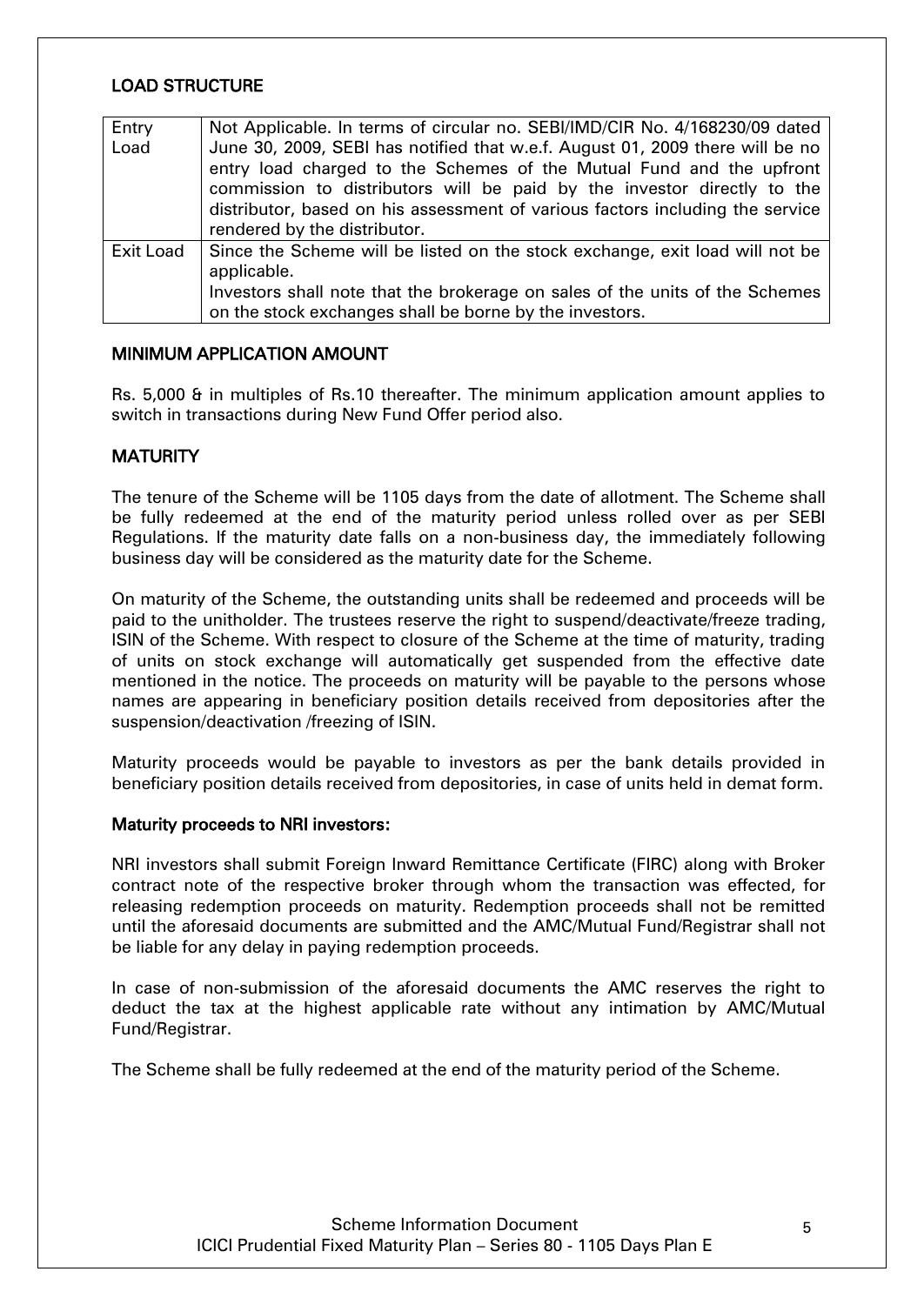# ELIGIBILITY FOR TRUSTS

Religious and Charitable Trusts are eligible to invest in certain securities, under the provisions of Section 11(5) of the Income Tax Act, 1961 read with Rule 17C of the Incometax Rules, 1962 subject to the provisions of the respective constitutions under which they are established.

#### <span id="page-5-0"></span>PLANS/ OPTIONS AVAILABLE UNDER THE SCHEME:

Following Plans/Options will be available under the Scheme:

| Plans                 | ICICI Prudential Fixed Maturity Plan - Series 80 - 1105 Days Plan E<br>- Direct Plan, and<br>ICICI Prudential Fixed Maturity Plan - Series 80 - 1105 Days Plan<br>Е. |
|-----------------------|----------------------------------------------------------------------------------------------------------------------------------------------------------------------|
| Options               | Cumulative Option and Dividend Option with only Dividend<br>Payout facility.                                                                                         |
| <b>Default Option</b> | <b>Cumulative Option.</b>                                                                                                                                            |

Default Option would be as follows in below mentioned scenarios:

| Scenario ARN   | Code Option mentioned by the Default Option |                                     |                                                             |  |
|----------------|---------------------------------------------|-------------------------------------|-------------------------------------------------------------|--|
|                | mentioned<br>$\sqrt{2}$                     | not investor                        |                                                             |  |
|                | mentioned by the                            |                                     |                                                             |  |
| 1              | investor<br>Not mentioned                   | Not mentioned                       | Prudential<br><b>ICICI</b>                                  |  |
|                |                                             |                                     | Fixed<br>Maturity Plan - Series 80 -                        |  |
|                |                                             |                                     | 1105 Days Plan E Direct Plan                                |  |
| $\overline{2}$ | Not mentioned                               | Prudential<br><b>ICICI</b><br>Fixed | <b>ICICI</b><br>Prudential<br>Fixed                         |  |
|                |                                             | Maturity Plan - Series 80 -         | Maturity Plan - Series 80 -                                 |  |
|                |                                             | 1105 Days Plan E Direct             | 1105 Days Plan E Direct Plan                                |  |
|                |                                             | Plan                                |                                                             |  |
| 3              | Not mentioned                               | Prudential<br><b>ICICI</b><br>Fixed | <b>ICICI</b><br>Prudential<br>Fixed                         |  |
|                |                                             | Maturity Plan - Series 80 -         | Maturity Plan - Series 80 -                                 |  |
|                |                                             | 1105 Days Plan E                    | 1105 Days Plan E Direct Plan                                |  |
| 4              | Mentioned                                   | Prudential<br><b>ICICI</b><br>Fixed | <b>ICICI</b><br>Prudential<br>Fixed                         |  |
|                |                                             | Maturity Plan - Series 80 -         | Maturity Plan - Series 80 -                                 |  |
|                |                                             | 1105 Days Plan E Direct             | 1105 Days Plan E Direct Plan                                |  |
|                |                                             | Plan                                |                                                             |  |
| 5              | <b>Direct</b>                               | <b>Not Mentioned</b>                | Prudential<br><b>ICICI</b><br>Fixed                         |  |
|                |                                             |                                     | Maturity Plan - Series 80 -<br>1105 Days Plan E Direct Plan |  |
| 6              | <b>Direct</b>                               | Prudential<br><b>ICICI</b><br>Fixed | Prudential<br><b>ICICI</b><br>Fixed                         |  |
|                |                                             | Maturity Plan - Series 80 -         | Maturity Plan - Series 80 -                                 |  |
|                |                                             | 1105 Days Plan E                    | 1105 Days Plan E Direct Plan                                |  |
| $\overline{7}$ | Mentioned                                   | Fixed<br>Prudential<br>ICICI        | Prudential<br><b>ICICI</b><br>Fixed                         |  |
|                |                                             | Maturity Plan - Series 80 -         | Maturity Plan - Series 80 -                                 |  |
|                |                                             | 1105 Days Plan E                    | 1105 Days Plan E                                            |  |
| 8              | Mentioned                                   | <b>Not Mentioned</b>                | <b>ICICI</b><br>Prudential<br>Fixed                         |  |
|                |                                             |                                     | Maturity Plan - Series 80 -                                 |  |
|                |                                             |                                     | 1105 Days Plan E                                            |  |

In cases of wrong/ invalid/ incomplete ARN codes mentioned on the application form, the application shall be processed under ICICI Prudential Fixed Maturity Plan - Series 80 - 1105 Days Plan E. The AMC shall contact and obtain the correct ARN code within 30 calendar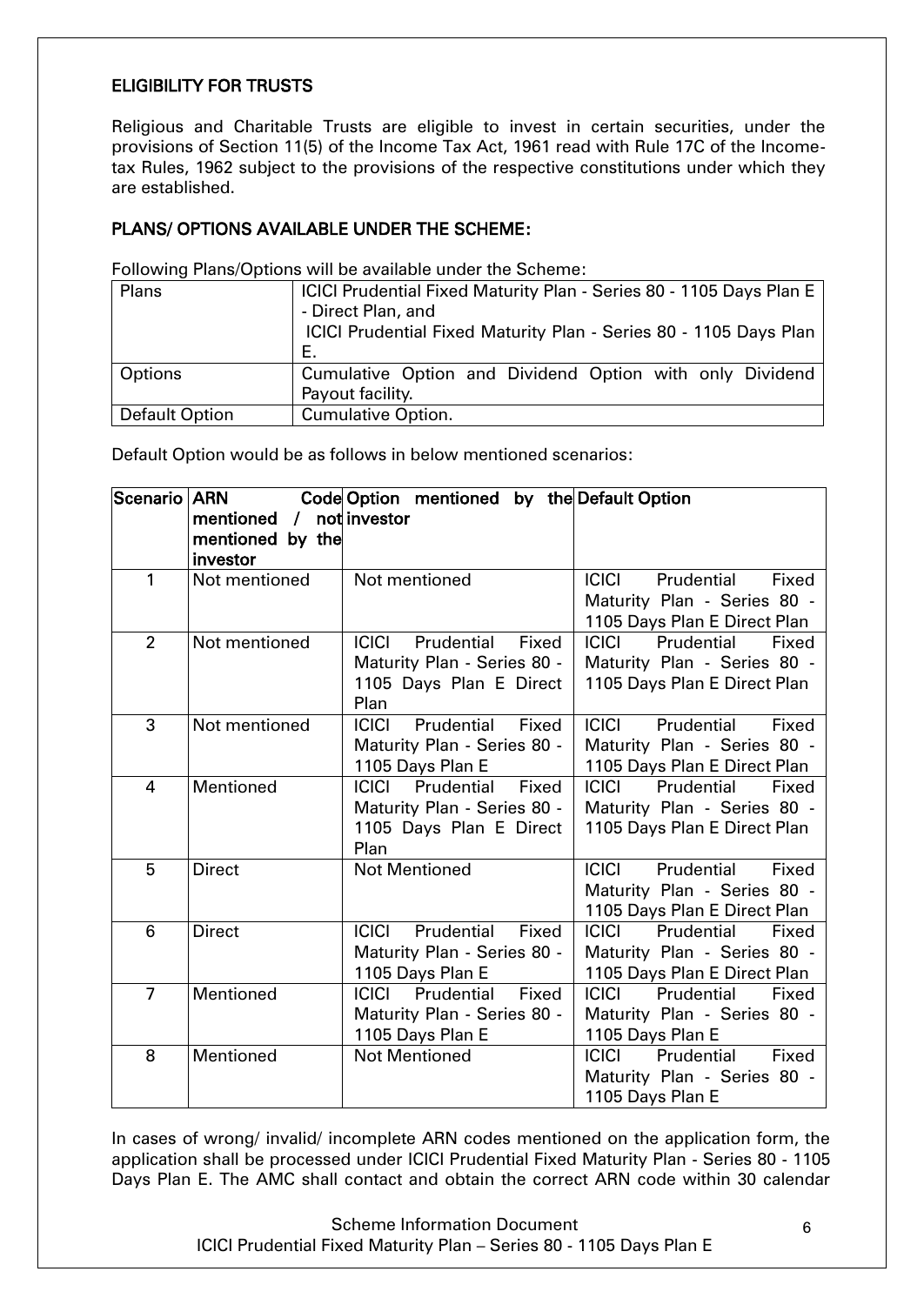days of the receipt of the application form from the investor/ distributor. In case, the correct code is not received within 30 calendar days, the AMC shall reprocess the transaction under ICICI Prudential Fixed Maturity Plan - Series 80 - 1105 Days Plan E - Direct Plan from the date of application without any exit load.

The Plans and Options stated above will have common portfolio. ICICI Prudential Fixed Maturity Plan - Series 80 - 1105 Days Plan E - Direct Plan is only for investors who purchase /subscribe units in a Scheme directly with the Fund. Half yearly dividend frequency will be available under the Scheme having tenure of more than one year, subject to availability of distributable surplus.

Dividends, if declared, will be paid (subject to deduction of tax at source, if any) to those Unit holders whose names appear in the Register of Unit holders on the record date. In case of Units held in dematerialized mode, the Depositories (NSDL/CDSL) will give the list of demat account holders and the number of Units held by them in electronic form on the Record date to the Registrars and Transfer Agent of the Mutual Fund. Further, the Trustee at its sole discretion may also declare interim dividend. However, it must be distinctly understood that the actual declaration of dividend and the frequency thereof will inter-alia, depend on the availability of distributable profits as computed in accordance with SEBI Regulations. The decision of the Trustee in this regard shall be final. On payment of dividends, the NAV will stand reduced by the amount of dividend and dividend tax (if applicable) paid.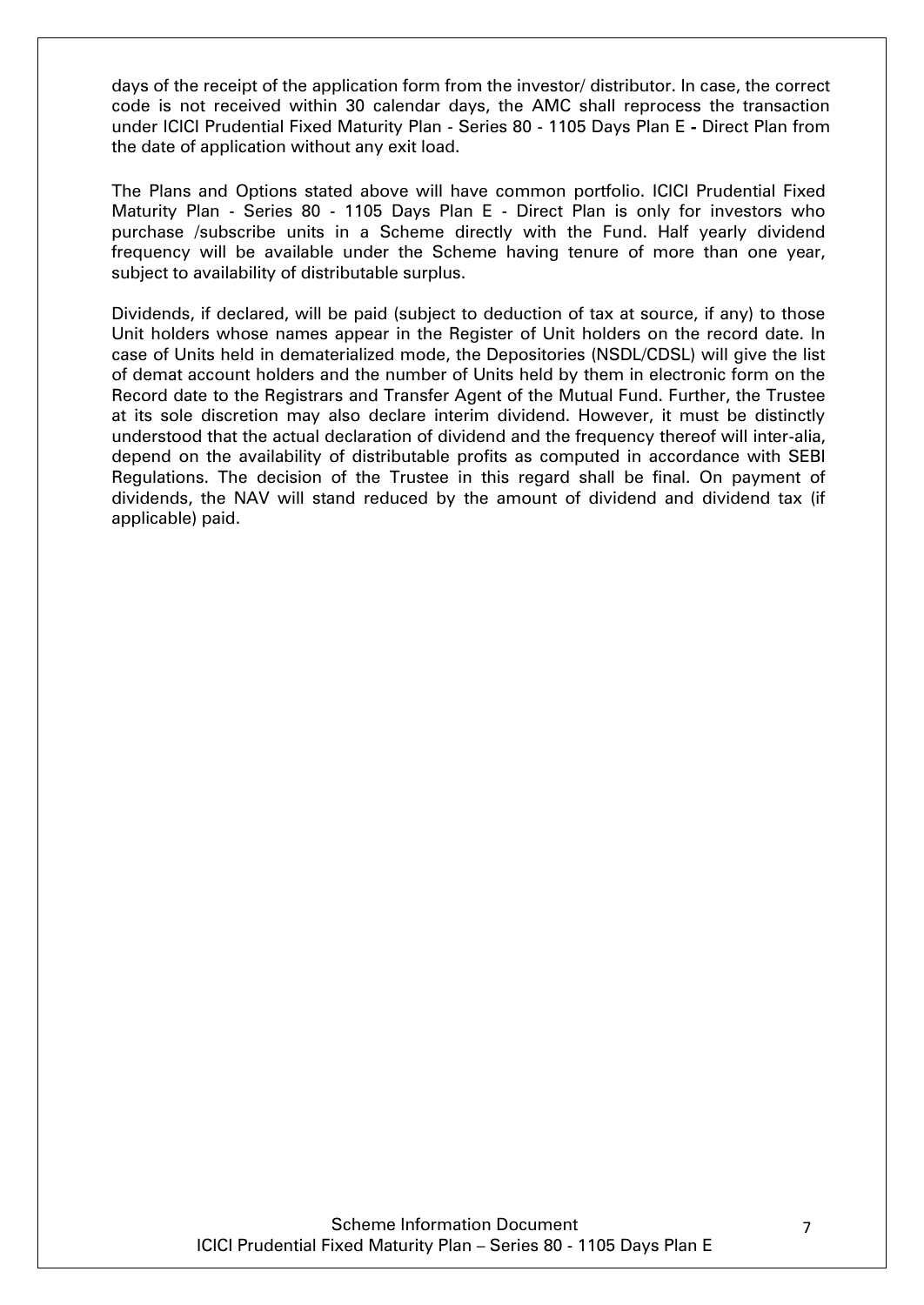# I. INTRODUCTION

# <span id="page-7-0"></span>A. RISK FACTORS

Standard Risk Factors:

- Investment in Mutual Fund Units involves investment risks such as trading volumes, settlement risk, liquidity risk, default risk including the possible loss of principal.
- As the price / value / interest rates of the securities in which the scheme invests fluctuates, the value of your investment in the Scheme may go up or down.
- Past performance of the Sponsor/AMC/Mutual Fund does not guarantee future performance of the Scheme.
- The name of the Scheme does not in any manner indicate either the quality of the Scheme or its future prospects and returns.
- The Sponsors are not responsible or liable for any loss resulting from the operation of the Scheme beyond the initial contribution of Rs. 22.2 lacs made by it towards setting up the Fund.
- The present Scheme is not a guaranteed or assured return Scheme.
- ICICI Prudential Fixed Maturity Plan Series 80 1105 Days Plan E is the name of the Scheme and does not in any manner indicate either the quality of the Scheme or their future prospects and returns.
- The NAVs of the Scheme may be affected by changes in the general market conditions, factors and forces affecting capital market in particular, level of interest rates, various market related factors and trading volumes, settlement periods and transfer procedures.
- The liquidity of the Scheme's investments is inherently restricted by trading volumes in the securities in which it invests.
- Changes in Government policy in general and changes in tax benefits applicable to mutual funds may impact the returns to Investors in the Scheme.
- Investors in the Scheme are not being offered any guaranteed/indicated returns.
- From time to time and subject to the Regulations, the Sponsors, the Mutual Funds and investment companies managed by them, their affiliates, their associate companies, subsidiaries of the Sponsors, and the AMC may invest either directly or indirectly in the Scheme. The funds managed by these affiliates, associates, the Sponsors, subsidiaries of the Sponsors and /or the AMC may acquire a substantial portion of the Scheme"s Units and collectively constitute a major investor in the Scheme. Further, as per SEBI (Mutual Funds) Regulations, 1996, in case the AMC invests in any of the schemes managed by it, it shall not be entitled to charge any fees on such investments.
- The Scheme may invest in other schemes managed by the AMC or in the Schemes of any other Mutual Funds, provided it is in conformity to the investment objectives of the Scheme and in terms of the prevailing Regulations. As per the Regulations, no investment management fees will be charged for such investments.
- From time to time and subject to the regulations, the AMC may invest in this Scheme. Further, as per the Regulation, in case the AMC invests in the Scheme, it shall not be entitled to charge any fees on such investments.
- Mutual funds being vehicles of securities investments are subject to market and other risks and there can be no guarantee against loss resulting from investing in the Schemes. The various factors which impact the value of the Scheme"s investments include, but are not limited to, fluctuations in the bond markets, fluctuations in interest rates, prevailing political and economic environment, changes in government policy, factors specific to the issuer of the securities, tax laws in various countries, liquidity of the underlying instruments, settlement periods, trading volumes overseas etc.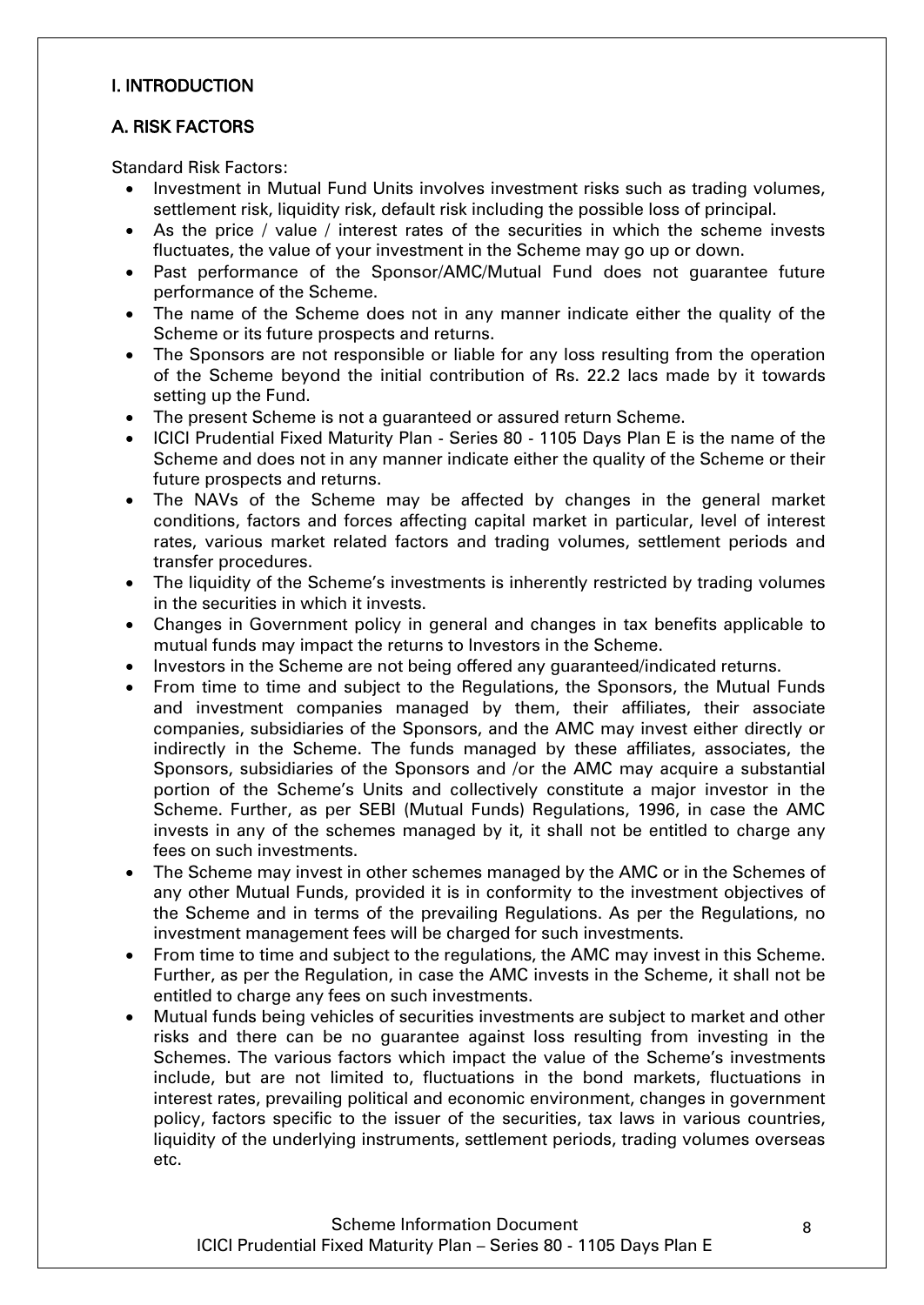Different types of securities in which the Scheme would invest as given in the Scheme Information Document carry different levels and types of risk. Accordingly the scheme's risk may increase or decrease depending upon its investment pattern. E.g. corporate bonds carry a higher amount of risk than Government securities. Further even among corporate bonds, bonds which are AAA rated are comparatively less risky than bonds which are AA rated.

#### Scheme Specific Risk Factors and Risk management strategies

#### Risk associated with close ended Schemes:

A close ended Scheme endeavors to achieve the desired returns only at the scheduled maturity of the Scheme. Investors who wish to exit/redeem before the scheduled maturity date may do so through the stock exchange mode, if they have opted to hold Units in a demat form, by mentioning their demat details on the NFO application form. For the units listed on the exchange, it is possible that the market price at which the units are traded may be at a discount to the NAV of such Units. Hence, Unit Holders who sell their Units in a Scheme prior to maturity may not get the desired returns.

#### Risks associated with Investing in Securitised Debt

The Scheme will not invest in Securitised Debt.

#### Risks associated with 'Short Selling' and 'Securities Lending'

The Scheme will not do any 'Short Selling' and 'Securities Lending' activity.

#### Risks associated with investment in Foreign securities

The Scheme will not have any exposure in Foreign securities.

#### Risks associated with investment in Derivatives

The Scheme will not have any exposure to derivatives.

Risk management strategies: The Fund by utilizing a holistic risk management strategy will endeavor to manage risks associated with investing in debt markets. The risk control process involves identifying & measuring the risk through various risk measurement tools.

The Fund has identified following risks of investing in debt and have designed risk management strategies, which are embedded in the investment process to manage such risks.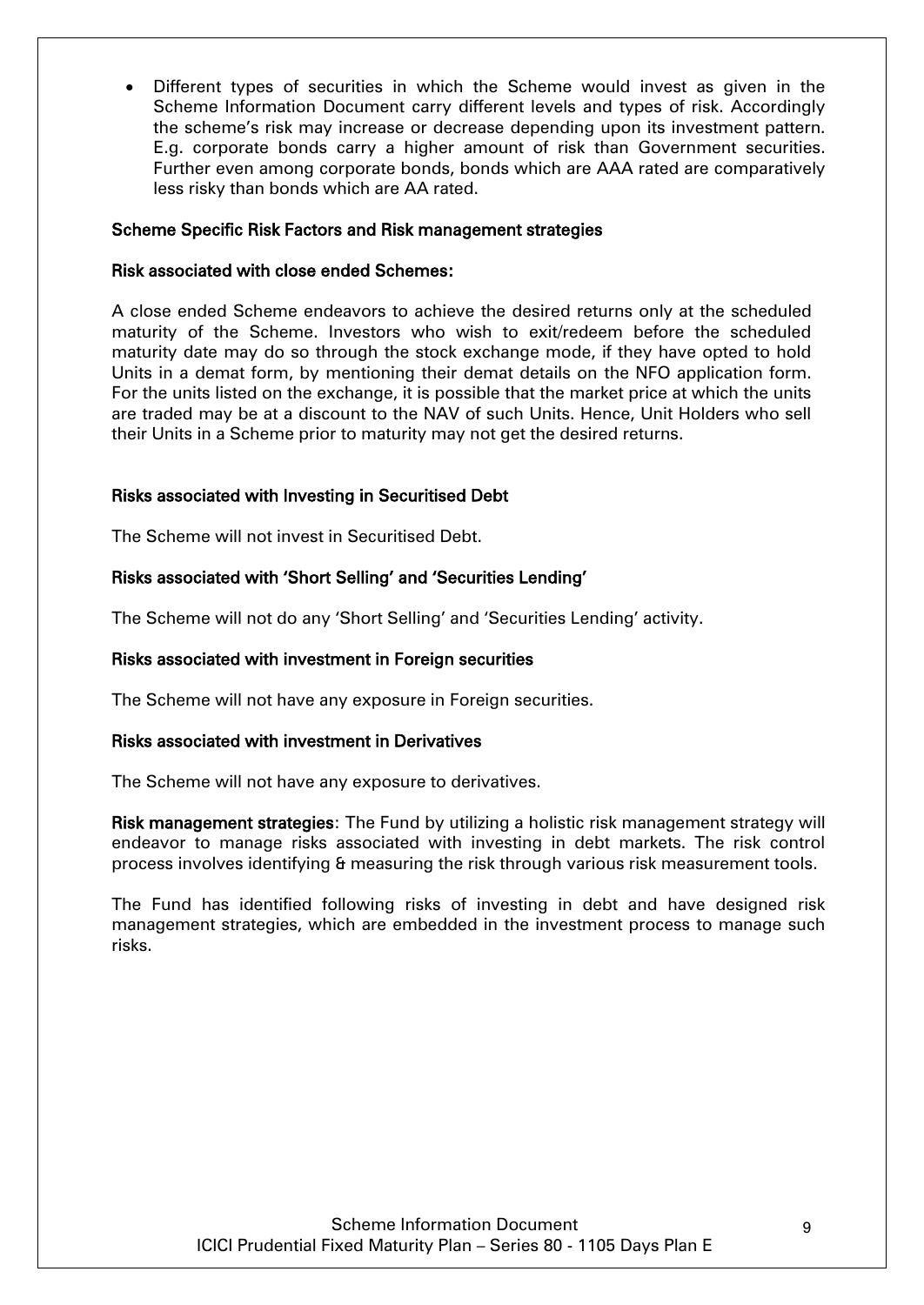| <b>Risk &amp; Description specific to Debt</b>                                                                                                                                                                                                                                                                                                                                                                                                                                                                                                                                                 | Risk mitigants / management strategy                                                                                                                                                                                                                                                                                                                                                                                                                                                                                                 |
|------------------------------------------------------------------------------------------------------------------------------------------------------------------------------------------------------------------------------------------------------------------------------------------------------------------------------------------------------------------------------------------------------------------------------------------------------------------------------------------------------------------------------------------------------------------------------------------------|--------------------------------------------------------------------------------------------------------------------------------------------------------------------------------------------------------------------------------------------------------------------------------------------------------------------------------------------------------------------------------------------------------------------------------------------------------------------------------------------------------------------------------------|
| <b>Market Risk</b><br>As with all debt securities, changes in<br>interest rates may affect the Scheme's Net<br>Asset Value as the prices of securities<br>generally increase<br>as<br>interest<br>rates<br>decline and generally decrease as interest<br>rates rise. Prices of long-term securities<br>generally fluctuate more in response to<br>interest rate changes than do short-term<br>securities. Indian debt markets can be<br>volatile leading to the possibility of price<br>movements up or down in fixed income<br>and thereby to possible<br>securities<br>movements in the NAV. | The fund will invest in a basket of debt and<br>money market securities maturing on or<br>before maturity of the fund with a view to<br>hold them till the maturity of the fund. While<br>the interim NAV will fluctuate in response to<br>changes in interest rates, the final NAV will<br>be more stable. To that extent the interest<br>rate risk will be mitigated at the maturity of<br>the scheme.                                                                                                                             |
| <b>Liquidity or Marketability Risk</b><br>This refers to the ease with which a<br>security can be sold at or near to its<br>valuation yield-to-maturity (YTM).                                                                                                                                                                                                                                                                                                                                                                                                                                 | The Scheme may invest in government<br>securities, corporate bonds and money<br>market instruments. While the liquidity risk<br>for government securities, money market<br>instruments and short maturity corporate<br>bonds may be low, it may be high in case<br>of medium to long maturity corporate<br>bonds.<br>Liquidity risk is today characteristic of the<br>Indian fixed income market. The fund will<br>however, endeavor to minimize liquidity<br>risk by investing in securities having a<br>liquid market.             |
| <b>Credit Risk</b><br>Credit risk or default risk refers to the risk<br>that an issuer of a fixed income security<br>may default (i.e., will be unable to make<br>timely principal and interest payments on<br>the security).                                                                                                                                                                                                                                                                                                                                                                  | Management analysis will be used for<br>identifying company specific risks. In order<br>financial<br>risk a<br>assess<br>detailed<br>to<br>issuer's financial<br>assessment of the<br>statements will be undertaken to review its<br>ability to undergo stress on cash flows and<br>asset quality. A detailed evaluation of<br>accounting policies, off-balance<br>sheet<br>exposures, notes, auditors' comments and<br>disclosure standards will also be made to<br>assess the overall financial risk of the<br>potential borrower. |
| <b>Reinvestment Risk</b><br>This risk refers to the interest rate levels<br>at which cash flows received from the<br>securities in the Scheme are reinvested.<br>The additional income from reinvestment<br>is the "interest on interest" component.<br>The risk is that the rate at which interim<br>cash flows can be reinvested may be<br>lower than that originally assumed.                                                                                                                                                                                                               | Reinvestment risks will be limited to the<br>extent of coupons received on<br>debt<br>instruments, which will be a very small<br>portion of the portfolio value.                                                                                                                                                                                                                                                                                                                                                                     |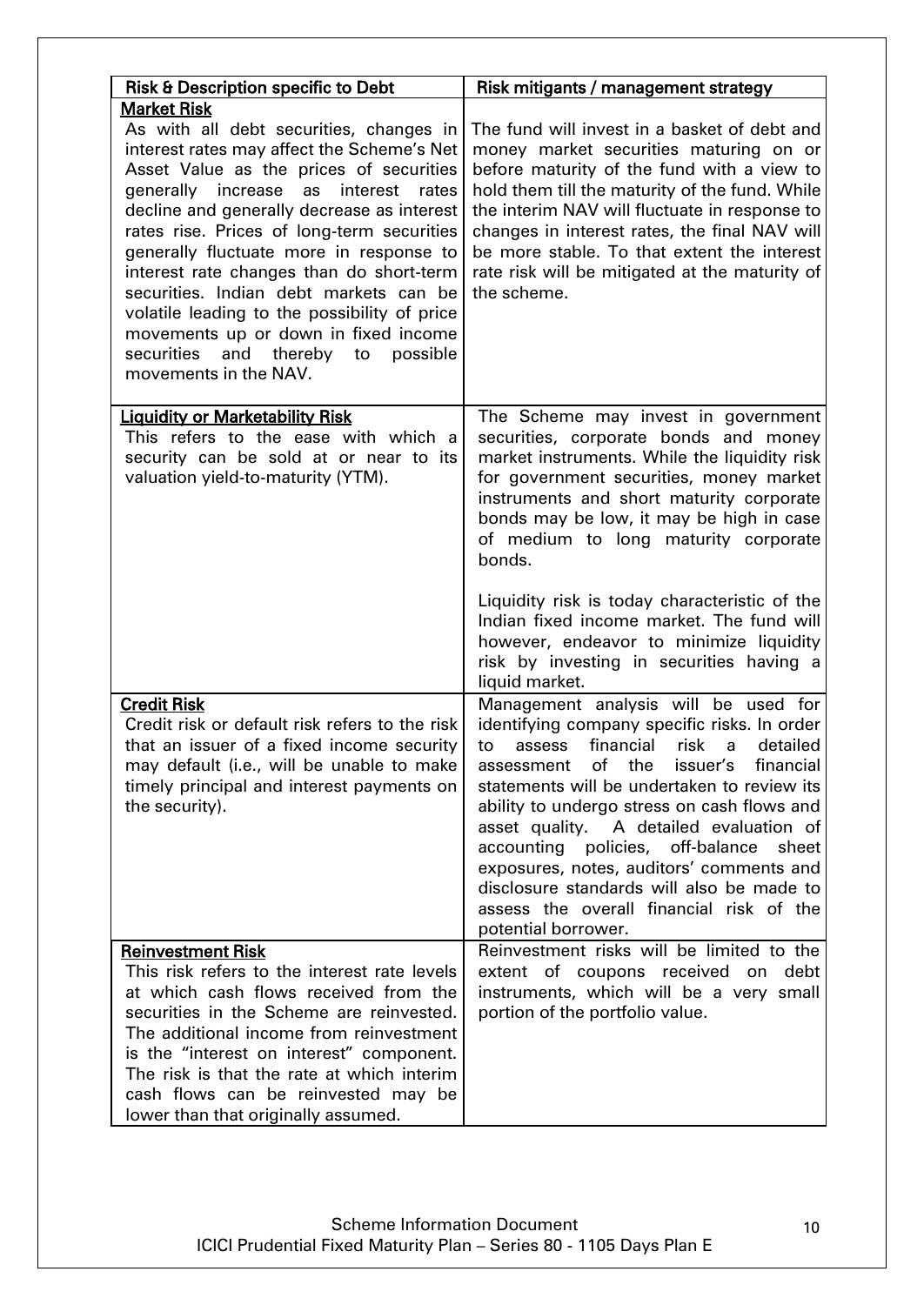# <span id="page-10-0"></span>B. REQUIREMENT OF MINIMUM INVESTORS IN THE SCHEME

The Scheme shall have a minimum of 20 investors and no single investor shall account for more than 25% of the corpus of the Scheme. These conditions will be complied with immediately after the close of the NFO itself i.e. at the time of allotment. In case of nonfulfillment with the condition of minimum 20 investors, the Scheme shall be wound up in accordance with Regulation 39(2)(c) of SEBI (Mutual Funds) Regulations, 1996 automatically without any reference from SEBI. In case of non-fulfillment with the condition of 25% holding by a single investor on the date of allotment, the application to the extent of exposure in excess of the stipulated 25% limit would be liable to be rejected and the allotment would be effective only to the extent of 25% of the corpus collected. Consequently, such exposure over 25% limits will lead to refund within 5 business days of the date of closure of the New Fund Offer.

# <span id="page-10-1"></span>C. SPECIAL CONSIDERATIONS, if any

Investors are urged to study the terms of the SID carefully before investing in this Scheme, and to retain this SID for future reference.

Any tax liability arising post maturity on account of change in the tax treatment with respect to dividend distribution tax, by the tax authorities, shall be solely borne by the investor and not by the AMC, the Trustees or the Mutual Fund.

- Investors in the Scheme are not being offered any quaranteed returns.
- Investors are advised to consult their Legal /Tax and other Professional Advisors in regard to tax/legal implications relating to their investments in the Scheme and before making decision to invest in the Scheme or redeem the Units in the Scheme.

# <span id="page-10-2"></span>D. DEFINITIONS

In this SID, the following words and expressions shall have the meaning specified herein, unless the context otherwise requires:

| <b>Asset Management</b>    | ICICI Prudential Asset Management Company Limited, the       |  |  |
|----------------------------|--------------------------------------------------------------|--|--|
| Company or                 | Asset Management Company incorporated under the              |  |  |
| <b>AMC or Investment</b>   | Companies Act, 1956, and registered with SEBI to act as an   |  |  |
| Manager                    | Investment Manager for the schemes of ICICI Prudential       |  |  |
|                            | <b>Mutual Fund</b>                                           |  |  |
| <b>Applicable NAV</b>      | Being a Close-ended Scheme, units of the Scheme can be       |  |  |
|                            | purchased during New Fund Offer period only.                 |  |  |
|                            | The units will be issued in respect of valid applications    |  |  |
|                            | received up to the closure of business hours of the last day |  |  |
|                            | of New Fund Offer Period along with a local cheque or a      |  |  |
|                            | demand draft payable at par at the place where the           |  |  |
|                            | application is received.                                     |  |  |
| "Applications<br>Supported | An application containing an authorization given by the      |  |  |
| by Blocked Amount" or      | Investor to block the Amount" or "ASBA" application          |  |  |
| "ASBA"                     | money in his specified bank account towards the              |  |  |
|                            | subscription of Units offered during the NFO of the          |  |  |
|                            | Scheme. If an investor is applying through ASBA facility,    |  |  |
|                            | the application money towards the subscription of Units      |  |  |
|                            | shall be debited from his specified bank account only if     |  |  |

Scheme Information Document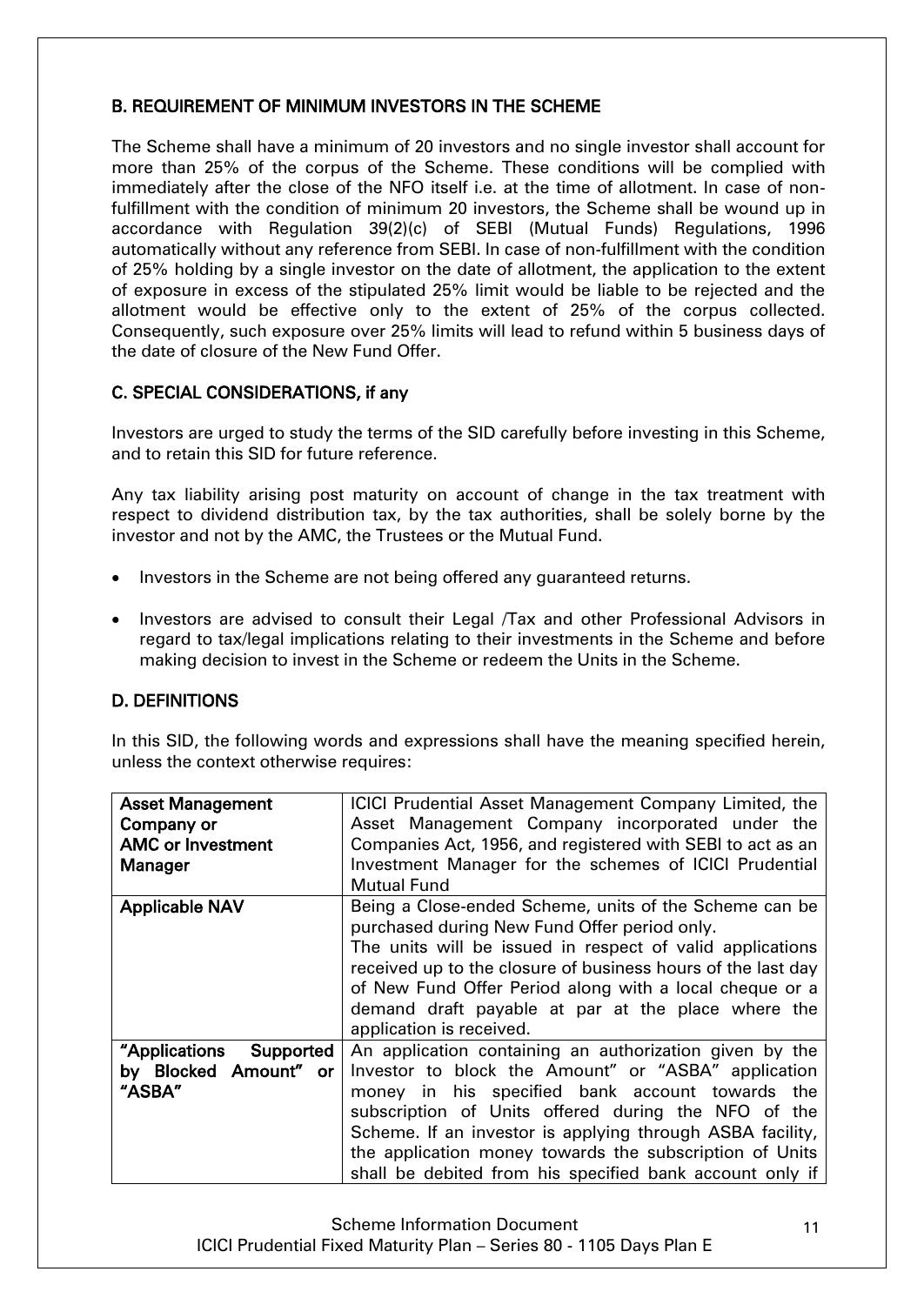|                                                                  | his/her application is selected for allotment of Units.                                                                                                                                                                                                                                                                                                                                                                                                                                                                          |  |  |
|------------------------------------------------------------------|----------------------------------------------------------------------------------------------------------------------------------------------------------------------------------------------------------------------------------------------------------------------------------------------------------------------------------------------------------------------------------------------------------------------------------------------------------------------------------------------------------------------------------|--|--|
| <b>AMFI Registration Number</b>                                  | <b>Broker Code/ Distributor Code</b>                                                                                                                                                                                                                                                                                                                                                                                                                                                                                             |  |  |
| /ARN Code                                                        |                                                                                                                                                                                                                                                                                                                                                                                                                                                                                                                                  |  |  |
| <b>Business Day</b>                                              | A day other than: (i) Saturday and Sunday; (ii) a day on<br>which Banks in Mumbai or RBI are closed (iii) a day on<br>which there is no RBI clearing/ settlement of securities or<br>(iv) a day on which the Sale and Redemption of Units is<br>suspended by the Trustee.<br>However, AMC reserves the right to declare any day as a<br>non-business day at any of its locations at its sole                                                                                                                                     |  |  |
|                                                                  | discretion.                                                                                                                                                                                                                                                                                                                                                                                                                                                                                                                      |  |  |
| Custodian                                                        | HDFC Bank Ltd, Mumbai, acting as Custodian of the<br>Scheme, or any other custodian who is approved by the<br>Trustee.                                                                                                                                                                                                                                                                                                                                                                                                           |  |  |
| <b>Cut Off time</b>                                              | The units will be issued in respect of valid applications<br>received up to the closure of business hours of the last day                                                                                                                                                                                                                                                                                                                                                                                                        |  |  |
|                                                                  | of NFO period. The cut-off time for the switches will be as<br>applicable to the Source Scheme.                                                                                                                                                                                                                                                                                                                                                                                                                                  |  |  |
| <b>Foreign Portfolio Investor</b>                                | "Foreign portfolio investor" means a person who satisfies                                                                                                                                                                                                                                                                                                                                                                                                                                                                        |  |  |
|                                                                  | the eligibility criteria prescribed under regulation 4 of the<br>Securities and Exchange Board of India (Foreign Portfolio<br>Investors) Regulations, 2014. Any foreign institutional<br>investor or qualified foreign investor who holds a valid<br>certificate of registration shall be deemed to be a foreign<br>portfolio investor till the expiry of the block of three years<br>for which fees have been paid as per the Securities and<br>Exchange Board of India (Foreign Institutional Investors)<br>Regulations, 1995. |  |  |
| <b>ICICI Bank</b>                                                | <b>ICICI Bank Limited</b>                                                                                                                                                                                                                                                                                                                                                                                                                                                                                                        |  |  |
| Investment<br>Management<br>Agreement                            | The Agreement dated September 3, 1993 entered into<br>between ICICI Prudential Trust Limited and ICICI Prudential<br>Asset Management Company Limited as amended from<br>time to time.                                                                                                                                                                                                                                                                                                                                           |  |  |
| <b>Money Market Instruments</b>                                  | bills,<br>Commercial<br>papers, commercial bills, treasury<br>Government securities having an unexpired maturity up to<br>one year, call or notice money, certificate of deposit,<br>usance bill and any other like instruments as specified by<br>the Reserve Bank of India from time to time.                                                                                                                                                                                                                                  |  |  |
| <b>NAV</b>                                                       | Net Asset Value of the Units of the Plan/Options and Sub-<br>Options therein, calculated on daily basis in the manner<br>provided in this SID or as may be prescribed by<br>Regulations from time to time. If such date happens to be a<br>non-business day, it would be computed on the day<br>following the non-business day.                                                                                                                                                                                                  |  |  |
| <b>NRI</b>                                                       | Non-Resident Indian                                                                                                                                                                                                                                                                                                                                                                                                                                                                                                              |  |  |
| <b>NSE</b>                                                       | National Stock Exchange of India Limited                                                                                                                                                                                                                                                                                                                                                                                                                                                                                         |  |  |
| <b>Scheme</b><br>Information<br><b>Document</b>                  | This document issued by ICICI Prudential Mutual Fund,<br>offering Units of ICICI Prudential Fixed Maturity Plan -<br>Series 80 - 1105 Days Plan E.                                                                                                                                                                                                                                                                                                                                                                               |  |  |
| <b>Certified</b><br>Self<br><b>Syndicate</b><br><b>Bank/SCSB</b> | Self Certified Syndicate Bank means a bank registered with<br>SEBI to offer the facility of applying through the ASBA<br>process. ASBA can be accepted only by SCSB's whose<br>names appear in the list of SCSBs as displayed by SEBI on                                                                                                                                                                                                                                                                                         |  |  |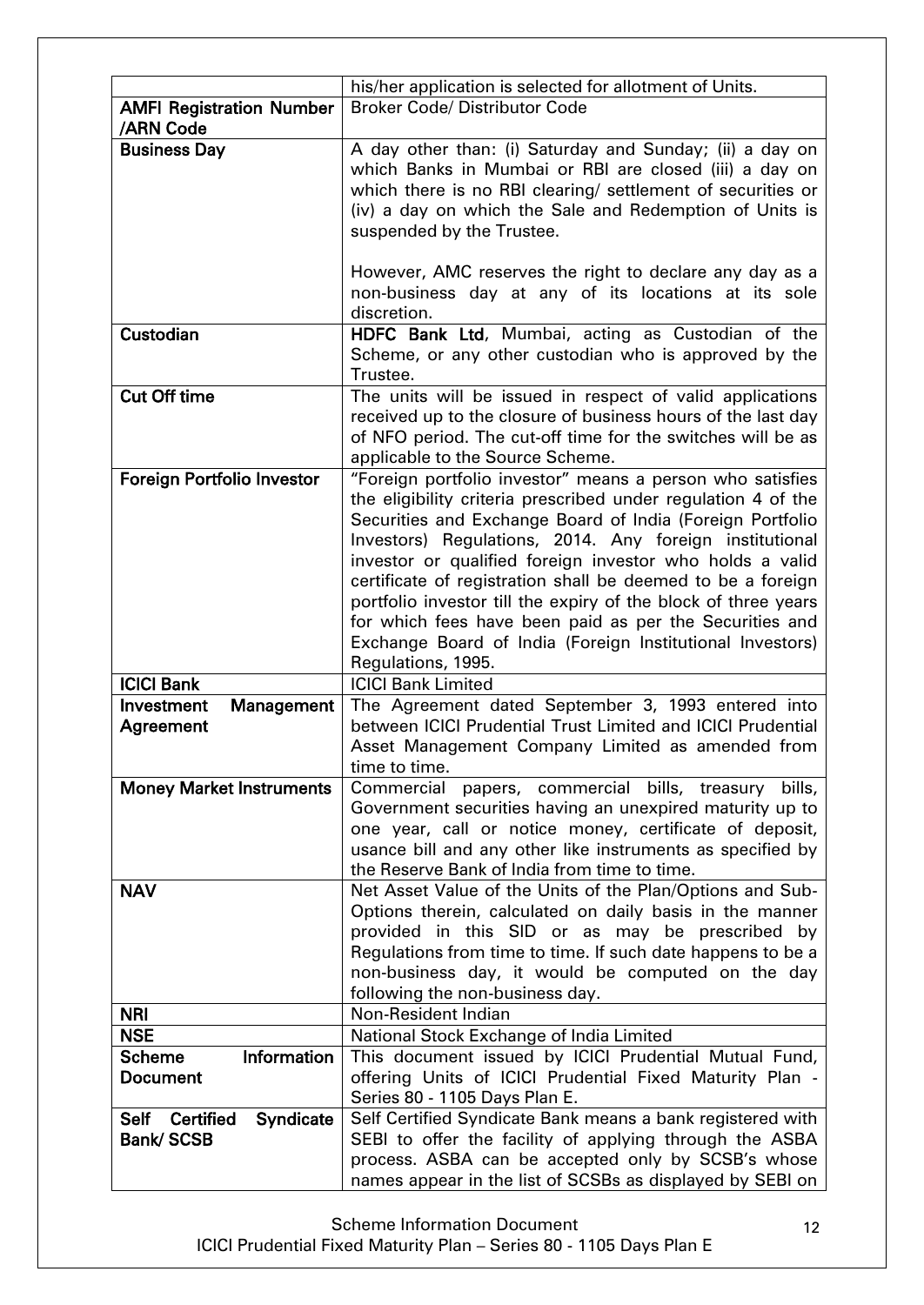| its website www.sebi.gov.in.                                                                                                 |  |  |
|------------------------------------------------------------------------------------------------------------------------------|--|--|
| Prudential plc of the U.K. and includes, wherever the                                                                        |  |  |
| context so requires, its wholly owned subsidiary Prudential                                                                  |  |  |
| <b>Corporation Holdings Limited.</b>                                                                                         |  |  |
| Reserve Bank of India, established under the Reserve Bank                                                                    |  |  |
| of India Act, 1934, as amended from time to time.                                                                            |  |  |
| <b>Registrar and Transfer Agent:</b>                                                                                         |  |  |
| The Registrar is registered with SEBI under registration No:                                                                 |  |  |
| INR000002813. As Registrar to the Scheme, CAMS will                                                                          |  |  |
| handle communications with investors, perform data entry                                                                     |  |  |
| services and dispatch Account Statements. The AMC and                                                                        |  |  |
| the Trustee have satisfied themselves that the Registrar can                                                                 |  |  |
| provide the services required and have adequate facilities                                                                   |  |  |
| and the system capabilities.                                                                                                 |  |  |
| Securities and Exchange Board of India established under<br>Securities and Exchange Board of India Act, 1992, as             |  |  |
| amended from time to time.                                                                                                   |  |  |
| ICICI Prudential Fixed Maturity Plan - Series 80 - 1105 Days                                                                 |  |  |
| Plan E & Plans/Options launched thereunder.                                                                                  |  |  |
|                                                                                                                              |  |  |
| ICICI Prudential Mutual Fund, a trust set up under the                                                                       |  |  |
| provisions of the Indian Trusts Act, 1882. The Fund is                                                                       |  |  |
| registered with SEBI vide Registration No.MF/003/93/6                                                                        |  |  |
| dated October 13, 1993 as ICICI Mutual Fund and has                                                                          |  |  |
| obtained approval from SEBI for change in name to                                                                            |  |  |
| Prudential ICICI Mutual Fund vide SEBI's letter dated April                                                                  |  |  |
| 16, 1998. The change of name of the Mutual Fund to ICICI                                                                     |  |  |
| Prudential Mutual Fund was approved by SEBI vide Letter                                                                      |  |  |
| No. IMD/PM/90170/07 dated 2 <sup>nd</sup> April 2007.                                                                        |  |  |
| ICICI Prudential Trust Limited, a company set up under the<br>Companies Act, 1956, and approved by SEBI to act as the        |  |  |
| Trustee for the schemes of ICICI Prudential Mutual Fund.                                                                     |  |  |
| Securities and Exchange Board of India (Mutual Funds)                                                                        |  |  |
| Regulations, 1996, as amended from time to time.                                                                             |  |  |
| The Trust Deed dated August 25, 1993 establishing ICICI                                                                      |  |  |
| Mutual Fund, as amended from time to time.                                                                                   |  |  |
| Amounts settled/contributed by the Sponsors towards the                                                                      |  |  |
| of the ICICI Prudential Mutual Fund<br>corpus<br>and                                                                         |  |  |
| additions/accretions thereto.                                                                                                |  |  |
| The interest of an Investor, which consists of, one                                                                          |  |  |
| undivided shares in the Net Assets of a Plan.                                                                                |  |  |
| A holder of Units in any of the Plans of ICICI Prudential                                                                    |  |  |
| Fixed Maturity Plan - Series 80 - 1105 Days Plan E.                                                                          |  |  |
| ICICI Prudential Fixed Maturity Plan - Series 80 - 1105 Days                                                                 |  |  |
| Plan E and Plans including the Options (viz. ICICI Prudential<br>Fixed Maturity Plan - Series 80 - 1105 Days Plan E - Direct |  |  |
| Plan - Cumulative Option, ICICI Prudential Fixed Maturity                                                                    |  |  |
| Plan - Series 80 - 1105 Days Plan E -Direct Plan - Dividend                                                                  |  |  |
| Option, ICICI Prudential Fixed Maturity Plan - Series 80 -                                                                   |  |  |
| 1105 Days Plan E - Cumulative Option and ICICI Prudential                                                                    |  |  |
| Fixed Maturity Plan - Series 80 - 1105 Days Plan E -                                                                         |  |  |
| Dividend Option) offered under the Scheme.                                                                                   |  |  |
|                                                                                                                              |  |  |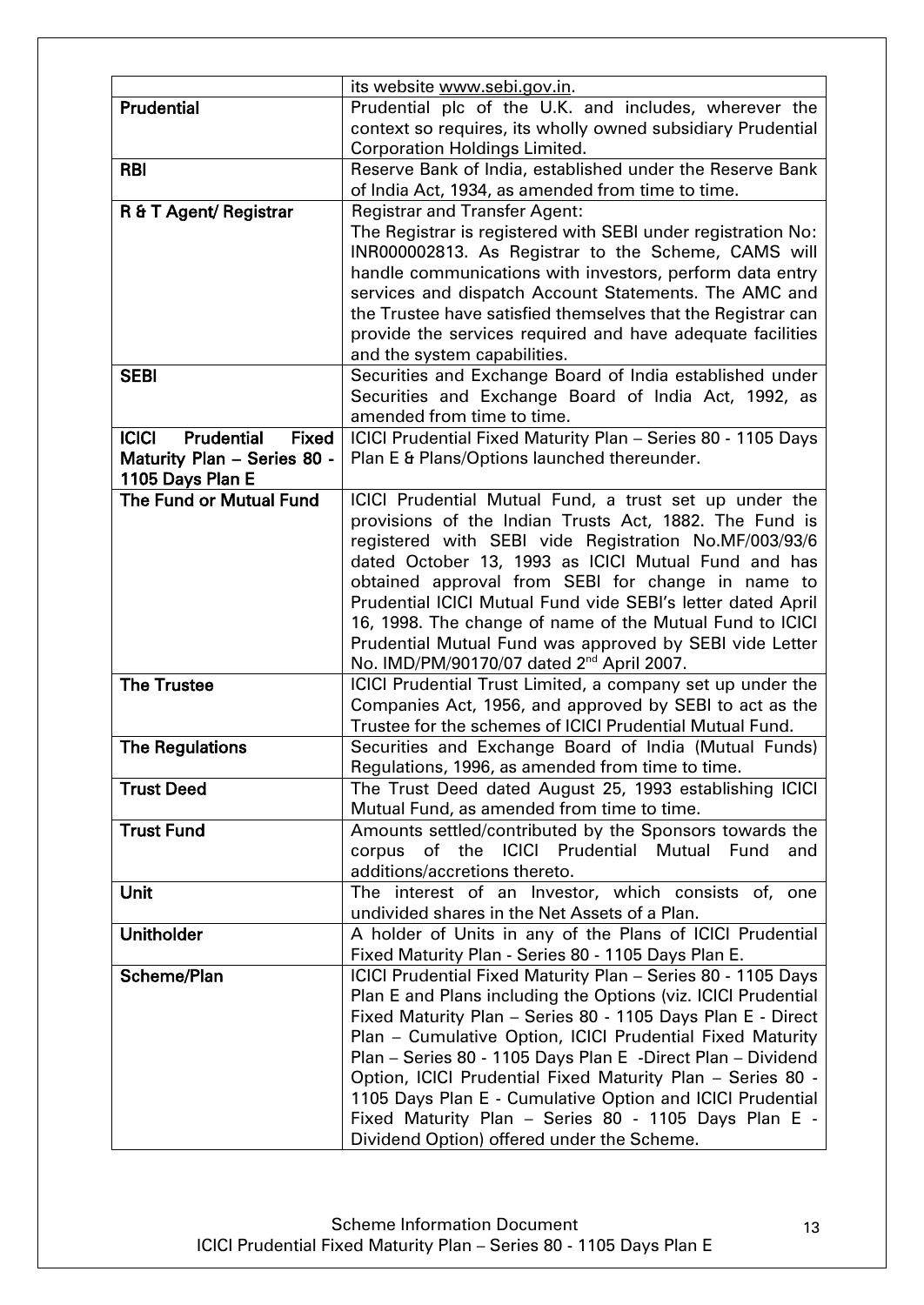# E. DUE DILIGENCE BY THE ASSET MANAGEMENT COMPANY

It is confirmed that:

- (i) the Scheme Information Document forwarded to SEBI is in accordance with the SEBI (Mutual Funds) Regulations, 1996 and the guidelines and directives issued by SEBI from time to time.
- (ii) all legal requirements connected with the launching of the Scheme as also the guidelines, instructions, etc., issued by the Government and any other competent authority in this behalf, have been duly complied with.
- (iii) the disclosures made in the Scheme Information Document are true, fair and adequate to enable the investors to make a well informed decision regarding investment in the proposed scheme.
- (iv) the intermediaries named in the Scheme Information Document and Statement of Additional Information are registered with SEBI and their registration is valid, as on date.

Place : Mumbai sd/-

Date : July 29, 2016 Supriya Sapre Head – Compliance and Legal

Note: The Due Diligence Certificate dated July 29, 2016 as stated above, was submitted with SEBI.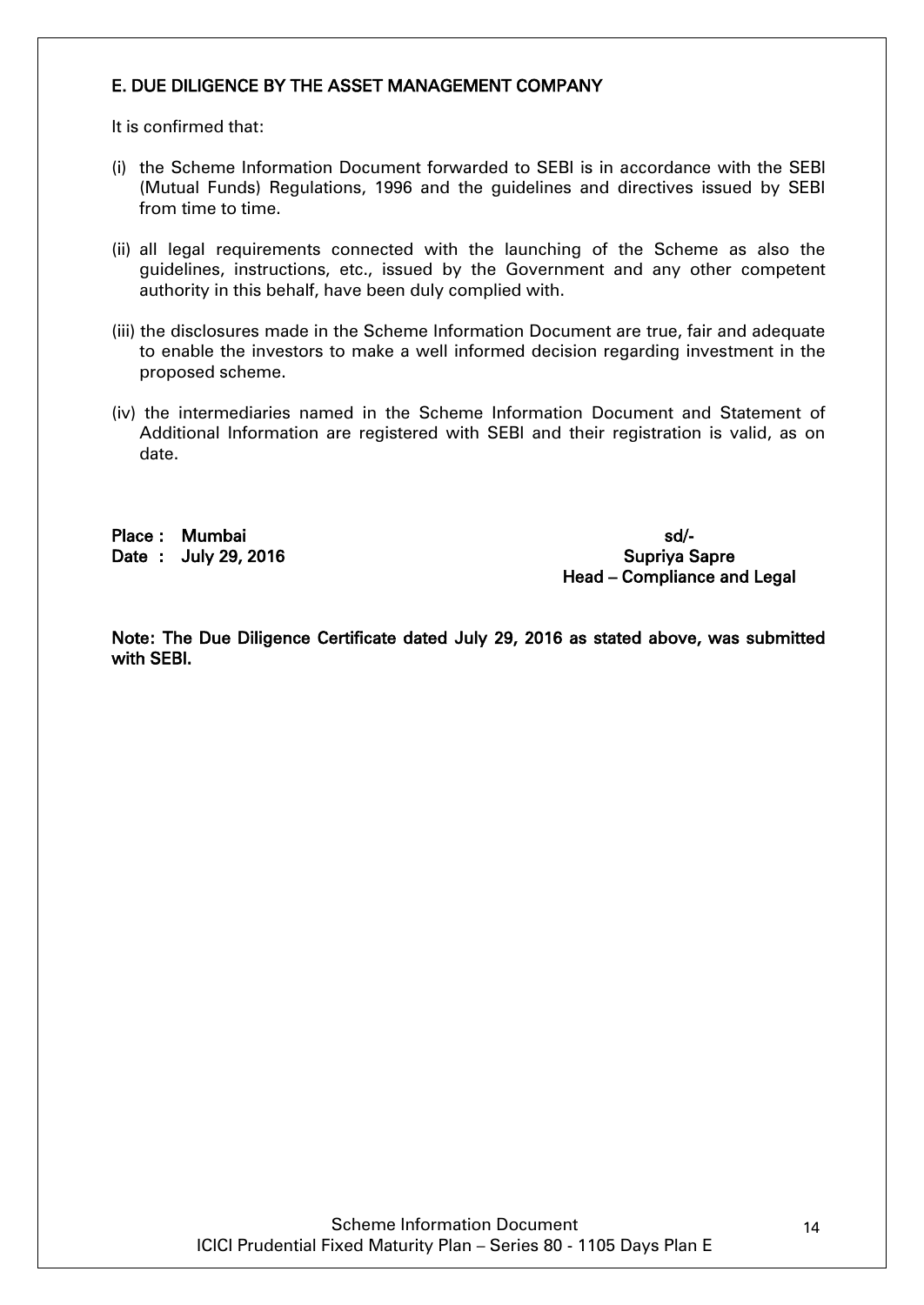# <span id="page-14-0"></span>II. INFORMATION ABOUT THE SCHEME

# <span id="page-14-1"></span>A. TYPE OF THE SCHEME

A close-ended Debt Fund

# <span id="page-14-2"></span>B. WHAT IS THE INVESTMENT OBJECTIVE OF THE SCHEME?

The investment objective of the Scheme is to seek to generate income by investing in a portfolio of fixed income securities/ debt instruments maturing on or before the maturity of the Scheme.

However, there can be no assurance that the investment objective of the Scheme will be realized.

# <span id="page-14-3"></span>C. HOW WILL THE SCHEME ALLOCATE ITS ASSETS?

Under normal circumstances, the asset allocation of the Scheme and the credit rating of the instruments would be as follows:

| Instruments                     | Indicative allocations<br>(% of total assets) |    | <b>Risk Profile</b> |
|---------------------------------|-----------------------------------------------|----|---------------------|
|                                 | <b>Maximum</b><br>Minimum                     |    | High/Medium/Low     |
| Debt Instrument* including      | 100                                           | 80 | Low to medium       |
| <b>Government Securities</b>    |                                               |    |                     |
| <b>Money Market Instruments</b> | ንበ                                            |    | Low to medium       |

Note: The Scheme will not have any exposure to derivatives.

\*If the Scheme decides to invest in securitized debt (Single loan and / or Pool loan Securitized debt), it could be up to 25% of the corpus of the Scheme.

The Cumulative Gross Exposure in any of the above cases will not exceed 100% of the Net Assets of the Scheme.

The Scheme will have exposure in the following instruments

| <b>Credit Rating</b><br>Instruments |               | Sovereign       |
|-------------------------------------|---------------|-----------------|
| <b>NCDs</b>                         | $65\% - 70\%$ |                 |
| <b>Government Securities</b>        |               | $30\%$ - $35\%$ |

The Scheme shall not have any exposure to Securitised Debt.

The tenure of the Scheme is 1105 days from the date of allotment.

- 1. The Scheme shall endeavor to invest in instruments having credit rating as indicated above or higher.
- 2. In case instruments/ securities as indicated above are not available or taking into account risk – reward analysis of instruments/ securities, the Scheme may invest in Certificate of Deposits (CDs) having highest ratings/ CBLOs/ T-bills/ Reverse Repo and Repo in Government securities. Such deviation may exist till suitable instruments of desired credit quality are available.
- 3. All investment shall be made based on the rating prevalent at the time of investment. In case instruments/ securities are rated by more than one rating agency, the most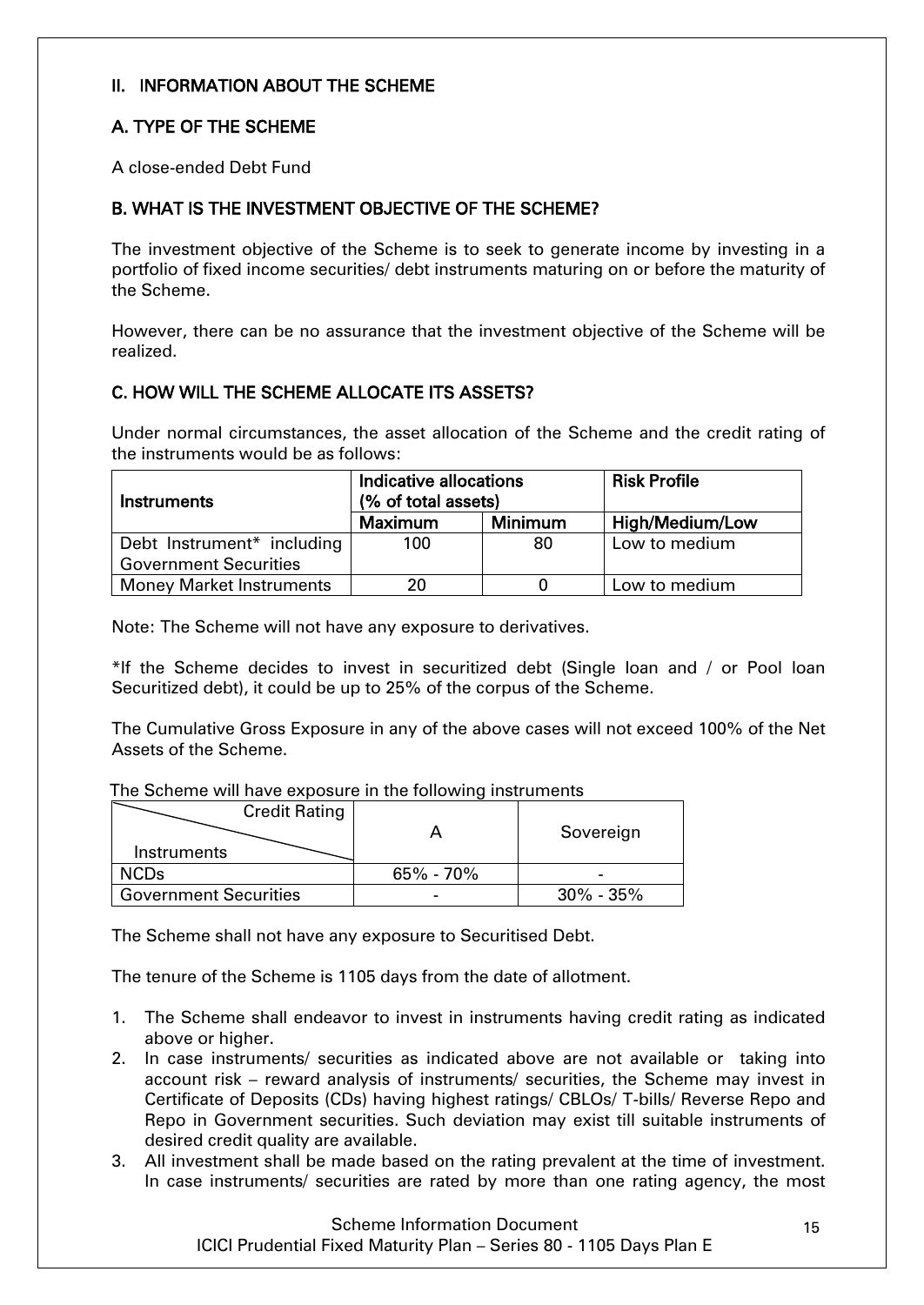conservative rating would be considered. In case of downgrades of a particular instrument, the Fund Manager shall endeavor to rebalance the portfolio on a best effort basis within 30 days, provided such a rebalancing is possible on risk reward analysis.

- 4. The Scheme would not invest in unrated securities (except CBLOs/Government Securities/T-Bills/Repo and Reverse Repo in Government Securities) and derivatives.
- 5. Post New Fund Offer period and towards the maturity of the Scheme, there may be higher allocation to cash and cash equivalent.
- 6. In the event of any deviations from the floor and ceiling of credit ratings specified for any instrument, the same shall be rebalanced within 30 days from the date of said deviation.
- 7. Securities with rating A shall include A+ and A-.
- 8. Further, the allocation may vary during the tenure of the Scheme. Some of these instances are: (i) coupon inflow; (ii) the instrument is called or bought back by the issuer (iii) in anticipation of any adverse credit event. Such deviations may exist and in case of such deviations, the Scheme may invest in CDs having highest rating/ CBLOs/ T-Bills/ Reverse Repo and Repo in Government securities.

There would not be any variation from the intended portfolio allocation as stated in the launch Scheme Information Document / Key Information Memorandum on the final allocation, except as specified in point nos. 1, 2, 3, 5, 6 and 8.

In the event of any deviation from the asset allocation stated above, the Fund Manager shall review and rebalance the portfolio within 30 days from the date of deviation except in case where the deviation is on account of the conditions stated in point 1, 2, 3 and 8 above.

If owing to adverse market conditions or with the view to protect the interest of the investors, the fund manager is not able to rebalance the asset allocation within the above mentioned period, the same shall be reported to the Internal Investment Committee. The internal investment committee shall then decide on the future course of action.

#### Credit Evaluation Policy for investment in debt securities

The AMC aims to identify securities, which offer superior levels of yield at lower levels of risks so the investment process is firmly research oriented. It comprises qualitative as well as quantitative measures. Qualitative factors like management track record, group companies, resource-raising ability, extent of availability of banking lines, internal control systems, etc are evaluated in addition to the business model and industry within which the issuer operates as regards industry/model-specific risks working capital requirements, cash generation, seasonality, regulatory environment, competition, bargaining power, etc. Quantitative factors like debt to equity ratio, profit and loss statement analysis, balance sheet analysis are taken into further consideration.

Macroeconomic call is taken on interest rate direction by careful analysis of various influencing factors like Inflation, Money supply, Private sector borrowing, Government borrowing, currency market movement, Central Bank policy, local fiscal and monetary policy, global interest rate scenario and Market sentiment. Interest rate direction call is supplemented by technical analysis of market and short term influencing factors like trader position, auction/issuance of securities, release of economic numbers, offshore market position, etc. Interest rate direction call and anticipation of yield curve movement forms the basis of portfolio positioning in duration and spread terms. Credit research is done on a regular basis for corporate having high investment grade rating. Credit research includes internal analysis of rating rationale, and financial statements (annual reports and quarterly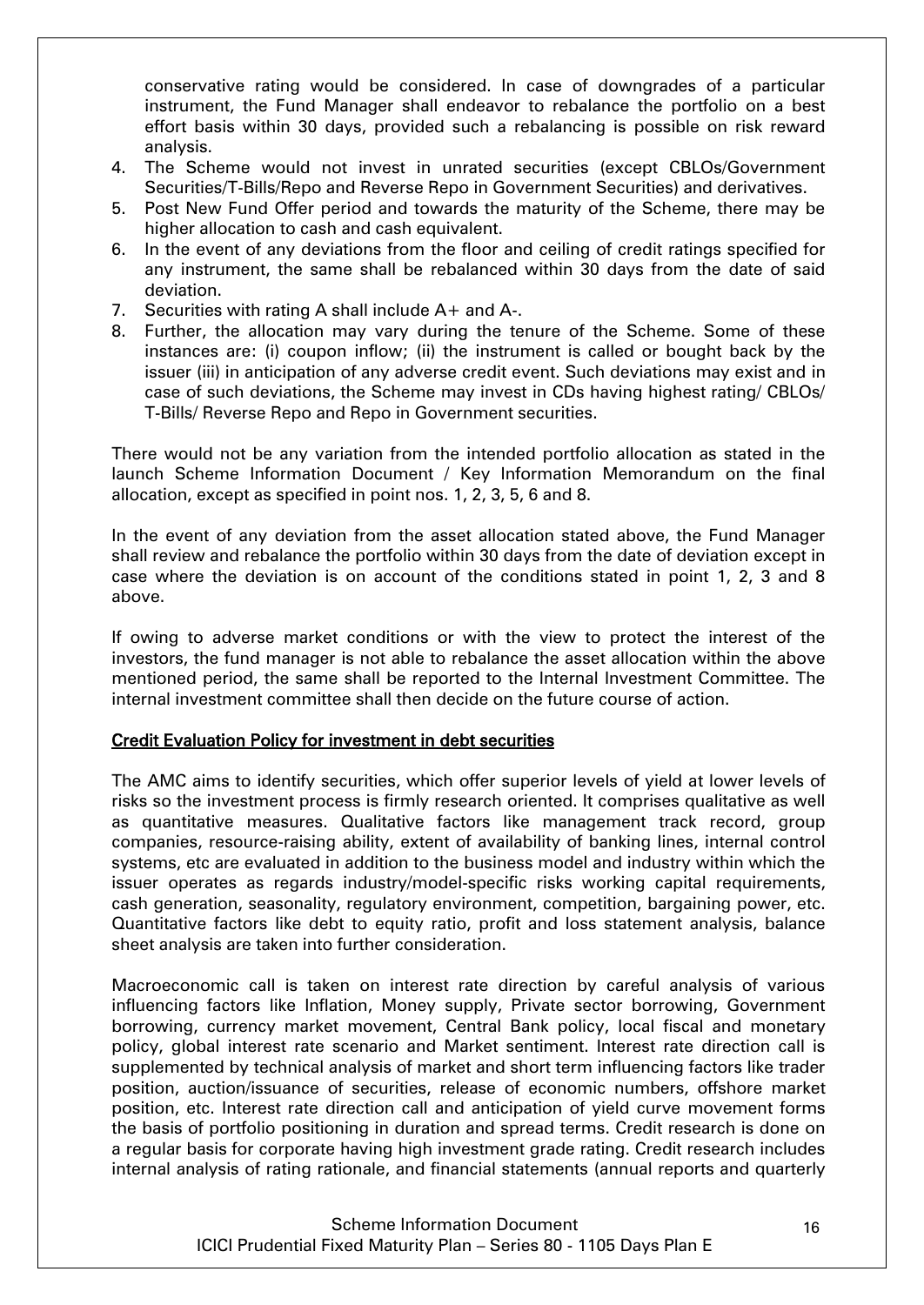earnings statements) of the issuer, for the last 1-3 years evaluating amongst other metrics, relevant ratios of profitability, capital adequacy, gearing, turnover and other inputs from external agencies. On an ongoing basis, the credit analyst keeps track of credit profile of the issuer, possible credit risks reflected in change in outlook of rating agencies, external developments affecting the issuer etc. Internal credit call is a pre-requisite for all investments since the investment universe is primarily high-grade credit instruments. Credit research is also used to minimize credit migration risk and for generating relative value trade ideas. Stable to higher rating on maturity vis-à-vis issuance is the guiding factor for investment decisions from credit point of view.

### <span id="page-16-0"></span>D.WHERE WILL THE SCHEME INVEST?

Subject to the Regulations and the disclosures as made under the section "How the Scheme will allocate its Assets", the corpus of the Scheme can be invested in any (but not exclusively) of the following securities:

- 1. Securities created and issued by the Central and State Governments and/or repos/reverse repos in such Government Securities as may be permitted by RBI (including but not limited to coupon bearing bonds, zero coupon bonds and treasury bills);
- 2. Securities guaranteed by the Central and State Governments (including but not limited to coupon bearing bonds, zero coupon bonds and treasury bills);
- 3. Fixed Income Securities of domestic Government agencies and statutory bodies, which may or may not carry a Central/State Government guarantee;
- 4. Corporate debt (of both public and private sector undertakings);
- 5. Securities issued by both public and private sector banks and development financial institutions;
- 6. Money market instruments permitted by SEBI/RBI;
- 7. The non-convertible part of convertible securities;
- 8. Any other domestic fixed income securities as permitted by SEBI / RBI from time to time.
- 9. Bank Fixed Deposits and any such instruments as permitted by SEBI and in accordance with the final allocation;
- 10. Units of Mutual funds subject to applicable regulations.

The securities/debt instruments mentioned above could be listed or unlisted, secured or unsecured of varying maturity.

Negative list of sectors: The Scheme will not invest in Companies falling within Gems and Jewellery and Leather & Leather Products Sector.

The Scheme will not invest/ have exposure in the following:

- 1. Foreign securities
- 2. Derivatives
- 3. Companies falling within Gems and Jewellery and Leather and Leather Products

Scheme Information Document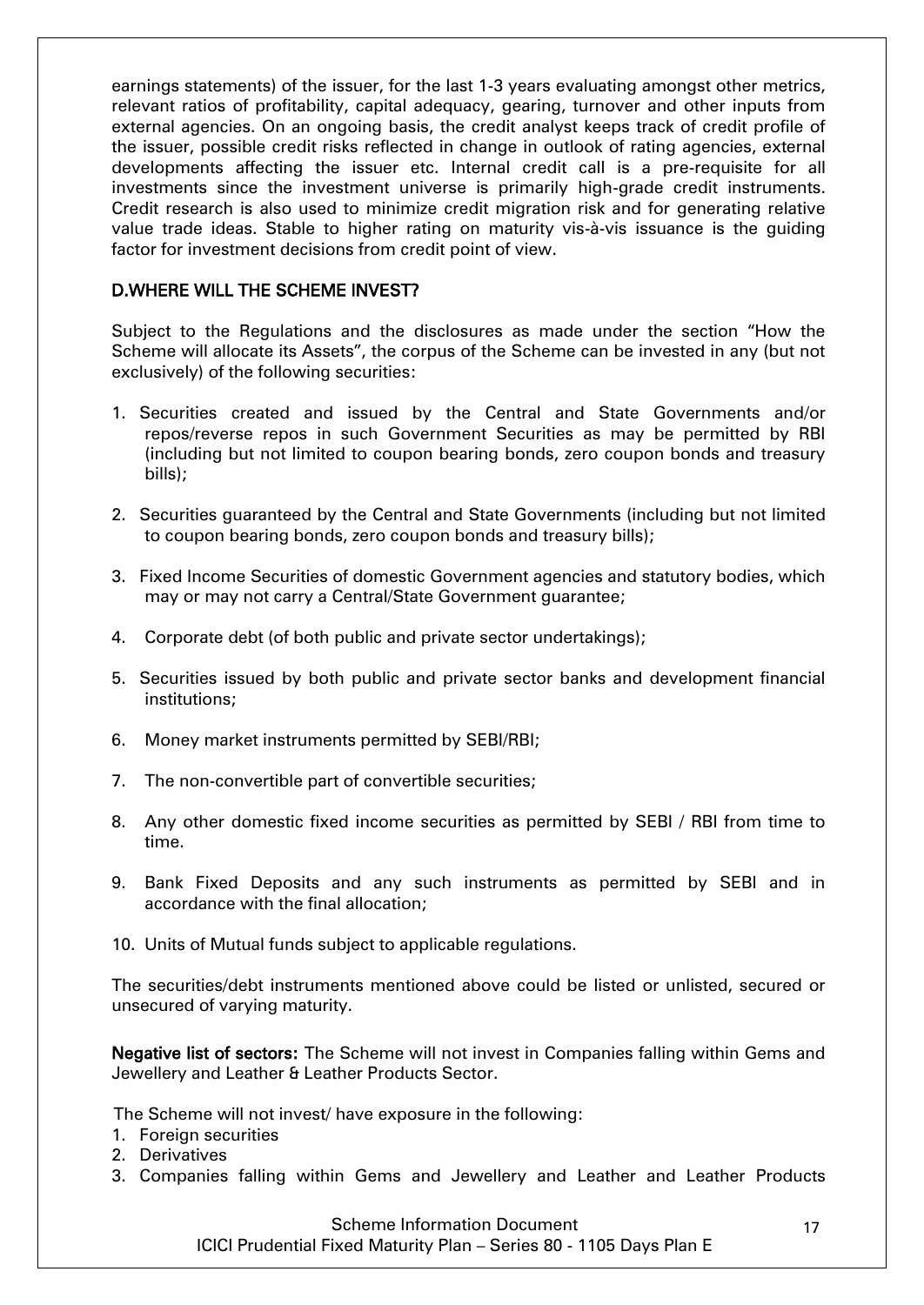Sectors.

- 4. Repos in corporate debt securities
- 5. Credit Default Swaps transactions
- 6. Short Selling
- 7. Securities Lending
- 8. Securitised Debt
- 9. Unrated Securities (except CBLOs/Government Securities/T-Bills/Repo and Reverse Repo in Government Securities).

The investors/unit holders can ascertain details of asset allocation of the Scheme as on the last date of each month on AMC"s website at [www.icicipruamc.com.](http://www.pruicici.com/)

# POSITION OF DEBT MARKET IN INDIA

Indian debt markets, in the early nineties, were characterised by controls on pricing of assets, segmentation of markets and barriers to entry, low levels of liquidity, limited number of players, near lack of transparency, and high transactions cost. Financial reforms have significantly changed the Indian debt markets for the better. Most debt instruments are now priced freely on the markets; trading mechanisms have been altered to provide for higher levels of transparency, higher liquidity, and lower transactions costs; new participants have entered the markets, broad basing the types of players in the markets; methods of security issuance, and innovation in the structure of instruments have taken place; and there has been a significant improvement in the dissemination of market information. There are three main segments in the debt markets in India, viz., Government Securities, Public Sector Units (PSU) bonds, and corporate securities. A bulk of the debt market consists of Government Securities. Other instruments available currently include Corporate Debentures, Bonds issued by Financial Institutions, Commercial Paper, Certificates of Deposits and Securitized Debt. Securities in the Debt market typically vary based on their tenure and rating. Government Securities have tenures from one year to thirty years whereas the maturity period of the Corporate Debt now goes upto sixty years and more (perpetual). Perpetual bonds are now issued by banks as well. Securities may be both listed and unlisted and there is increasing trend of securities of maturities of over one year being listed by issuers. While in the corporate bond market, deals are conducted over telephone and are entered on principal-to-principal basis, due to the introduction of the Reserve Bank of India's NDS- Order Matching system a significant proportion of the government securities market is trading on the new system.

| <b>Issuer</b> | Instrument           | <b>Maturity</b> | Yields (%)        | Liquidity      |
|---------------|----------------------|-----------------|-------------------|----------------|
| GOI           | <b>Treasury Bill</b> | $91$ days       | $6.37\% - 6.37\%$ | High           |
| GOI           | <b>Treasury Bill</b> | 364 days        | 6.42%-6.42%       | High           |
| GOI           | <b>Short Dated</b>   | $1-3$ Yrs       | 6.46%-6.57%       | High           |
| GOI           | <b>Medium Dated</b>  | $3-5$ Yrs       | $6.57\% - 6.71\%$ | High           |
| <b>GOI</b>    | <b>Long Dated</b>    | 5-10 Yrs        | $6.71\% - 6.89\%$ | High           |
| Corporates    | Taxable Bonds (AAA)  | $1-3$ Yrs       | 7.13% - 7.31%     | Medium         |
| Corporates    | Taxable Bonds (AAA)  | $3-5$ Yrs       | 7.31% - 7.36%     | Low to medium  |
| Corporates    | $CDs(A1+)$           | 3 months        | 6.62%             | Medium to High |
| Corporates    | $CPs(A1+)$           | 3 months        | 6.98%             | Medium to High |

The yields and liquidity on various securities as on October 28, 2016 are as under:

# <span id="page-17-0"></span>E.WHAT ARE THE INVESTMENT STRATEGIES?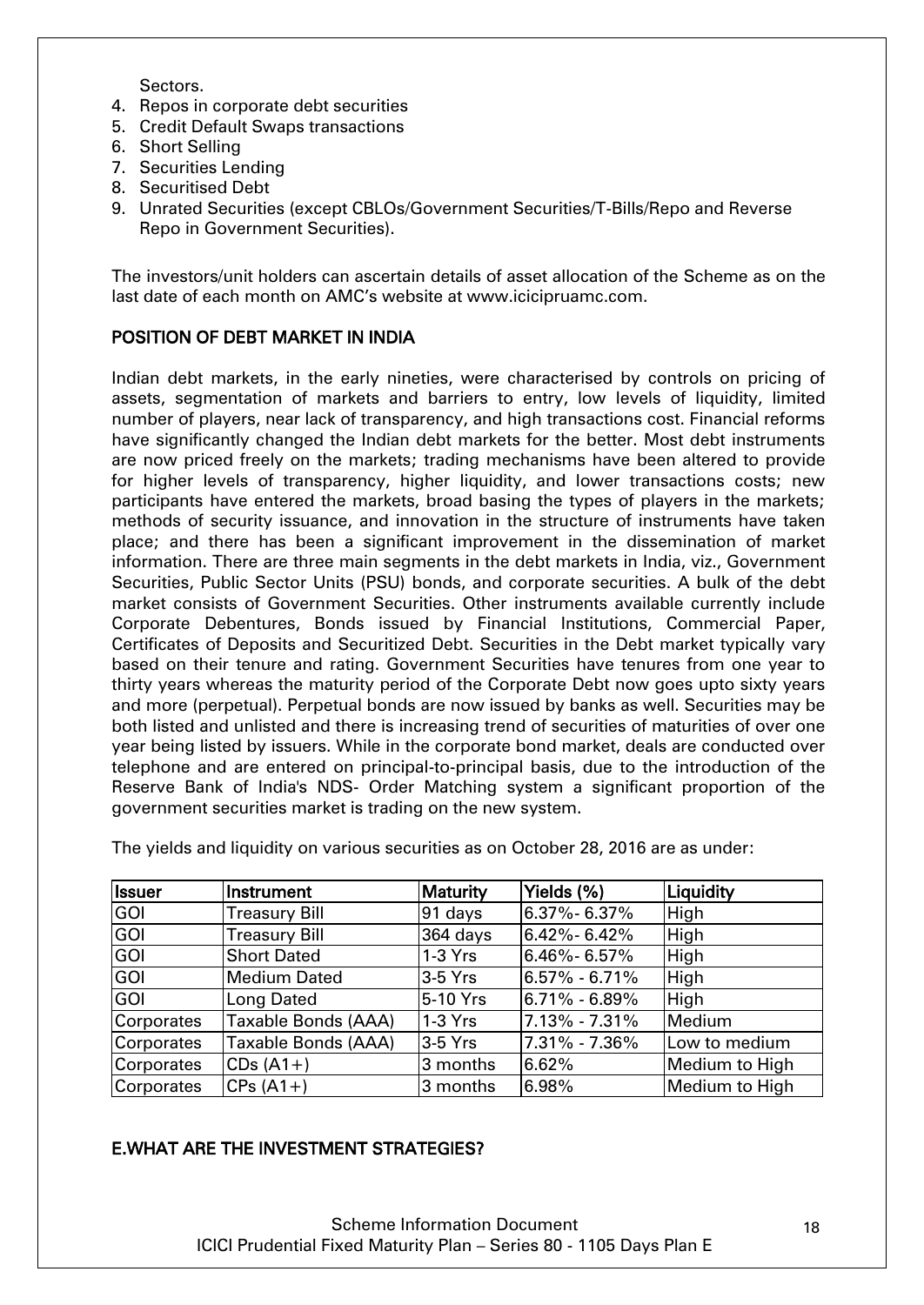The Scheme will invest in a basket of permissible securities maturing on or before maturity of the Scheme. The Scheme will invest in securities with a view to hold them till the maturity. To that effect the Scheme will follow a buy and hold strategy to investment. The AMC aims to identify securities, which offer superior levels of yield at lower levels of risks. With the aim of controlling risks, rigorous in-depth credit evaluation of the securities proposed to be invested in will be carried out by the investment team of the AMC. The credit evaluation includes a study of the operating environment of the company, the past track record as well as the future prospects of the issuer, the short as well as longer-term financial health of the issuer. The AMC will be guided by the ratings of such Rating Agencies as approved by SEBI to carry out the functioning of Rating Agencies.

In addition, the investment team of the AMC will study the macro economic conditions, including the political, economic environment and factors affecting liquidity and interest rates. The AMC would use this analysis to attempt to predict the likely direction of interest rates and position the portfolio appropriately to take advantage of the same.

The Scheme could invest in Fixed Income Securities issued by government, quasi government entities, corporate issuers, structured notes and multilateral agencies in line with the investment objectives of the Scheme and as permitted by SEBI from time to time.

#### Procedure followed for Investment decisions

- a) The Fund Manager of the Scheme is responsible for making buy/sell decisions in respect of the securities in the Scheme portfolios.
- b) The AMC has an Internal Investment Committee comprising the Managing Director, the Chief Investment Officer (CIO) - Fixed Income, CIO Equity and Fixed Income (CIO), Portfolio Managers and Credit Analysts who meet at periodic intervals. The Investment Committee, at its meetings, reviews the performance of the Scheme and general market outlook and formulates broad investment strategy. The Managing Director attends the meeting at his discretion.
- c) The CIO Fixed Income who chairs the Investment Committee Meetings guides the deliberations at Investment Committee. He, on an ongoing basis, reviews the portfolios of the Scheme and gives directions to the respective fund managers, where considered necessary. It is the ultimate responsibility of the CIO – Fixed Income to ensure that the investments are made as per the internal/Regulatory guidelines, Scheme investment objectives and in the best interest of the unitholders of the Scheme.
- d) The Managing Director makes a presentation to the Board of the AMC at its meetings indicating the performance of the Schemes.
- e) The Scheme will be benchmarked against CRISIL Composite Bond Fund Index. The Trustee reserve right to change the benchmark for performance of any of the Scheme by suitable notification to the investors to this effect.
- f) The Managing Director brings to the notice of the Board specific factors, if any, which are impacting the performance of any individual Scheme. The Board on consideration of all relevant factors may, if necessary, give directions to AMC. Similarly, the performance of the Schemes is submitted to the Trustees. The Managing Director explains to the Trustees the details on Schemes" performance vis-à-vis the benchmark returns.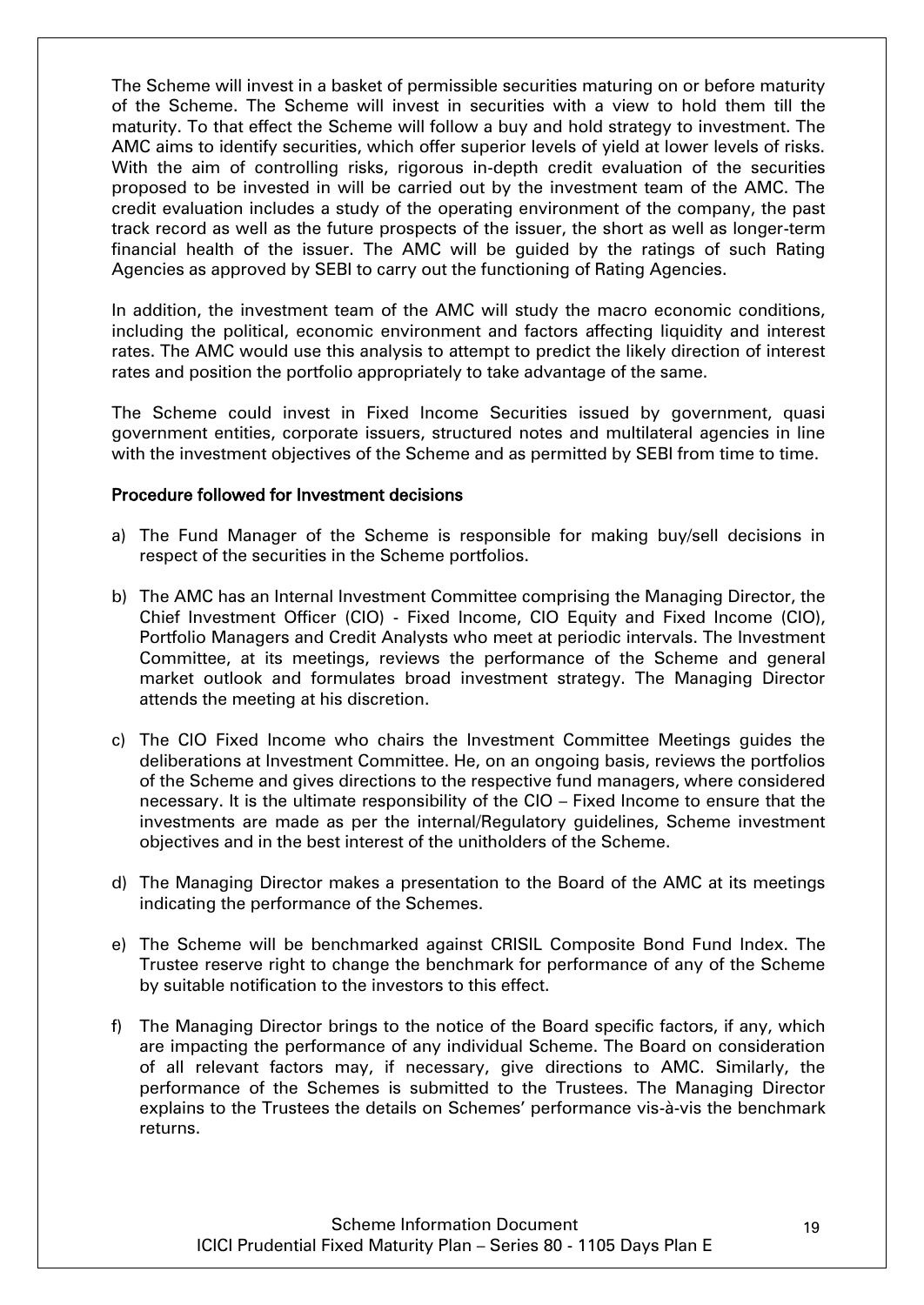- g) The AMC has been recording investment decisions since the receipt of instructions from SEBI, in terms of SEBI"s circular no. MFD/CIR/6/73/2000 dated July 27, 2000.
- h) The Chief Executive Officer of the AMC shall ensure that the mutual fund complies with all the provisions of SEBI (Mutual Funds) Regulations, 1996, as amended from time to time, including all guidelines, circulars issued in relation thereto from time to time and that the investments made by the fund managers are in the interest of the unit holders and shall also be responsible for the overall risk management function of the mutual fund.
- i) The Fund managers shall ensure that the funds of the Scheme are invested to achieve the investment objectives of the schemes and in the interest of the unit holders.

# <span id="page-19-0"></span>F: FUNDAMENTAL ATTRIBUTES

Following are the Fundamental Attributes of the scheme, in terms of Regulation 18 (15A) of the SEBI (Mutual Funds) Regulations, 1996:

"Fundamental Attributes" in the context of the scheme will be:

- (i) Type of Scheme: a close-ended Debt Fund
- (ii) A) Investment objective: Please refer to section "Investment objective" in this document.
	- B) Investment Pattern: Please refer to section "How will the scheme allocate its assets?" in this document.

#### (iii) Terms of Issue:

- A] Liquidity provisions such as listing, repurchase, redemption: The units of the Scheme are proposed to be listed on the NSE. However the Trustee reserves the right to list the units of the Scheme on any other Stock Exchange without any change in the Fundamental Attribute.
- B] Aggregate fees and expenses charged to the Scheme: The provisions in respect of fees and expenses are as indicated in this SID. Please refer to section "Fees and Expenses" in this document.
- C] Any safety net or guarantee provided: The present scheme is not a guaranteed or assured return scheme

#### Changes in Fundamental Attribute:

In accordance with Regulation 18(15A) of the SEBI (Mutual Funds) Regulations, 1996, the Trustees shall ensure that no change in the fundamental attributes of the Scheme and the Plan(s)/Option(s) thereunder or the trust or fee and expenses payable or any other change which would modify the Scheme and the Plan(s)/Option(s) thereunder and affect the interests of Unitholders is carried out unless:

 A written communication about the proposed change is sent to each Unitholder and an advertisement is given in one English daily newspaper having nationwide circulation as well as in a newspaper published in the language of the region where the head office of the Mutual Fund is situated; and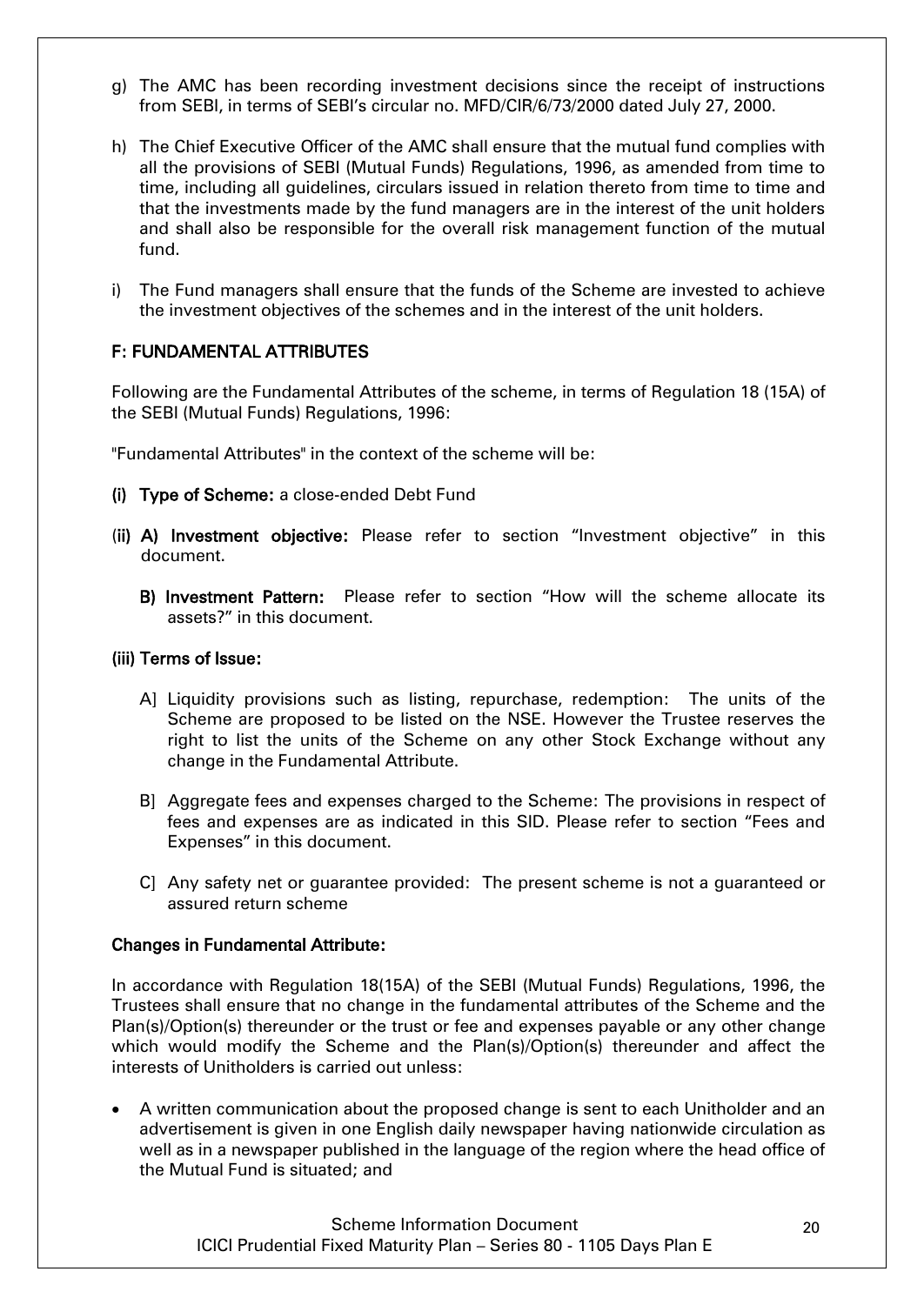The Unitholders are given an option for a period of 30 days to exit at the prevailing Net Asset Value without any exit load.

# <span id="page-20-0"></span>G. HOW WILL THE SCHEME BENCHMARK ITS PERFORMANCE?

| <b>Duration of the Scheme</b> | <b>Benchmark</b>                 |  |
|-------------------------------|----------------------------------|--|
| $1105$ Days                   | CRISIL Composite Bond Fund Index |  |

CRISIL Composite Bond Fund Index has been arrived by CRISIL in consultation with AMFI (Association of Mutual Funds of India) for benchmarking the performance of the debt funds in the Indian Financial Market place against an Index that is representative of the universe of Debt funds. CRISIL Composite Bond Fund Index is a composition of CRISIL Gilt Index, CRISIL AAA/AA Long Term Bond Index and CRISIL AAA/AA Short Term Bond Index. CRISIL Composite Bond Fund Index is marked-to-market on a daily basis using CRISIL Gilt and Bond valuations.

The composition of the aforesaid benchmark is such that, it is most suited for comparing performance of the Scheme. The Trustees reserves the right to change the benchmark in future, if a benchmark better suited to the investment objective of the Scheme is available.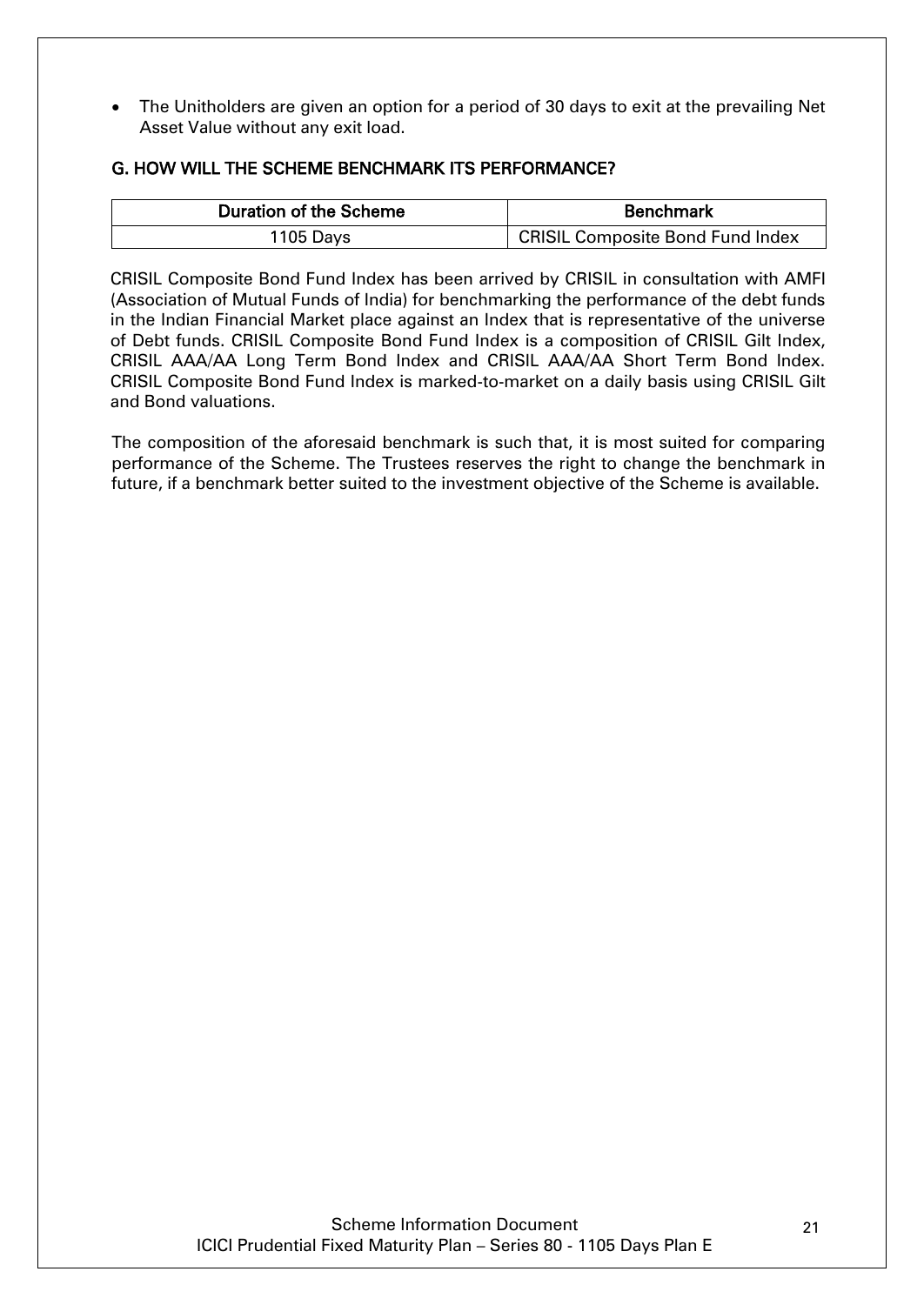# <span id="page-21-0"></span>H. WHO MANAGES THE SCHEME?

Mr. Rahul Goswami and Mr. Rohan Maru are the Fund Managers of the Scheme. Since the Scheme is a new Scheme, tenure of Fund Managers is not available.

| £<br>Name<br>Age of the<br>Fund<br>Manager | Qualification                         | 10<br>Experience (last<br>years)                                                                                                                                                                                                                                                                                                                                                            | Name of the Schemes<br>Managed                                                                                                                                                                                                                                                                                                                                                                                                                                                |
|--------------------------------------------|---------------------------------------|---------------------------------------------------------------------------------------------------------------------------------------------------------------------------------------------------------------------------------------------------------------------------------------------------------------------------------------------------------------------------------------------|-------------------------------------------------------------------------------------------------------------------------------------------------------------------------------------------------------------------------------------------------------------------------------------------------------------------------------------------------------------------------------------------------------------------------------------------------------------------------------|
| Mr. Rahul                                  | <b>BSC</b>                            | He<br>has<br>overall<br>17                                                                                                                                                                                                                                                                                                                                                                  | • ICICI Prudential<br>Money                                                                                                                                                                                                                                                                                                                                                                                                                                                   |
| Goswami<br>43 Years                        | (Mathematics)<br>MBA (Finance)        | years of experience in<br>Debt<br>Markets,<br>including 7 Years in<br>Fund<br>Management.<br>His past experience<br>will include<br>$\bullet$ Franklin<br>Templeton<br>Management<br>Asset<br>Co. (I) Ltd as Asst.<br>Vice President - Fixed<br>Income<br>UTI<br>Bank<br>Ltd<br>as<br>Manager - Merchant<br><b>Banking</b><br><b>SMIFS</b><br>Securities Ltd as Sr.<br>Manager - Debt sales | <b>Market Fund</b><br>$\bullet$ ICICI<br>Prudential<br>Short<br>term Gilt Fund<br>• ICICI Prudential Long term<br><b>Gilt Fund</b><br>• ICICI Prudential Gilt Fund<br><b>Treasury Plan PF Option</b><br>$\bullet$ ICICI<br>Prudential<br>Fixed<br><b>Maturity Plans</b><br>• ICICI Prudential<br>Capital<br><b>Protection Oriented Funds</b><br>• ICICI Prudential Multiple<br><b>Yield Funds</b><br>· ICICI Prudential Flexible<br>Income Plan<br>• ICICI Prudential Savings |
|                                            |                                       | • Khandwala Finances<br>Ltd as Sr. Manager -<br><b>Debt Sales</b><br>$\bullet$ RR<br>Financial<br><b>Consultants</b><br>Ltd<br>as<br>manager - Debt Sales                                                                                                                                                                                                                                   | Fund<br>$\bullet$ ICICI<br>Prudential<br>Liquid<br>Plan<br>• ICICI Prudential Banking &<br><b>PSU Debt Fund</b><br>• ICICI Prudential Dynamic<br><b>Bond Fund</b><br>· ICICI Prudential Constant<br><b>Maturity Gilt Fund</b>                                                                                                                                                                                                                                                 |
| Mr. Rohan<br>Maru<br>31 Years              | <b>MBA</b><br>(Finance),<br>M.<br>Com | • He is associated with<br><b>ICICI Prudential Asset</b><br>Management<br>Company<br>Limited<br>from November 2012.<br>Past experience<br>• Kotak Mahindra AMC<br>as Fixed Income<br>Dealer<br>Integreon<br>Managed<br>Solution<br>as<br><b>Research Associate</b>                                                                                                                          | $\bullet$ ICICI<br>Prudential<br>Fixed<br><b>Maturity Plans</b><br>$\bullet$ ICICI<br><b>US</b><br>Prudential<br>Bluechip Equity Fund -<br>India Debt portion<br>• ICICI Prudential<br>Global<br>Stable Equity Fund - Debt<br>portion<br>· ICICI Prudential Flexible<br>Income Plan<br>$\bullet$ ICICI<br>Prudential<br>Liquid<br>Plan<br>$\bullet$ ICICI<br>Prudential<br>Ultra<br><b>Short Term Plan</b>                                                                    |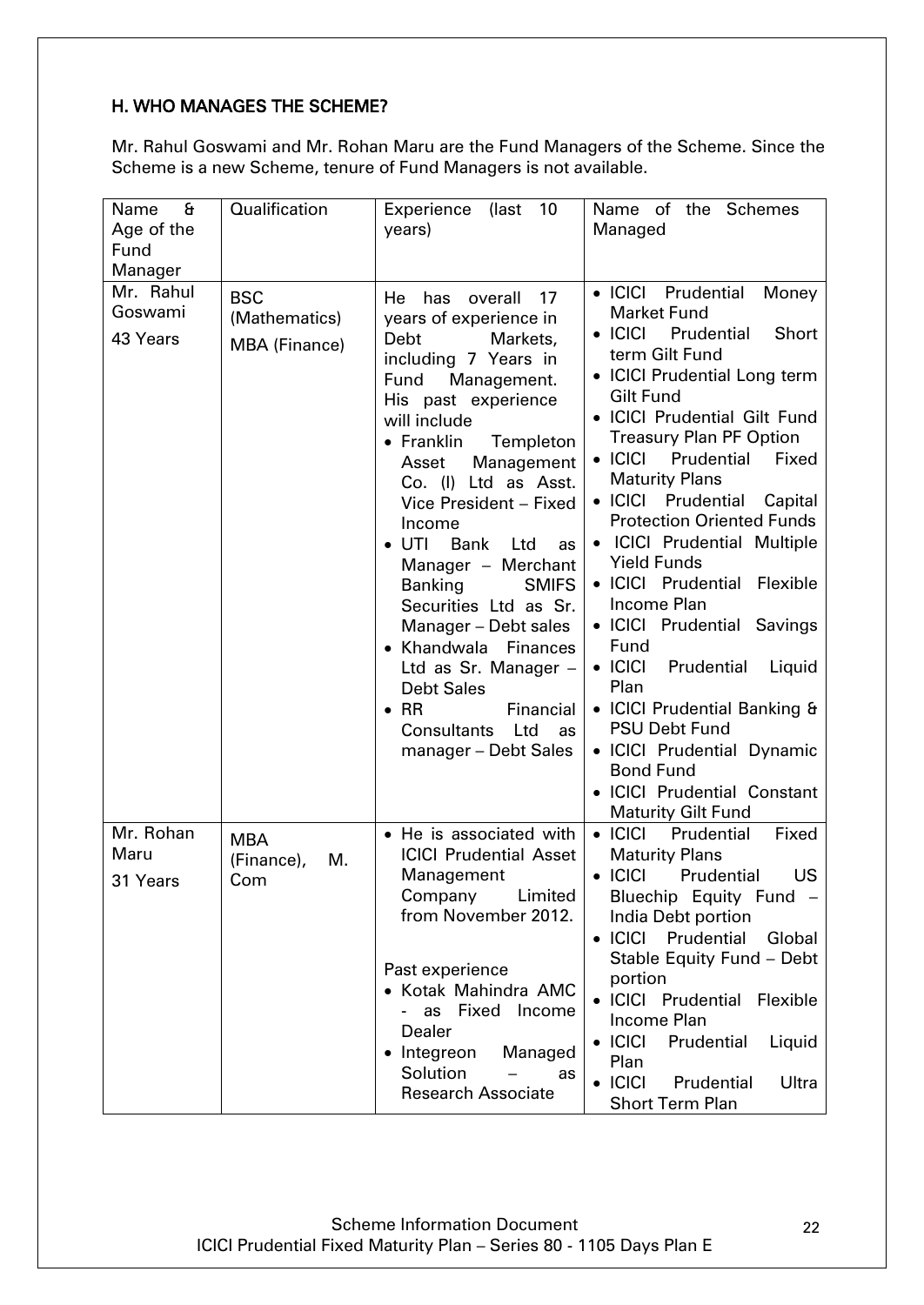# I. WHAT ARE THE INVESTMENT RESTRICTIONS?

Pursuant to the Regulations and amendments thereto and subject to the Asset allocation pattern, the following investment restrictions are presently applicable to the Scheme:

1. Mutual Funds/AMCs shall ensure that total exposure of debt schemes of mutual funds in a particular sector (excluding investments in Bank CDs, CBLO, G-Secs, TBills, short term deposits of scheduled commercial banks and AAA rated securities issued by Public Financial Institutions and Public Sector Banks) shall not exceed 25% of the net assets of the scheme;

Provided that an additional exposure to financial services sector (over and above the limit of 25%) not exceeding 10% of the net assets of the scheme shall be allowed only by way of increase in exposure to Housing Finance Companies (HFCs);

Provided further that the additional exposure to such securities issued by HFCs are rated AA and above and these HFCs are registered with National Housing Bank (NHB) and the total investment/ exposure in HFCs shall not exceed 25% of the net assets of the scheme.

2. A mutual fund scheme shall not invest more than 10% of its NAV in debt instruments comprising money market instruments and non-money market instruments issued by a single issuer which are rated not below investment grade by a credit rating agency authorised to carry out such activity under the Act. Such investment limit may be extended to 12% of the NAV of the scheme with the prior approval of the Board of Trustees and the Board of directors of the asset management company:

Provided that such limit shall not be applicable for investments in Government Securities, treasury bills and collateralized borrowing and lending obligations

- 3. Transfer of investments from one scheme to another scheme in the same Mutual Fund is permitted provided:
	- i. Such transfers are done at the prevailing market price for quoted instruments on spot basis (spot basis shall have the same meaning as specified by a Stock Exchange for spot transactions); and
	- ii. The securities so transferred shall be in conformity with the investment objective of the scheme to which such transfer has been made.
- 4. The Scheme may invest in any other scheme under the same AMC or any other Mutual Fund without charging any fees, provided the aggregate inter-scheme investment made by all the schemes under the same management or in schemes under management of any other asset management company shall not exceed 5% of the Net Asset Value of the Mutual Fund.
- 5. The Fund shall get the securities purchased or transferred in the name of the Fund on account of the concerned scheme, wherever investments are intended to be of a longterm nature.
- 6. The Fund may buy and sell securities on the basis of deliveries and shall in all cases of purchases, take delivery of relative securities and in all cases of sale, deliver the securities.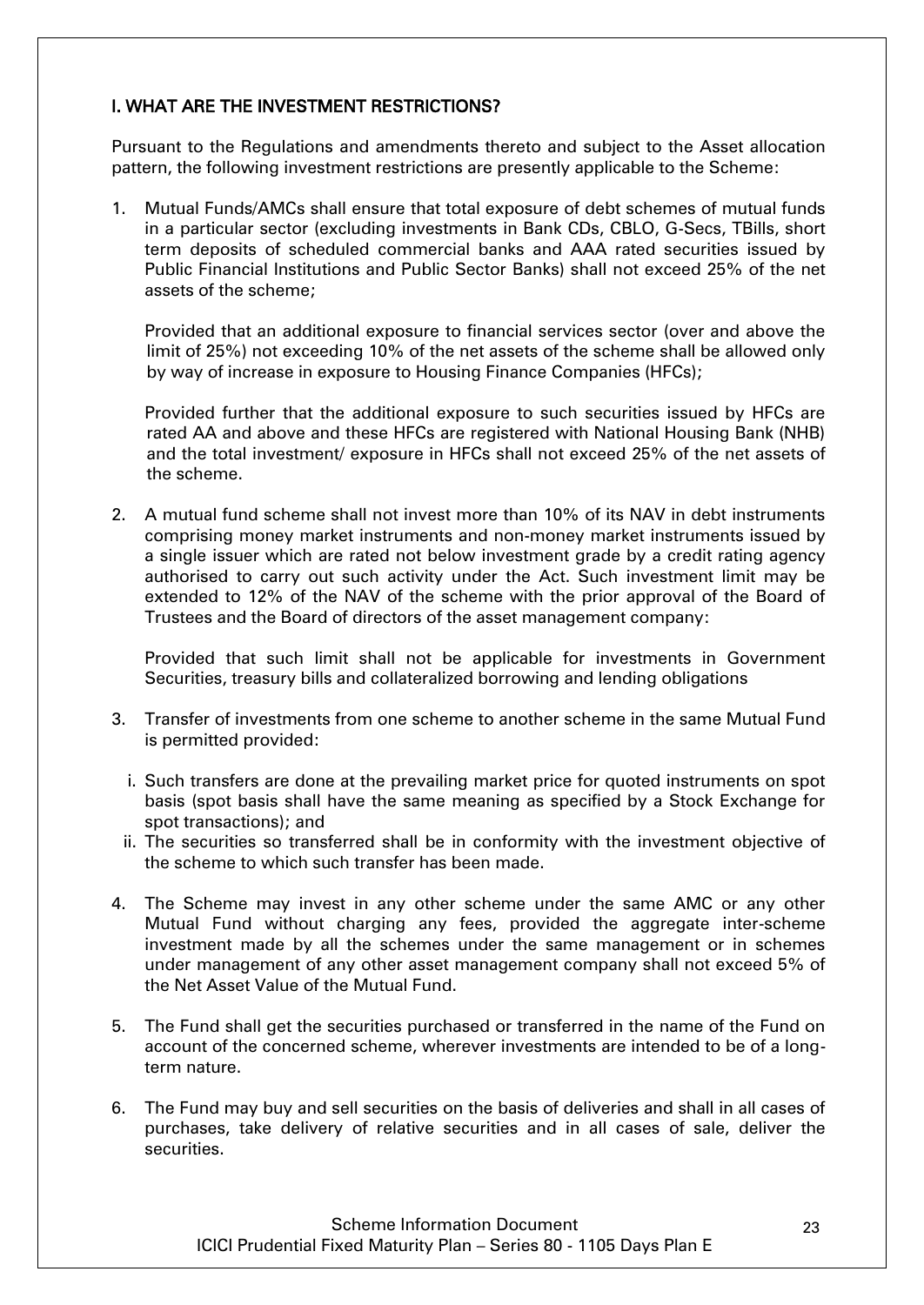Provided that sale of government security already contracted for purchase shall be permitted in accordance with the guidelines issued by the Reserve Bank of India in this regard.

- 7. No loans for any purpose can be advanced by any of the Scheme.
- 8. The Scheme shall not make any investments in;
	- a. any unlisted security of an associate or group company of the sponsor; or
	- b. any security issued by way of private placement by an associate or group company of the Sponsor; or
	- c. the listed securities of group companies of the Sponsor which is in excess of 25% of its net assets
	- d. Fund of Funds scheme
- 9. The Scheme shall invest only in such securities which mature on or before the date of the maturity of the Scheme.
- 10. The Mutual Fund/AMC shall make investment out of the NFO proceeds only on or after the closure of the NFO period. The Mutual Fund/ AMC can however deploy the NFO proceeds in CBLO before the closure of NFO period. However, AMCs shall not charge any investment management and advisory fees on funds deployed in CBLOs during the NFO period. The appreciation received from investment in CBLO shall be passed on to investors.

Further, in case the minimum subscription amount is not garnered by the scheme during the NFO period, the interest earned upon investment of NFO proceeds in CBLO shall be returned to investors, in proportion of their investments, along-with the refund of the subscription amount.

- 11. The Fund shall not borrow except to meet temporary liquidity needs of the Fund for the purpose of repurchase/ redemption of units or payment of interest and dividend to the Unitholders. Such borrowings shall not exceed 20% of the net assets of the individual scheme and the duration of the borrowing shall not exceed a period of 6 months.
- 12. In accordance with SEBI Circular no SEBI/IMD/CIR No. 1/91171/07 dated 16th April 2007 and SEBI/IMD/CIR No. 7 / 129592 dated June 23, 2008, following guidelines shall be followed for parking of funds in short term deposits of Scheduled commercial Banks pending deployment
	- a. "Short Term" for such parking of funds by mutual funds shall be treated as a period not exceeding 91 days.
	- b.Such short-term deposits shall be held in the name of the Scheme
	- c. The Scheme shall not park more than 15% of the net assets in Short term deposit(s) of all the scheduled commercial banks put together. However, it may be raised to 20% with prior approval of the trustees. Also, parking of funds in short term deposits of associate and sponsor scheduled commercial banks together shall not exceed 20% of total deployment by the mutual fund in short term deposits.
	- d.The Scheme shall not park more than 10% of the net assets in short term deposit(s), with any one scheduled commercial bank including its subsidiaries.
	- e. The Schemes shall not park funds in short-term deposit of a bank, which has invested in that scheme.
	- f. The aforesaid limits shall not be applicable to term deposits placed as margins for trading in cash and derivatives market.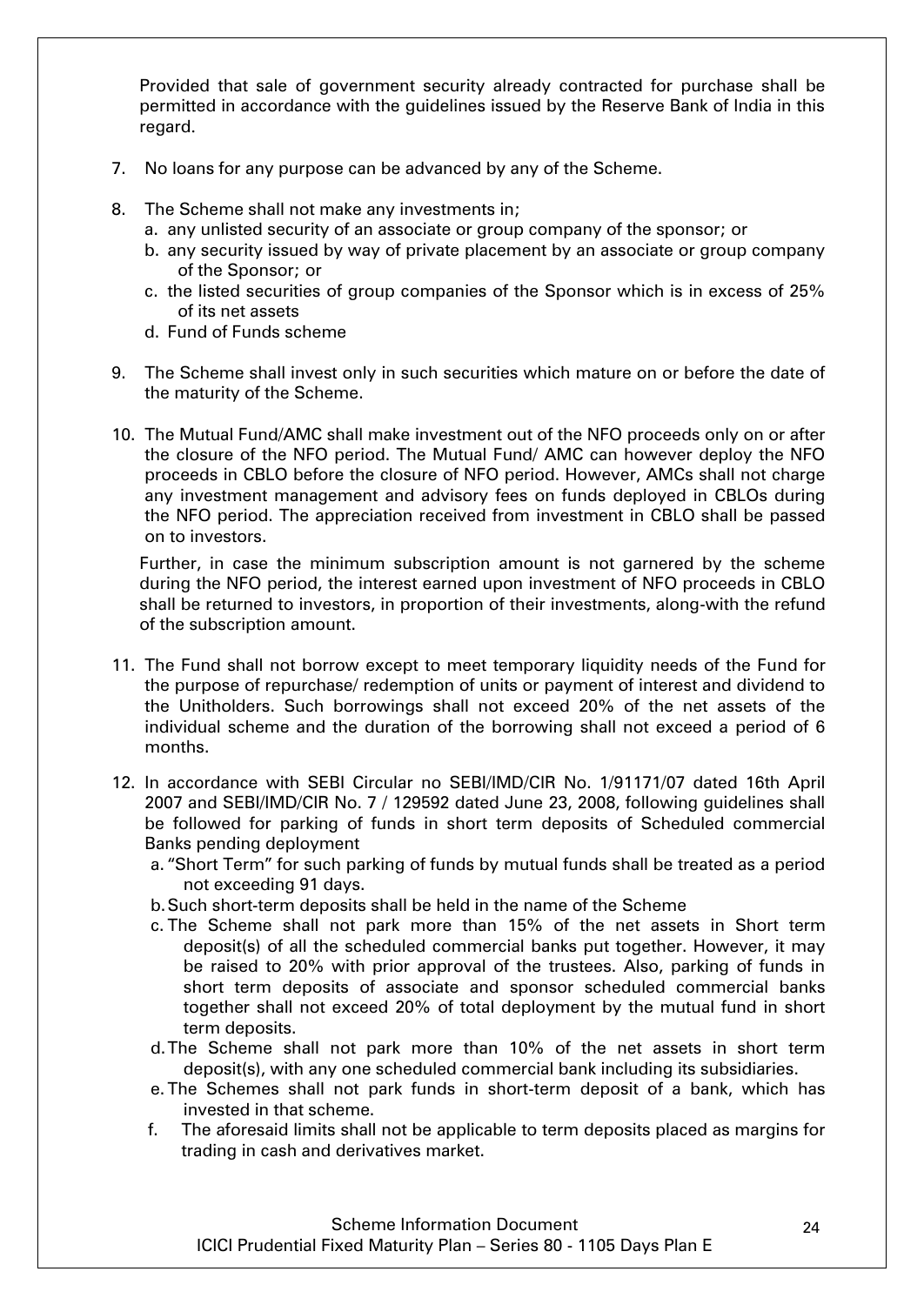- 13. The Scheme shall not invest more than 10% of its NAV in unrated debt instruments issued by a single issuer and the total investment in such instruments shall not exceed 25% of the NAV of the scheme. All such investments shall be made with the prior approval of the Board of Trustees and the Board of AMC.
- 14. All transactions in government securities shall be in dematerialised form.
- 15. Group exposure
	- a) The Fund shall ensure that total exposure of the debt scheme in a group (excluding investments in securities issued by Public Sector Units, Public Financial Institutions and Public Sector Banks) shall not exceed 20% of the net assets of the Scheme. Such investment limit may be extended to 25% of the net assets of the Scheme with the prior approval of the Board of Trustees.
	- b) For this purpose, a group means a group as defined under regulation 2 (mm) of SEBI (Mutual Funds) Regulations, 1996 (Regulations) and shall include an entity, its subsidiaries, fellow subsidiaries, its holding company and its associates.

All investment restrictions shall be applicable at the time of making investment.

# <span id="page-24-0"></span>J. HOW HAS THE SCHEME PERFORMED?

The Scheme is a new Scheme and does not have any performance track record.

# <span id="page-24-1"></span>K. ADDITIONAL DISCLOSURES

# i. SCHEME PORTFOLIO HOLDINGS

- a) Top 10 holdings: Not Available
- b) Sector wise holdings: Not Available

The Scheme is a new Scheme and does not have any Portfolio Holdings and Sector wise holdings.

#### ii. INVESTMENT DETAILS: The aggregate investment in the Scheme under the following categories:

- i. AMC"s Board of Directors
- ii. Scheme"s Fund Manager(s) and
- iii. Other key managerial personnel

The Scheme is a new Scheme and does not have Investment Details as above.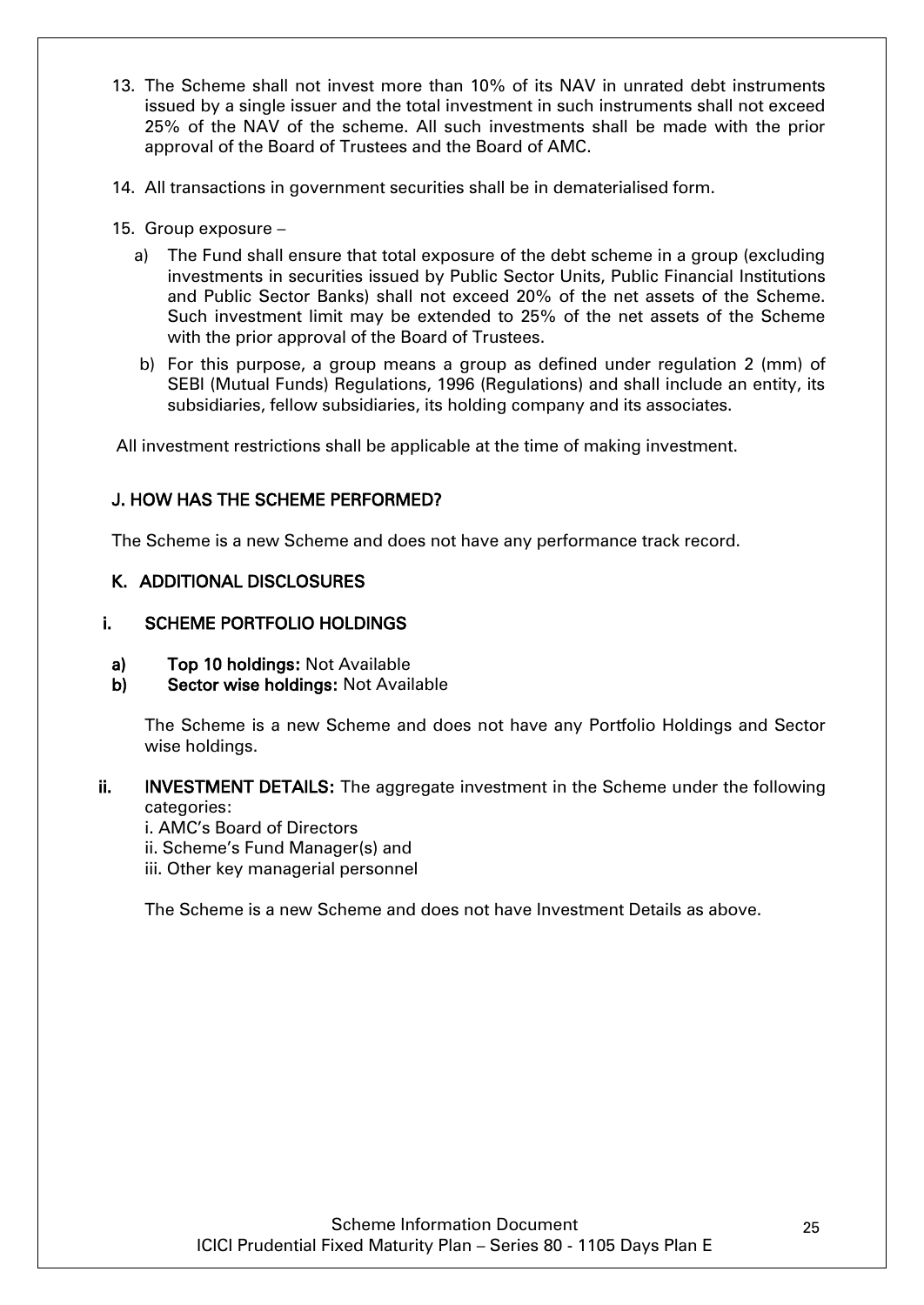### <span id="page-25-0"></span>III. UNITS AND OFFER

This section provides details you need to know for investing in the Scheme.

# <span id="page-25-1"></span>A. NEW FUND OFFER (NFO)

| <b>Name</b><br><b>of</b><br>the<br><b>Scheme</b>                                           | <b>New Fund Offer opens</b>                                                           | <b>New Fund Offer closes</b>                                                                                                   |  |  |
|--------------------------------------------------------------------------------------------|---------------------------------------------------------------------------------------|--------------------------------------------------------------------------------------------------------------------------------|--|--|
| 1105 Days Plan E                                                                           | November 18, 2016                                                                     | November 22, 2016                                                                                                              |  |  |
| The AMC reserves the right to extend or pre close the New Fund Offer (NFO) period,         |                                                                                       |                                                                                                                                |  |  |
| subject to the condition that the NFO Period including the extension, if any, shall not be |                                                                                       |                                                                                                                                |  |  |
|                                                                                            | more than 15 days or such period as allowed by SEBI.                                  |                                                                                                                                |  |  |
|                                                                                            |                                                                                       |                                                                                                                                |  |  |
|                                                                                            | MICR cheques will be accepted till the end of business hours up to November 19, 2016. |                                                                                                                                |  |  |
|                                                                                            | Transfer cheques and Real Time Gross Settlement (RTGS) requests will be accepted till |                                                                                                                                |  |  |
|                                                                                            | the end of business hours up to November 22, 2016. Switch-in requests from equity     |                                                                                                                                |  |  |
|                                                                                            | schemes will be accepted up to November 18 2016, till cut off time applicable for     |                                                                                                                                |  |  |
| switches.                                                                                  | Switch-in requests from non-equity schemes will be accepted up to                     |                                                                                                                                |  |  |
|                                                                                            | November 22, 2016, till the cutoff time applicable for switches.                      |                                                                                                                                |  |  |
|                                                                                            |                                                                                       |                                                                                                                                |  |  |
|                                                                                            | Switch-in request from ICICI Prudential US Bluechip Equity Fund and ICICI Prudential  |                                                                                                                                |  |  |
|                                                                                            | Global Stable Equity Fund will not be accepted.                                       |                                                                                                                                |  |  |
| <b>New Fund Offer Price:</b><br>This is the price per                                      |                                                                                       | The corpus of the Scheme will be divided into units having an<br>initial value of Rs. 10/- each. Units can be purchased during |  |  |
| unit that the investors                                                                    | the NFO period only.                                                                  |                                                                                                                                |  |  |
| have to pay to invest                                                                      |                                                                                       |                                                                                                                                |  |  |
| during the NFO.                                                                            |                                                                                       |                                                                                                                                |  |  |
| Minimum Amount for                                                                         |                                                                                       | Rs. 5,000/- and in multiples of Rs. 10 thereafter. The                                                                         |  |  |
| Application in the NFO                                                                     | minimum application amount applies to switch also.                                    |                                                                                                                                |  |  |
| Minimum<br><b>Target</b>                                                                   |                                                                                       | As per SEBI circular dated June 20, 2014, the minimum                                                                          |  |  |
| amount                                                                                     |                                                                                       | subscription amount raised by the Scheme at the time of new                                                                    |  |  |
| This is the minimum                                                                        | fund offer shall be at least Rs. 20 crore.                                            |                                                                                                                                |  |  |
| required<br>amount<br>to                                                                   |                                                                                       |                                                                                                                                |  |  |
| the<br>scheme<br>operate                                                                   |                                                                                       | Pursuant to the aforesaid circular, during the New Fund Offer                                                                  |  |  |
| if<br>and<br>this<br>is<br>not                                                             |                                                                                       | period, the Scheme shall raise a minimum subscription of Rs.                                                                   |  |  |
| collected<br>during<br>the                                                                 | 20 crores.                                                                            |                                                                                                                                |  |  |
| NFO period, then all the                                                                   |                                                                                       |                                                                                                                                |  |  |
| investors<br>would<br>be                                                                   |                                                                                       |                                                                                                                                |  |  |
| refunded<br>the amount                                                                     |                                                                                       |                                                                                                                                |  |  |
| invested<br>without any                                                                    |                                                                                       |                                                                                                                                |  |  |
| However,<br>return.<br>if                                                                  |                                                                                       |                                                                                                                                |  |  |
| AMC fails to refund the<br>within<br>amount<br>5                                           |                                                                                       |                                                                                                                                |  |  |
| working days from the                                                                      |                                                                                       |                                                                                                                                |  |  |
| closure of NFO period,                                                                     |                                                                                       |                                                                                                                                |  |  |
| interest as specified by                                                                   |                                                                                       |                                                                                                                                |  |  |
| SEBI (currently 15%                                                                        |                                                                                       |                                                                                                                                |  |  |
| p.a.) will be paid to the                                                                  |                                                                                       |                                                                                                                                |  |  |
| from<br>investors<br>the                                                                   |                                                                                       |                                                                                                                                |  |  |
| expiry of<br>5 working                                                                     |                                                                                       |                                                                                                                                |  |  |
| days from the date of                                                                      |                                                                                       |                                                                                                                                |  |  |
| of<br>closure<br>the                                                                       |                                                                                       |                                                                                                                                |  |  |
| subscription period.                                                                       |                                                                                       |                                                                                                                                |  |  |
| Maximum Amount to                                                                          | There is no Maximum Amount.                                                           |                                                                                                                                |  |  |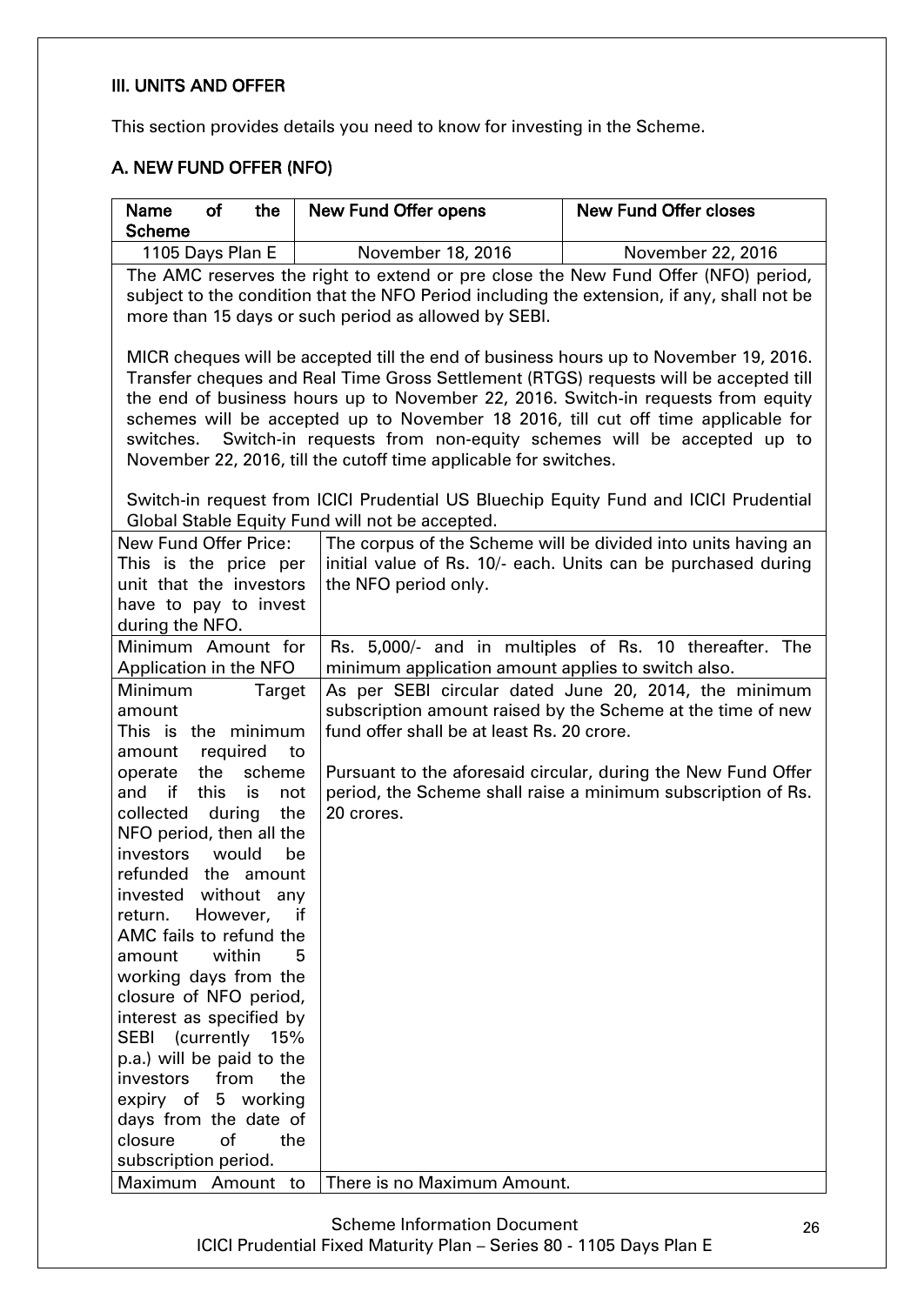| be raised (if any)<br>This is the maximum<br>amount which can be<br>collected<br>during<br>the<br>NFO period, as decided<br>by the AMC. |                          |               |                 |                                                             |                                                       |
|-----------------------------------------------------------------------------------------------------------------------------------------|--------------------------|---------------|-----------------|-------------------------------------------------------------|-------------------------------------------------------|
| Plans / Options offered                                                                                                                 |                          |               |                 | Following Plans/Options will be available under the Scheme: |                                                       |
|                                                                                                                                         |                          |               |                 |                                                             |                                                       |
|                                                                                                                                         | Plans                    |               |                 | ICICI Prudential Fixed Maturity Plan - Series               |                                                       |
|                                                                                                                                         |                          |               |                 | 80 - 1105 Days Plan E - Direct Plan, and                    |                                                       |
|                                                                                                                                         |                          |               |                 | <b>ICICI Prudential Fixed Maturity Plan - Series</b>        |                                                       |
|                                                                                                                                         |                          |               |                 | 80 - 1105 Days Plan E.                                      |                                                       |
|                                                                                                                                         | Options                  |               |                 | Cumulative Option and Dividend Option with                  |                                                       |
|                                                                                                                                         |                          |               |                 | only Dividend Payout facility.                              |                                                       |
|                                                                                                                                         | Default                  |               |                 | <b>Cumulative Option.</b>                                   |                                                       |
|                                                                                                                                         | Option                   |               |                 |                                                             |                                                       |
|                                                                                                                                         | scenarios:               |               |                 |                                                             | Default Option would be as follows in below mentioned |
|                                                                                                                                         | <b>Scenario ARN Code</b> |               |                 | Option mentioned                                            | <b>Default Option</b>                                 |
|                                                                                                                                         |                          | mentioned /   |                 | by the investor                                             |                                                       |
|                                                                                                                                         |                          |               | not mentioned   |                                                             |                                                       |
|                                                                                                                                         |                          |               | by the investor |                                                             |                                                       |
|                                                                                                                                         | 1                        |               |                 | Not mentioned Not mentioned                                 | <b>ICICI Prudential</b>                               |
|                                                                                                                                         |                          |               |                 |                                                             | <b>Fixed Maturity</b>                                 |
|                                                                                                                                         |                          |               |                 |                                                             | Plan - Series 80 -                                    |
|                                                                                                                                         |                          |               |                 |                                                             | 1105 Days Plan E                                      |
|                                                                                                                                         |                          |               |                 |                                                             | <b>Direct Plan</b>                                    |
|                                                                                                                                         | $\overline{2}$           |               |                 | Not mentioned   ICICI Prudential                            | <b>ICICI Prudential</b>                               |
|                                                                                                                                         |                          |               |                 | <b>Fixed Maturity</b>                                       | <b>Fixed Maturity</b>                                 |
|                                                                                                                                         |                          |               |                 | Plan - Series 80 -                                          | Plan - Series 80 -                                    |
|                                                                                                                                         |                          |               |                 | 1105 Days Plan E                                            | 1105 Days Plan E                                      |
|                                                                                                                                         |                          |               |                 | <b>Direct Plan</b>                                          | <b>Direct Plan</b>                                    |
|                                                                                                                                         | 3                        |               |                 | Not mentioned ICICI Prudential                              | <b>ICICI Prudential</b>                               |
|                                                                                                                                         |                          |               |                 | <b>Fixed Maturity</b>                                       | <b>Fixed Maturity</b>                                 |
|                                                                                                                                         |                          |               |                 | Plan - Series 80 -                                          | Plan - Series 80 -                                    |
|                                                                                                                                         |                          |               |                 |                                                             |                                                       |
|                                                                                                                                         |                          |               |                 | 1105 Days Plan E                                            | 1105 Days Plan E                                      |
|                                                                                                                                         |                          | Mentioned     |                 | <b>ICICI Prudential</b>                                     | <b>Direct Plan</b><br><b>ICICI Prudential</b>         |
|                                                                                                                                         | 4                        |               |                 |                                                             |                                                       |
|                                                                                                                                         |                          |               |                 | <b>Fixed Maturity</b><br>Plan - Series 80 -                 | <b>Fixed Maturity</b><br>Plan - Series 80 -           |
|                                                                                                                                         |                          |               |                 |                                                             |                                                       |
|                                                                                                                                         |                          |               |                 | 1105 Days Plan E                                            | 1105 Days Plan E                                      |
|                                                                                                                                         |                          |               |                 | <b>Direct Plan</b>                                          | <b>Direct Plan</b>                                    |
|                                                                                                                                         | 5                        | <b>Direct</b> |                 | <b>Not Mentioned</b>                                        | <b>ICICI Prudential</b>                               |
|                                                                                                                                         |                          |               |                 |                                                             | <b>Fixed Maturity</b>                                 |
|                                                                                                                                         |                          |               |                 |                                                             | Plan - Series 80 -                                    |
|                                                                                                                                         |                          |               |                 |                                                             | 1105 Days Plan E                                      |
|                                                                                                                                         |                          |               |                 |                                                             | <b>Direct Plan</b>                                    |
|                                                                                                                                         | 6                        | <b>Direct</b> |                 | <b>ICICI Prudential</b>                                     | <b>ICICI Prudential</b>                               |
|                                                                                                                                         |                          |               |                 | <b>Fixed Maturity</b><br>Plan - Series 80 -                 | <b>Fixed Maturity</b><br>Plan - Series 80 -           |
|                                                                                                                                         |                          |               |                 |                                                             |                                                       |
|                                                                                                                                         |                          |               |                 | 1105 Days Plan E                                            | 1105 Days Plan E                                      |
|                                                                                                                                         |                          |               |                 |                                                             | <b>Direct Plan</b>                                    |
|                                                                                                                                         | 7                        | Mentioned     |                 | <b>ICICI Prudential</b>                                     | <b>ICICI Prudential</b>                               |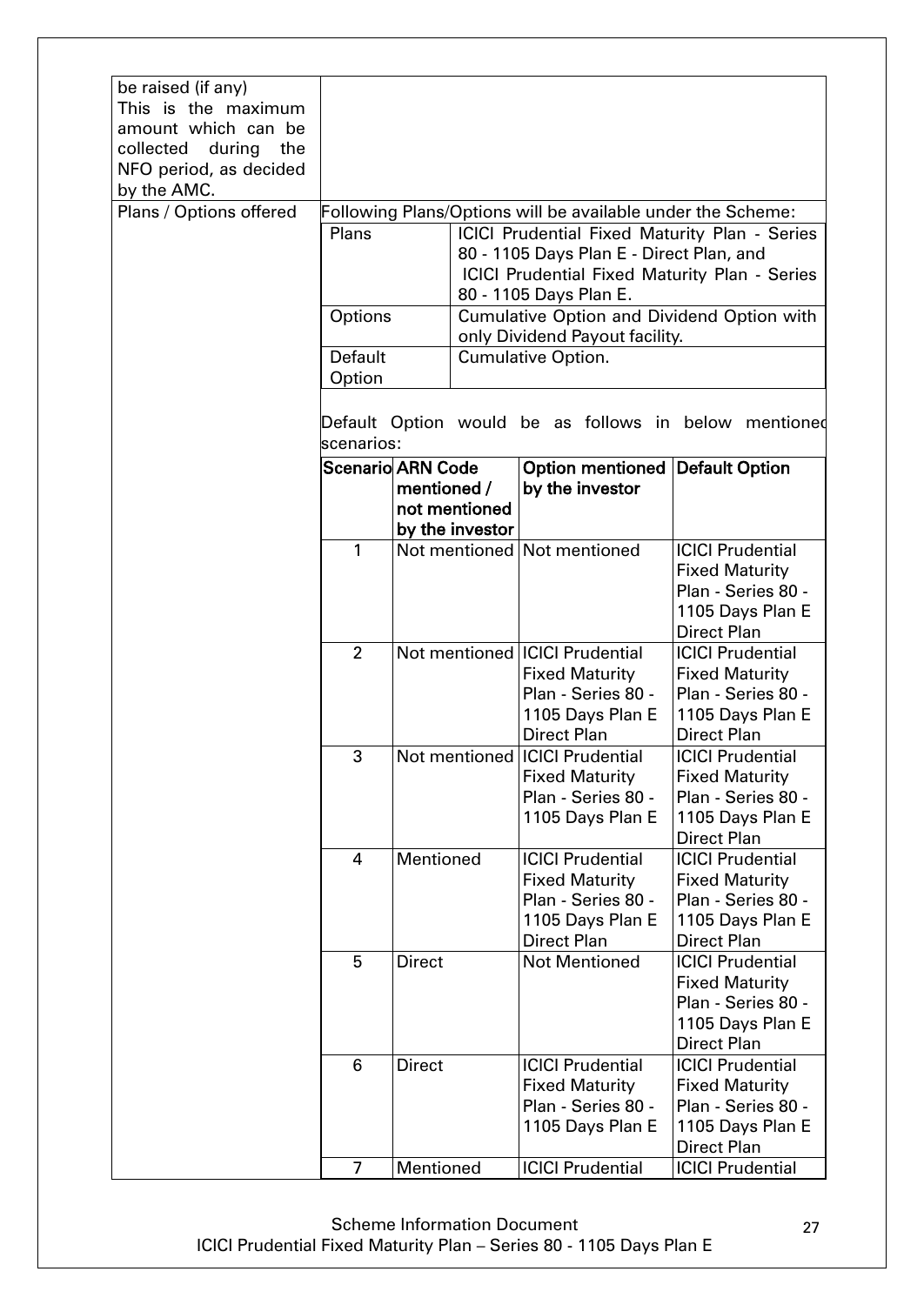|                 |   |                                        | <b>Fixed Maturity</b>                                                                                                                                                                                                                                                                                                                                                                                                                                                                                                                                                                                                                                                                                                                                                                                                                                                                                                                                                 | <b>Fixed Maturity</b>   |
|-----------------|---|----------------------------------------|-----------------------------------------------------------------------------------------------------------------------------------------------------------------------------------------------------------------------------------------------------------------------------------------------------------------------------------------------------------------------------------------------------------------------------------------------------------------------------------------------------------------------------------------------------------------------------------------------------------------------------------------------------------------------------------------------------------------------------------------------------------------------------------------------------------------------------------------------------------------------------------------------------------------------------------------------------------------------|-------------------------|
|                 |   |                                        | Plan - Series 80 -                                                                                                                                                                                                                                                                                                                                                                                                                                                                                                                                                                                                                                                                                                                                                                                                                                                                                                                                                    | Plan - Series 80 -      |
|                 |   |                                        | 1105 Days Plan E                                                                                                                                                                                                                                                                                                                                                                                                                                                                                                                                                                                                                                                                                                                                                                                                                                                                                                                                                      | 1105 Days Plan E        |
|                 | 8 | Mentioned                              | <b>Not Mentioned</b>                                                                                                                                                                                                                                                                                                                                                                                                                                                                                                                                                                                                                                                                                                                                                                                                                                                                                                                                                  | <b>ICICI Prudential</b> |
|                 |   |                                        |                                                                                                                                                                                                                                                                                                                                                                                                                                                                                                                                                                                                                                                                                                                                                                                                                                                                                                                                                                       | <b>Fixed Maturity</b>   |
|                 |   |                                        |                                                                                                                                                                                                                                                                                                                                                                                                                                                                                                                                                                                                                                                                                                                                                                                                                                                                                                                                                                       | Plan - Series 80 -      |
|                 |   |                                        |                                                                                                                                                                                                                                                                                                                                                                                                                                                                                                                                                                                                                                                                                                                                                                                                                                                                                                                                                                       | 1105 Days Plan E        |
|                 |   |                                        |                                                                                                                                                                                                                                                                                                                                                                                                                                                                                                                                                                                                                                                                                                                                                                                                                                                                                                                                                                       |                         |
|                 |   |                                        | In cases of wrong/ invalid/ incomplete ARN codes mentioned<br>on the application form, the application shall be processed<br>under ICICI Prudential Fixed Maturity Plan - Series 80 - 1105<br>Days Plan E. The AMC shall contact and obtain the correct<br>ARN code within 30 calendar days of the receipt of the<br>application form from the investor/ distributor. In case, the<br>correct code is not received within 30 calendar days, the AMC<br>shall reprocess the transaction under ICICI Prudential Fixed<br>Maturity Plan - Series 80 - 1105 Days Plan E - Direct Plan from<br>the date of application without any exit load.                                                                                                                                                                                                                                                                                                                              |                         |
|                 |   | availability of distributable surplus. | The Plans and Options stated above will have common<br>portfolio. ICICI Prudential Fixed Maturity Plan - Series 80 -<br>1105 Days Plan E - Direct Plan is only for investors who<br>purchase /subscribe units in a Scheme directly with the Fund.<br>Half yearly dividend frequency will be available under the<br>Scheme having tenure of more than one year, subject to                                                                                                                                                                                                                                                                                                                                                                                                                                                                                                                                                                                             |                         |
|                 |   | applicable) paid.                      | Dividends, if declared, will be paid (subject to deduction of<br>tax at source, if any) to those Unit holders whose names<br>appear in the Register of Unit holders on the record date. In<br>case of Units held in dematerialized mode, the Depositories<br>(NSDL/CDSL) will give the list of demat account holders and<br>the number of Units held by them in electronic form on the<br>Record date to the Registrars and Transfer Agent of the<br>Mutual Fund. Further, the Trustee at its sole discretion may<br>also declare interim dividend. However, it must be distinctly<br>understood that the actual declaration of dividend and the<br>frequency thereof will inter-alia, depend on the availability of<br>distributable profits as computed in accordance with SEBI<br>Regulations. The decision of the Trustee in this regard shall<br>be final. On payment of dividends, the NAV will stand<br>reduced by the amount of dividend and dividend tax (if |                         |
| Dividend Policy |   |                                        | Dividends, if declared, will be paid (subject to deduction of                                                                                                                                                                                                                                                                                                                                                                                                                                                                                                                                                                                                                                                                                                                                                                                                                                                                                                         |                         |
|                 |   |                                        | tax at source, if any) to those Unit holders whose names                                                                                                                                                                                                                                                                                                                                                                                                                                                                                                                                                                                                                                                                                                                                                                                                                                                                                                              |                         |
|                 |   |                                        | appear in the Register of Unit holders on the record date. In                                                                                                                                                                                                                                                                                                                                                                                                                                                                                                                                                                                                                                                                                                                                                                                                                                                                                                         |                         |
|                 |   |                                        | case of Units held in dematerialized mode, the Depositories                                                                                                                                                                                                                                                                                                                                                                                                                                                                                                                                                                                                                                                                                                                                                                                                                                                                                                           |                         |
|                 |   |                                        |                                                                                                                                                                                                                                                                                                                                                                                                                                                                                                                                                                                                                                                                                                                                                                                                                                                                                                                                                                       |                         |
|                 |   |                                        | (NSDL/CDSL) will give the list of demat account holders and                                                                                                                                                                                                                                                                                                                                                                                                                                                                                                                                                                                                                                                                                                                                                                                                                                                                                                           |                         |
|                 |   |                                        | the number of Units held by them in electronic form on the                                                                                                                                                                                                                                                                                                                                                                                                                                                                                                                                                                                                                                                                                                                                                                                                                                                                                                            |                         |
|                 |   |                                        | Record date to the Registrars and Transfer Agent of the                                                                                                                                                                                                                                                                                                                                                                                                                                                                                                                                                                                                                                                                                                                                                                                                                                                                                                               |                         |
|                 |   |                                        | Mutual Fund. Further, the Trustee at its sole discretion may                                                                                                                                                                                                                                                                                                                                                                                                                                                                                                                                                                                                                                                                                                                                                                                                                                                                                                          |                         |
|                 |   |                                        | also declare interim dividend. However, it must be distinctly                                                                                                                                                                                                                                                                                                                                                                                                                                                                                                                                                                                                                                                                                                                                                                                                                                                                                                         |                         |
|                 |   |                                        | understood that the actual declaration of dividend and the                                                                                                                                                                                                                                                                                                                                                                                                                                                                                                                                                                                                                                                                                                                                                                                                                                                                                                            |                         |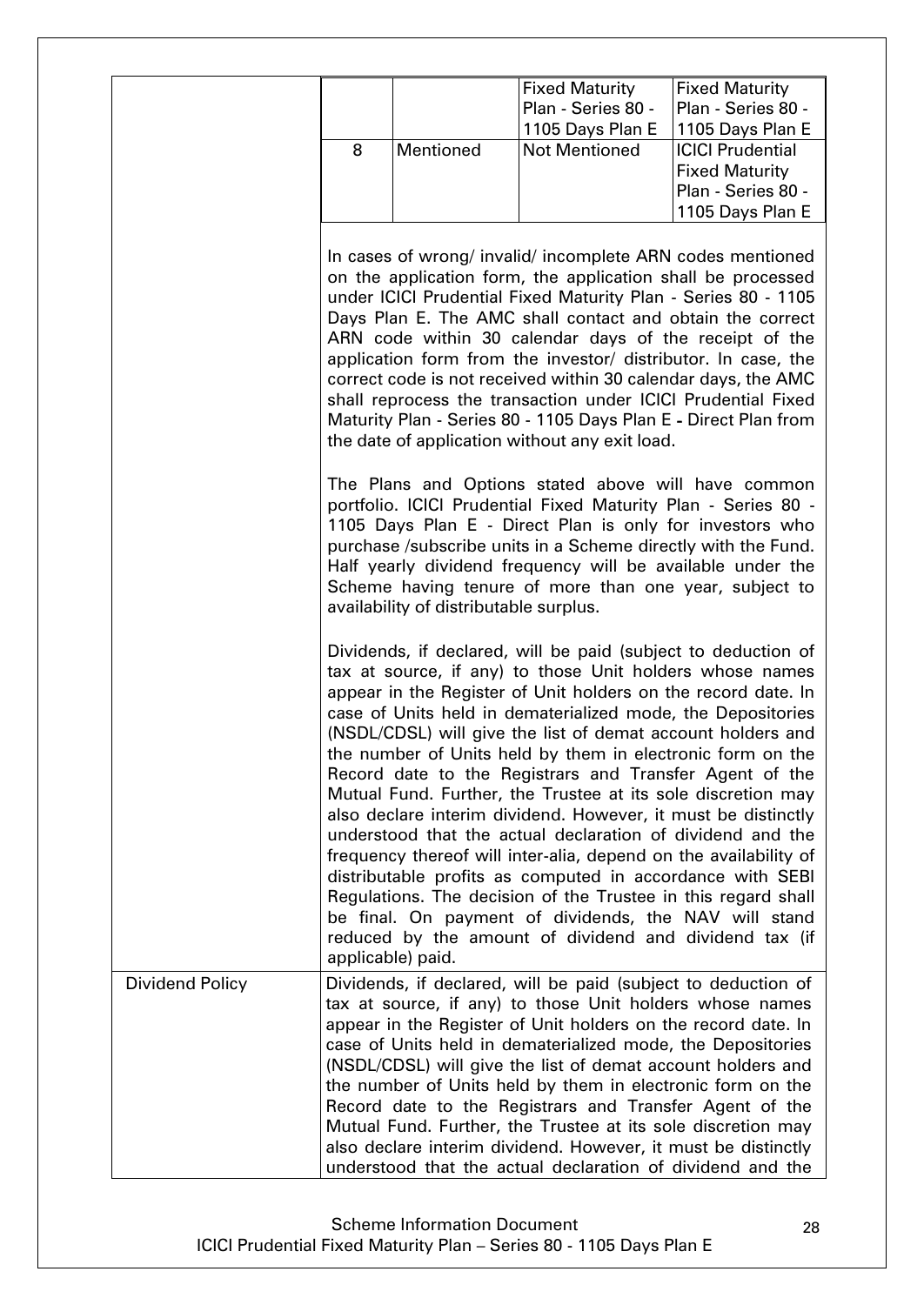|                 | frequency thereof will inter-alia, depend on the availability of<br>distributable profits as computed in accordance with SEBI<br>Regulations. The decision of the Trustee in this regard shall<br>be final. On payment of dividends, the NAV will stand<br>reduced by the amount of dividend and dividend tax (if<br>applicable) paid.                                                                                                                                                                                                                                                                                                             |
|-----------------|----------------------------------------------------------------------------------------------------------------------------------------------------------------------------------------------------------------------------------------------------------------------------------------------------------------------------------------------------------------------------------------------------------------------------------------------------------------------------------------------------------------------------------------------------------------------------------------------------------------------------------------------------|
| <b>Dividend</b> | The dividend warrants shall be dispatched to the unitholders<br>within 30 days of the date of declaration of the dividend.                                                                                                                                                                                                                                                                                                                                                                                                                                                                                                                         |
| Allotment       | All Applicants whose cheques towards purchase of Units<br>have realised will receive a full and firm allotment of Units,<br>provided also the applications are complete in all respects<br>and are found to be in order.<br>For<br>applicants<br>applying<br>through 'APPLICATIONS<br>SUPPORTED BY BLOCKED AMOUNT (ASBA)', on allotment,<br>the amount will be unblocked in their respective bank<br>accounts and account will be debited only to the extent<br>required to pay for allotment of Units applied in the<br>application form.                                                                                                         |
|                 | The AMC shall allot units within 5 Business Days from the<br>date of closure of the NFO period.                                                                                                                                                                                                                                                                                                                                                                                                                                                                                                                                                    |
|                 | The Trustee retains the sole and absolute discretion to reject<br>any application.                                                                                                                                                                                                                                                                                                                                                                                                                                                                                                                                                                 |
|                 | Applicants under each of the Scheme will have an option to<br>hold the Units either in physical form (i.e. account<br>statement) or in dematerialized form.                                                                                                                                                                                                                                                                                                                                                                                                                                                                                        |
|                 | Dematerialization                                                                                                                                                                                                                                                                                                                                                                                                                                                                                                                                                                                                                                  |
|                 | The Applicants intending to hold the Units in dematerialized<br>mode will be required to have a beneficiary account with a<br>Depository Participant of the NSDL/CDSL and will be<br>required to mention in the application form DP's Name, DP<br>ID No. and Beneficiary Account No. with the DP at the time<br>of purchasing Units during the NFO of the Scheme. The<br>Units allotted will be credited to the DP account of the Unit<br>holder as per the details provided in the application form.<br>The statement of holding of the beneficiary account holder<br>for units held in demat will be sent by the respective DPs<br>periodically. |
|                 | It may be noted that trading and settlement in the Units of<br>the Scheme over the stock exchange(s) (where the Units are<br>listed) will be permitted only in electronic form.<br>If the Unit holder desires to hold the Units in a<br>Dematerialized / Rematerialized form at a later date, the<br>request for conversion of units held in Account Statement<br>(non demat) form into Demat (electronic) form or vice versa<br>should be submitted along with a Demat/Remat Request<br>Form to their Depository Participants.                                                                                                                    |
|                 | However, the Trustee / AMC reserves the right to change the                                                                                                                                                                                                                                                                                                                                                                                                                                                                                                                                                                                        |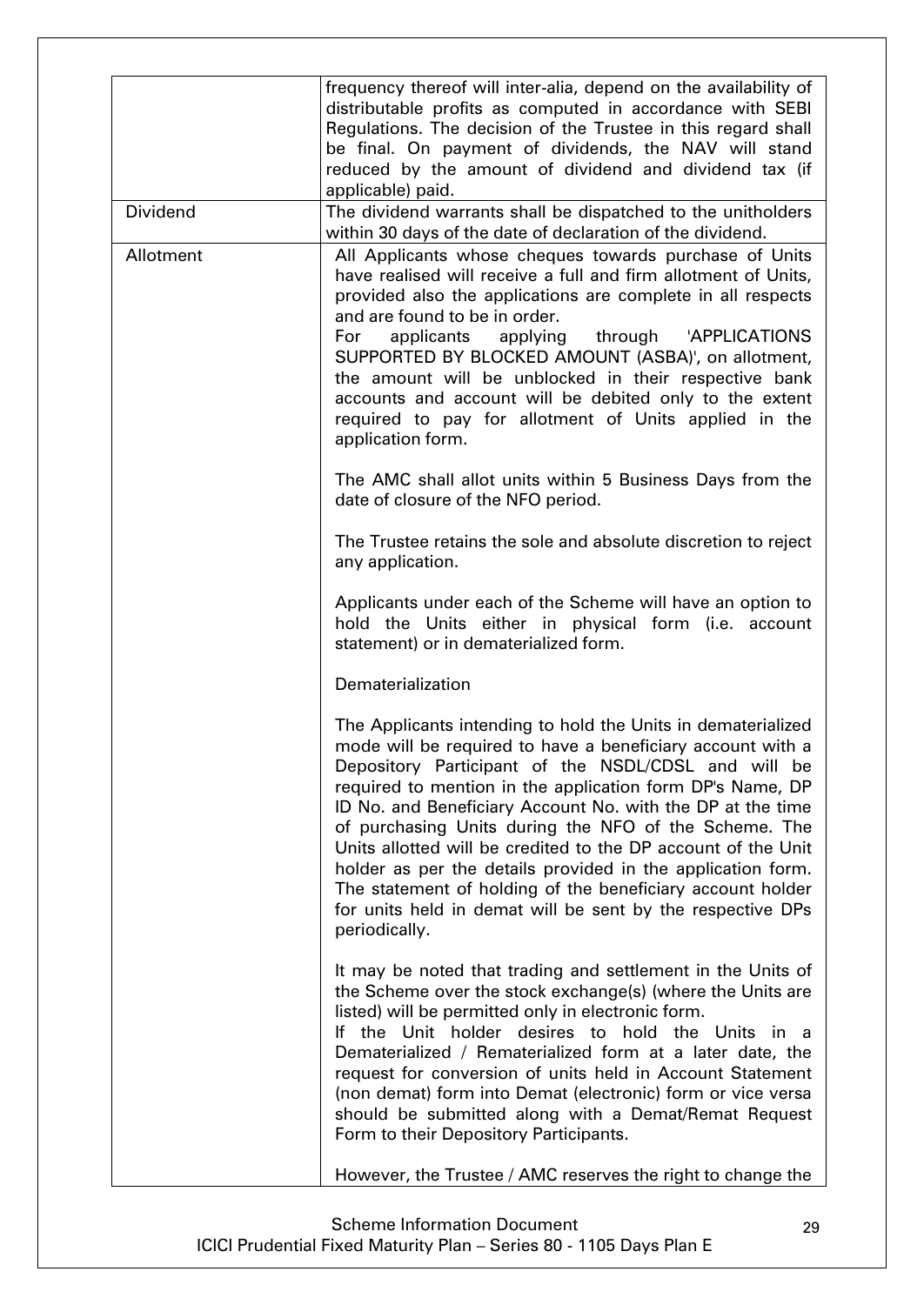|                                                                                                                       | dematerialization / rematerialization process in accordance<br>with the procedural requirements laid down by the<br>Depositories, viz. NSDL/ CDSL and/or in accordance with the<br>provisions laid under the Depositories Act, 1996.                                                                                                                                                                                                                                                                                                                                                                                                                                                                                                                                                                                                                                                                                                                                                                                                                                                                                                                                                                                                                                                                                                                                    |
|-----------------------------------------------------------------------------------------------------------------------|-------------------------------------------------------------------------------------------------------------------------------------------------------------------------------------------------------------------------------------------------------------------------------------------------------------------------------------------------------------------------------------------------------------------------------------------------------------------------------------------------------------------------------------------------------------------------------------------------------------------------------------------------------------------------------------------------------------------------------------------------------------------------------------------------------------------------------------------------------------------------------------------------------------------------------------------------------------------------------------------------------------------------------------------------------------------------------------------------------------------------------------------------------------------------------------------------------------------------------------------------------------------------------------------------------------------------------------------------------------------------|
|                                                                                                                       | Normally no Unit certificates will be issued. However, if the<br>applicant so desires, the AMC shall issue a non-transferable<br>Unit certificate to the applicant within 5 Business Days of the<br>receipt of request for the certificate. Unit certificate if issued<br>must be duly discharged by the Unit holder(s) and<br>surrendered along with the request for Redemption / Switch<br>or any other transaction of Units covered therein.                                                                                                                                                                                                                                                                                                                                                                                                                                                                                                                                                                                                                                                                                                                                                                                                                                                                                                                         |
|                                                                                                                       | All Units will rank pari passu, among Units within the same<br>Option in the Scheme concerned as to assets, earnings and<br>the receipt of dividend distributions, if any, as may be<br>declared by the Trustee.                                                                                                                                                                                                                                                                                                                                                                                                                                                                                                                                                                                                                                                                                                                                                                                                                                                                                                                                                                                                                                                                                                                                                        |
| Refund                                                                                                                | If application is rejected, full amount will be refunded within<br>five business days of the closure of New Fund Offer Period<br>or within such period as allowed by SEBI. If refunded after<br>the time period stipulated under the Regulations, interest @<br>15% p.a. for delay period will be paid and charged to the<br>AMC.                                                                                                                                                                                                                                                                                                                                                                                                                                                                                                                                                                                                                                                                                                                                                                                                                                                                                                                                                                                                                                       |
| Who can invest                                                                                                        | The following persons are eligible and may apply for<br>subscription to the units of the Scheme (subject, wherever                                                                                                                                                                                                                                                                                                                                                                                                                                                                                                                                                                                                                                                                                                                                                                                                                                                                                                                                                                                                                                                                                                                                                                                                                                                      |
| This is an indicative list<br>and you are requested                                                                   | relevant, to purchase of units of Mutual Funds being<br>permitted under respective constitutions and relevant                                                                                                                                                                                                                                                                                                                                                                                                                                                                                                                                                                                                                                                                                                                                                                                                                                                                                                                                                                                                                                                                                                                                                                                                                                                           |
| to consult your financial<br>advisor to<br>ascertain<br>whether the scheme is<br>suitable<br>to your risk<br>profile. | statutory regulations):<br>Resident adult individuals either singly or jointly (not<br>exceeding 3) or on an Anyone or survivor basis<br>Minor through parent/lawful guardian<br>$\bullet$<br>Companies, Bodies Corporate,<br>Public<br>Sector<br>$\bullet$<br>Undertakings, association of persons or bodies of<br>individuals and societies registered under the Societies<br>Registration Act, 1860 (so long as the purchase of units<br>is permitted under the respective constitutions)<br>Religious and Charitable Trusts are eligible to invest in<br>the Scheme, if the provisions of the respective<br>constitution under which they are established permits to<br>invest under the provisions of 11(5)(xii) of Income-tax<br>Act, 1961 read with Rule 17C of Income-Tax Rules, 1962.<br><b>Partnership Firms</b><br>Karta of Hindu Undivided Family (HUF)<br><b>Banks &amp; Financial Institutions</b><br>Non-resident Indians/Persons of Indian origin residing<br>abroad (NRIs) on full repatriation basis or on non<br>repatriation basis<br>Foreign Institutional Investors (FIIs) registered with SEBI<br>$\bullet$<br>on full repatriation basis<br>Army, Air Force, Navy and other para-military funds<br>Scientific and Industrial Research Organizations<br><b>Mutual Fund Schemes</b><br>Foreign Portfolio Investor (FPI) subject to the applicable |
|                                                                                                                       | regulations                                                                                                                                                                                                                                                                                                                                                                                                                                                                                                                                                                                                                                                                                                                                                                                                                                                                                                                                                                                                                                                                                                                                                                                                                                                                                                                                                             |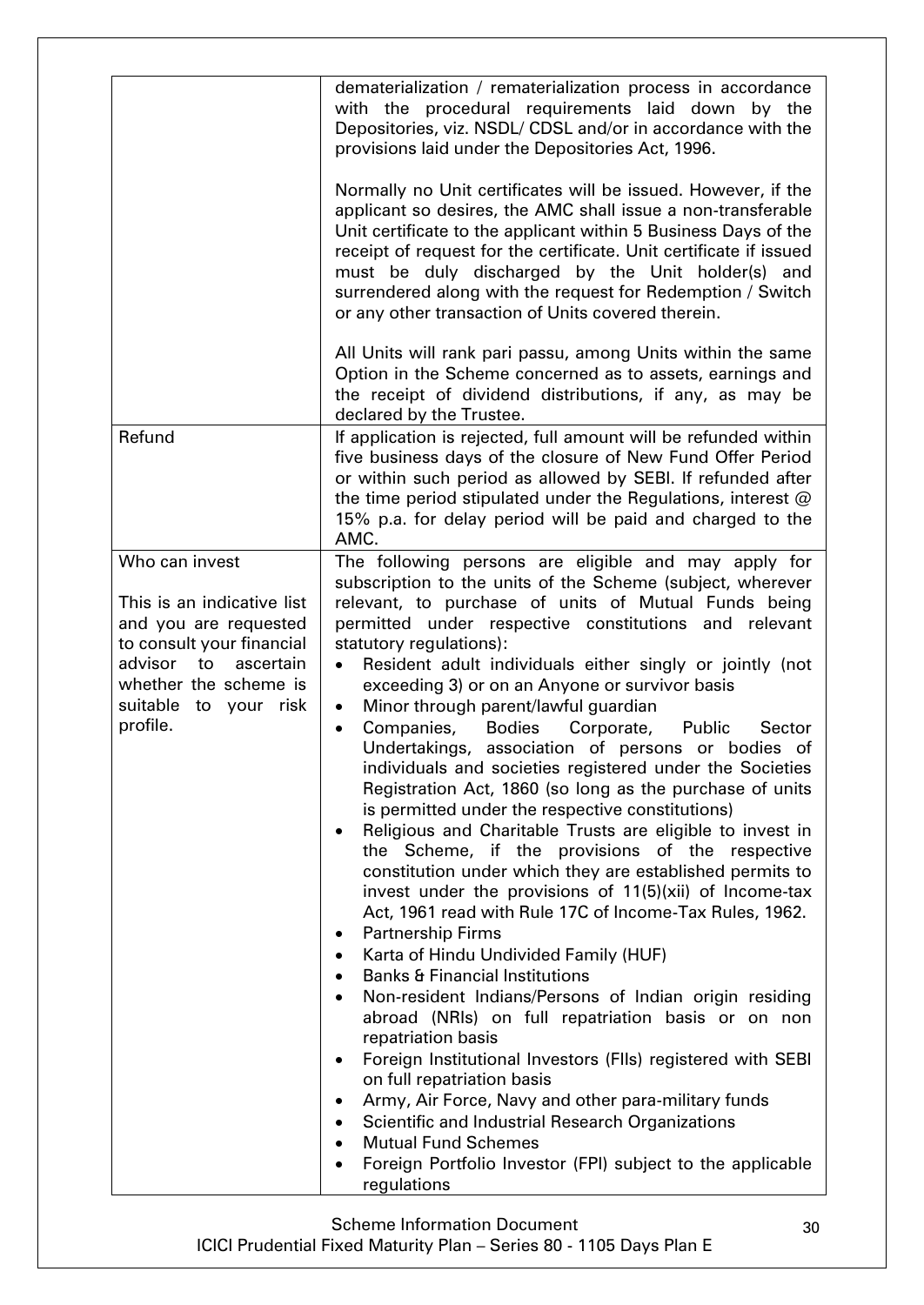| Such other individuals/institutions/body corporate etc.,<br>$\bullet$<br>as may be decided by the AMC from time to time, so<br>long as wherever applicable they are in conformity with<br>SEBI (Mutual Funds) Regulations, 1996.                                                                                                                                                                                                                                                                                                                                                                                                                                                                                                                             |
|--------------------------------------------------------------------------------------------------------------------------------------------------------------------------------------------------------------------------------------------------------------------------------------------------------------------------------------------------------------------------------------------------------------------------------------------------------------------------------------------------------------------------------------------------------------------------------------------------------------------------------------------------------------------------------------------------------------------------------------------------------------|
| Every investor, depending on any of the above category<br>under which he/she/ it falls, is required to provide the<br>relevant documents along with the application form as may<br>be prescribed by AMC.                                                                                                                                                                                                                                                                                                                                                                                                                                                                                                                                                     |
| The following persons are not eligible to invest in the<br>Scheme and apply for subscription to the units of the<br>Scheme:                                                                                                                                                                                                                                                                                                                                                                                                                                                                                                                                                                                                                                  |
| A person who falls within the definition of the term "U.S.<br>Person" under the Securities Act of 1933 of the United<br>States, and corporations or other entities organised<br>under the laws of the U.S. are not eligible to invest in the<br>schemes and apply for subscription to the units of the<br>schemes, except for lump sum subscription and switch<br>received from Non-resident<br>transactions<br>requests<br>Indians/Persons of Indian origin who at the time of such<br>investment, are present in India and submit a physical<br>transaction request along with such documents as may<br>be prescribed by ICICI Prudential Asset Management<br>Company Limited (the AMC)/ICICI Prudential Trust<br>Limited (the Trustee) from time to time. |
| The AMC shall accept such investments subject to the<br>applicable laws and such other terms and conditions as may<br>be notified by the AMC/the Trustee. The investor shall be<br>responsible for complying with all the applicable laws for<br>such investments.                                                                                                                                                                                                                                                                                                                                                                                                                                                                                           |
| The AMC reserves the right to put the transaction requests<br>on hold/reject the transaction request/reverse allotted units,<br>as the case may be, as and when identified by the AMC,<br>which are not in compliance with the terms and conditions<br>notified in this regard.                                                                                                                                                                                                                                                                                                                                                                                                                                                                              |
| A person who is resident of Canada<br>OCB (Overseas Corporate Bodies) as defined under<br>Income Tax Act, 1961 and under Foreign Exchange<br>Management Act, 1999.<br>Such other individuals/institutions/body corporate etc.,<br>as may be decided by the AMC from time to time.                                                                                                                                                                                                                                                                                                                                                                                                                                                                            |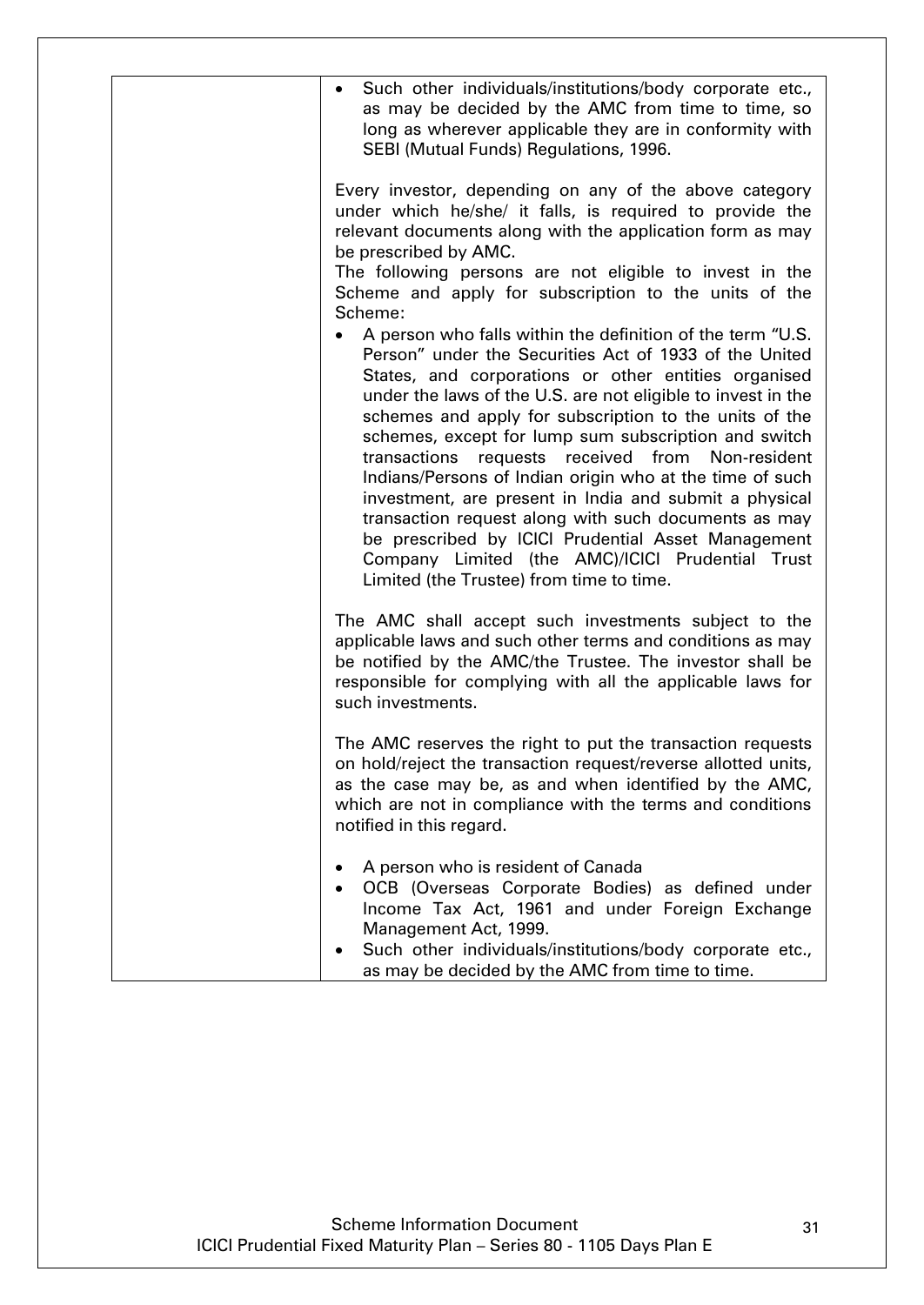| Where can you submit<br>filled<br>the<br>up<br>applications.                                                                                                                | Computer Age Management Services Private Limited<br>(CAMS), New No 10. Old No. 178, Opp. to Hotel Palm Grove,<br>(K.H.Road)<br>Chennai<br>Salai<br>600<br>034<br>MGR<br>(www.camsonline.com) (Ph- 1800-200-2267, 044 3061 2900)<br>(email - enq P@camsonline.com) has been appointed as<br>Registrar for the Scheme. The Registrar is registered with<br>SEBI under registration No: INR000002813. As Registrar to<br>the Scheme, CAMS will handle communications with<br>investors, perform data entry services and dispatch account<br>statements. The AMC and the Trustee have satisfied<br>themselves that the Registrar can provide the services<br>required and have adequate facilities and the system<br>capabilities.<br>Investors can submit the application forms at the official<br>points of acceptance of CAMS and Branches of AMC which<br>are provided on back cover page.<br>Investors can also subscribe units from the official website<br>of AMC i.e. www.icicipruamc.com. Pursuant to SEBI Circular<br>dated SEBI/IMD/CIR No 18/198647/2010 March 15, 2010, an<br>investor can also subscribe to the New Fund Offer (NFO)<br>through ASBA facility.<br>ASBAs can be accepted only by SCSB's whose names appear<br>in the list of SCSBs as displayed by SEBI on its website |
|-----------------------------------------------------------------------------------------------------------------------------------------------------------------------------|-------------------------------------------------------------------------------------------------------------------------------------------------------------------------------------------------------------------------------------------------------------------------------------------------------------------------------------------------------------------------------------------------------------------------------------------------------------------------------------------------------------------------------------------------------------------------------------------------------------------------------------------------------------------------------------------------------------------------------------------------------------------------------------------------------------------------------------------------------------------------------------------------------------------------------------------------------------------------------------------------------------------------------------------------------------------------------------------------------------------------------------------------------------------------------------------------------------------------------------------------------------------------------------------------|
|                                                                                                                                                                             | www.sebi.gov.in.                                                                                                                                                                                                                                                                                                                                                                                                                                                                                                                                                                                                                                                                                                                                                                                                                                                                                                                                                                                                                                                                                                                                                                                                                                                                                |
| How to Apply                                                                                                                                                                | Please refer to the SAI and Application form for the<br>instructions.                                                                                                                                                                                                                                                                                                                                                                                                                                                                                                                                                                                                                                                                                                                                                                                                                                                                                                                                                                                                                                                                                                                                                                                                                           |
| Listing                                                                                                                                                                     | Presently it is proposed to list the scheme on the NSE.<br>However the Trustee reserves the right to list the units of the<br>Scheme on any other Stock Exchange.                                                                                                                                                                                                                                                                                                                                                                                                                                                                                                                                                                                                                                                                                                                                                                                                                                                                                                                                                                                                                                                                                                                               |
| Special<br>Products<br>$\sqrt{2}$<br>facilities available<br>during the NFO                                                                                                 | Investors can subscribe to the units of the Scheme using the<br>Pru- Tracker facility available on the website of the AMC,<br>submitting applications on fax number or the email id(s) of<br>the AMC provided on the back cover page under the section<br>"ICICI Prudential Mutual Fund Official Points of Acceptance<br>or using ASBA facility only during NFO period.<br>Pru- Tracker facility is available only to the existing<br>investors.                                                                                                                                                                                                                                                                                                                                                                                                                                                                                                                                                                                                                                                                                                                                                                                                                                                |
|                                                                                                                                                                             | Investor applying through the ASBA facility should carefully<br>read the applicable provisions before making<br>their<br>application. For further details on the aforesaid facilities,<br>investors are requested to refer to Statement of Additional<br>Information (SAI).                                                                                                                                                                                                                                                                                                                                                                                                                                                                                                                                                                                                                                                                                                                                                                                                                                                                                                                                                                                                                     |
| The policy regarding<br>reissue of repurchased<br>units, including<br>the<br>maximum extent, the<br>manner of reissue, the<br>entity (the scheme or<br>the AMC) involved in | Units issued under the scheme will be listed and therefore<br>no repurchase facility is being provided. On maturity, the<br>units held will be redeemed and proceeds paid to the<br>investors.                                                                                                                                                                                                                                                                                                                                                                                                                                                                                                                                                                                                                                                                                                                                                                                                                                                                                                                                                                                                                                                                                                  |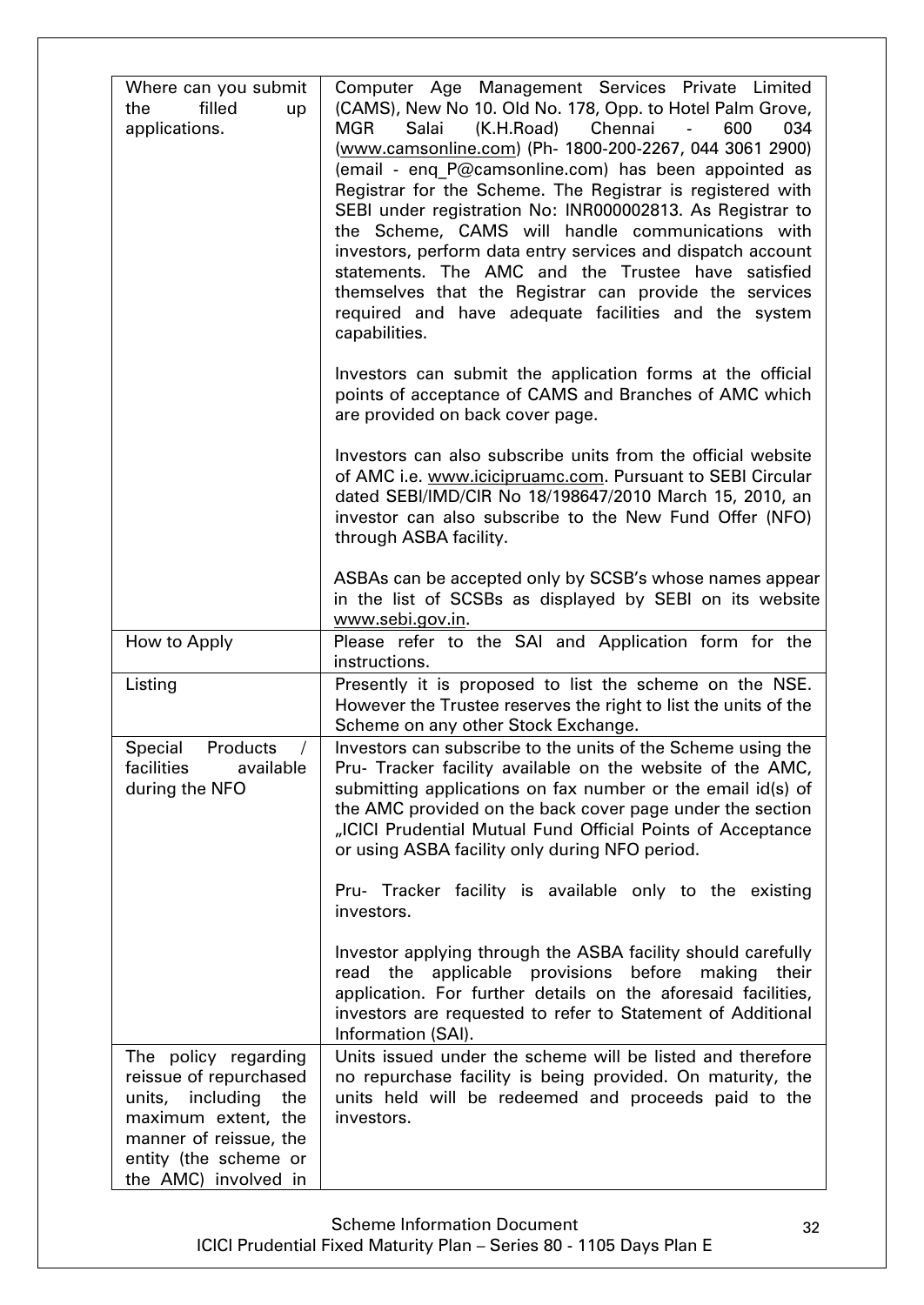| the same                                                                                              |                                                                                                                                                                                                                                                                                                                                                                                                                                                                                                                                                                                                        |
|-------------------------------------------------------------------------------------------------------|--------------------------------------------------------------------------------------------------------------------------------------------------------------------------------------------------------------------------------------------------------------------------------------------------------------------------------------------------------------------------------------------------------------------------------------------------------------------------------------------------------------------------------------------------------------------------------------------------------|
| Restrictions, if any, on<br>right to<br>the<br>freely<br>retain or dispose of<br>units being offered. | The Units of the Scheme are available for trading and<br>transfer only in demat mode via the stock exchanges.                                                                                                                                                                                                                                                                                                                                                                                                                                                                                          |
| Switch<br>into<br>the<br>scheme                                                                       | Switch transactions during NFO:<br>Investors are requested to note that they can submit a<br>switch in request into this scheme only during the NFO<br>period by switching out from any of the existing Fixed<br>Maturity Plans or any other Close Ended Scheme.<br>The<br>switch out transaction will be processed based on the<br>applicable Net Asset Value (NAV) on the date of maturity of<br>such Fixed Maturity Plan or any other Close ended Scheme.<br>The maturity date of such Fixed Maturity Plan or close<br>ended schemes should fall during the New Fund Offer<br>period of the scheme. |
|                                                                                                       | For switch-in requests received from the open ended<br>scheme during the New Fund Offer Period (NFO) under the<br>Scheme, the switch-out requests from such Scheme will be<br>effected based on the applicable NAV of such Scheme, as<br>on the day of receipt of the switch request, subject to<br>applicable cut-off timing provisions. However, the switch-in<br>requests under the Scheme will be processed on the date of<br>the allotment of the Units.                                                                                                                                          |
| Switch out from the<br><b>Scheme</b>                                                                  | Investors are requested to note that a facility has been<br>enabled for submitting switch out request 10 calendar days<br>in advance, prior to the maturity date of the scheme. The<br>switch out transaction will be processed based on the<br>applicable Net Asset Value (NAV) on the date of maturity.                                                                                                                                                                                                                                                                                              |
|                                                                                                       | This facility is enabled for switch in to any of the New Fund<br>Offers or any open-ended scheme of ICICI Prudential Mutual<br>Fund. This facility is not available for units held in demat<br>form. Also, conversion of physical unit to demat mode will<br>nullify any existing/ future switch request. Investors are<br>requested to note that switch out requests once submitted<br>may be cancelled at later date when submitted in the<br>specified format.                                                                                                                                      |
| Consolidated<br>Account<br>Statement (CAS)                                                            | The Consolidated Account Statement (CAS) for each<br>1.<br>calendar month will be issued on or before tenth day of<br>succeeding month to the investors who have provided<br>valid Permanent Account Number (PAN). Further, CAS will<br>be sent via email where any of the folios consolidated has<br>an email id or to the email id of the first unit holder as per<br>KYC records.                                                                                                                                                                                                                   |
|                                                                                                       | For folios not included in the Consolidated Account<br>2.<br>Statement (CAS), the AMC shall henceforth issue account<br>statement to the investors on a monthly basis, pursuant to<br>any financial transaction in such folios on or before tenth<br>day of succeeding month. In case of a New Fund Offer<br>Period (NFO), the AMC shall send confirmation specifying<br>the number of units allotted to the applicant by way of a                                                                                                                                                                     |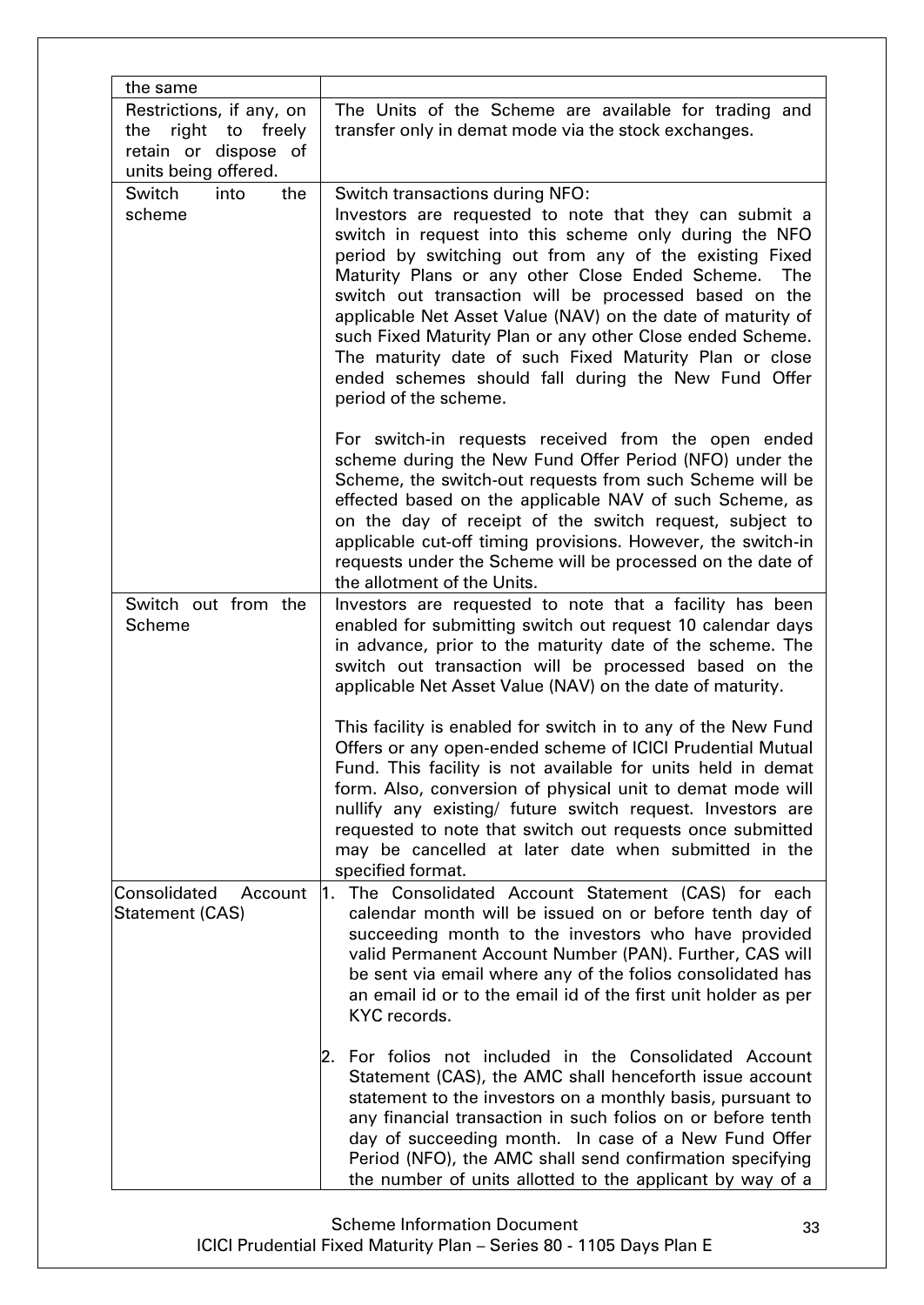| physical account statement or an email and/or SMS's to<br>the investor's registered address and/or mobile number<br>not later than five business days from the date of closure<br>of the NFO.                                                                                                                                                                                                                                                                                                                                                                                                                                                                                                                                                                               |
|-----------------------------------------------------------------------------------------------------------------------------------------------------------------------------------------------------------------------------------------------------------------------------------------------------------------------------------------------------------------------------------------------------------------------------------------------------------------------------------------------------------------------------------------------------------------------------------------------------------------------------------------------------------------------------------------------------------------------------------------------------------------------------|
| 3. In case of a specific request received from the unit holder,<br>the AMC shall provide the account statement to the<br>investors within 5 business days from the receipt of such<br>request.                                                                                                                                                                                                                                                                                                                                                                                                                                                                                                                                                                              |
| $\,\varphi$ . In the case of joint holding in a folio, the first named Unit<br>holder shall receive the CAS/account statement. The<br>holding pattern has to be same in all folios across Mutual<br>Funds for CAS.                                                                                                                                                                                                                                                                                                                                                                                                                                                                                                                                                          |
| Further, in case if no transaction has taken place in a folio<br>during the period of six months ended September 30 and<br>March 31, the CAS detailing the holdings across all Schemes<br>of all mutual funds, shall be emailed at the registered email<br>address of the unitholders on half yearly basis, on or before<br>tenth day of succeeding month, unless a specific request is<br>made to receive the same in physical form                                                                                                                                                                                                                                                                                                                                        |
| Each CAS issued to the investors shall also provide the total<br>purchase value / cost of investment in each scheme.                                                                                                                                                                                                                                                                                                                                                                                                                                                                                                                                                                                                                                                        |
| Further, CAS issued for the half-year(September/ March)<br>shall also provide:<br>a. The amount of actual commission paid by AMCs/Mutual<br>Funds (MFs) to distributors (in absolute terms) during<br>the half-year period against the concerned investor's<br>total investments in each MF scheme. The term<br>'commission' here refers to all direct<br>monetary<br>payments and other payments made in the form of gifts<br>/ rewards, trips, event sponsorships etc. by AMCs/MFs<br>to distributors. Further, a mention may be made in such<br>CAS indicating that the commission disclosed is gross<br>commission and does not exclude costs incurred by<br>distributors such as service tax (wherever applicable, as<br>per existing rates), operating expenses, etc. |
| The<br>scheme's average Total Expense Ratio<br>b.<br>(in<br>percentage terms) for the half-year period for each<br>scheme's applicable plan, where the concerned investor<br>has actually invested in.                                                                                                                                                                                                                                                                                                                                                                                                                                                                                                                                                                      |
| Such half-yearly CAS shall be issued to all MF investors,<br>excluding those investors who do not have any holdings in<br>MF schemes and where no commission against their<br>investment has been paid to distributors, during the<br>concerned half-year period.                                                                                                                                                                                                                                                                                                                                                                                                                                                                                                           |
| In case of the units are held in dematerialized (demat) form,<br>the statement of holding of the beneficiary account holder                                                                                                                                                                                                                                                                                                                                                                                                                                                                                                                                                                                                                                                 |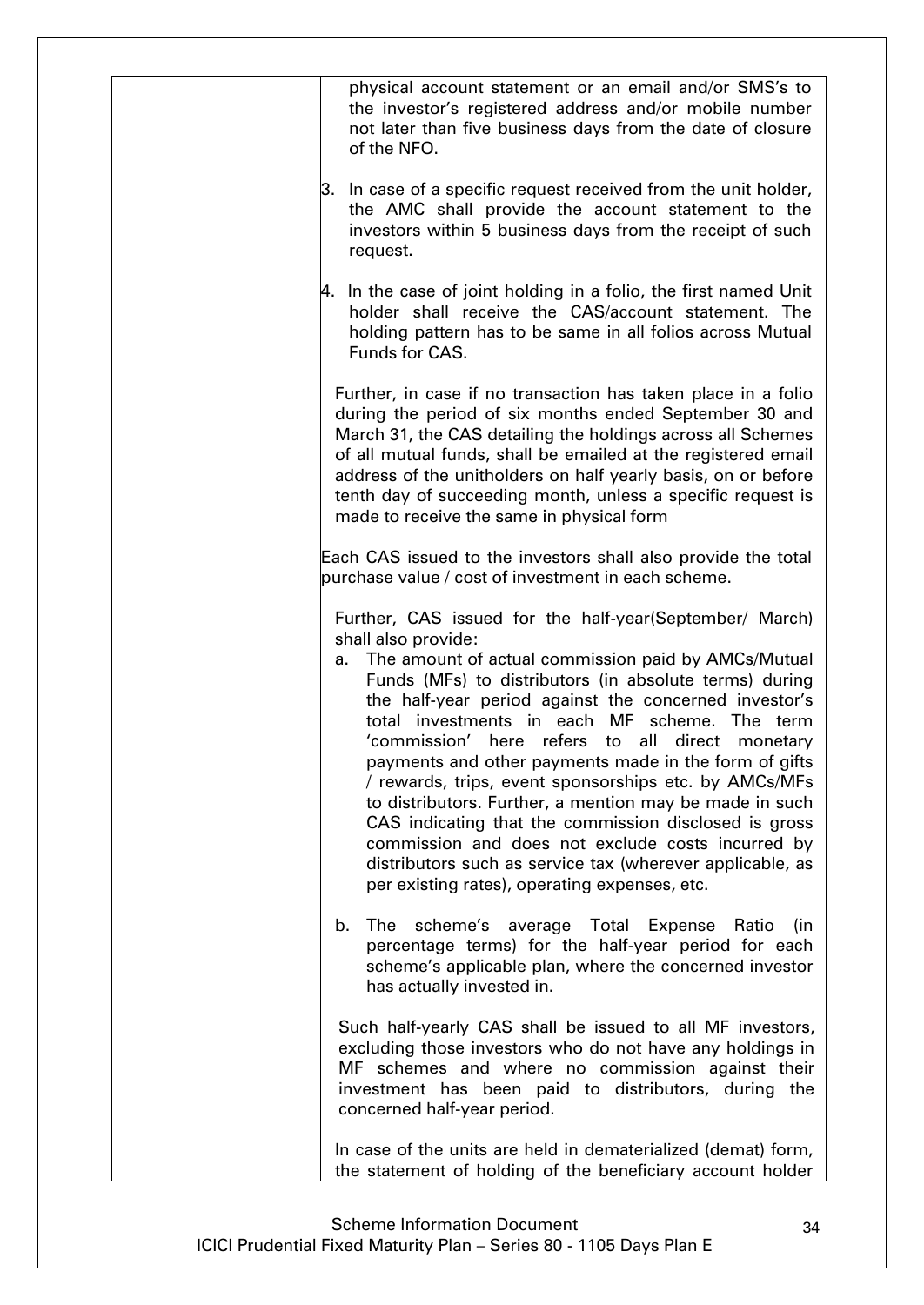|                            | will be sent by the respective Depository Participant<br>periodically.                                                                                                                                                                                                                                                                                                                                                                                                                                                                                                                                                                                                                                                                                                                                                                                                                                                                                                                                                    |
|----------------------------|---------------------------------------------------------------------------------------------------------------------------------------------------------------------------------------------------------------------------------------------------------------------------------------------------------------------------------------------------------------------------------------------------------------------------------------------------------------------------------------------------------------------------------------------------------------------------------------------------------------------------------------------------------------------------------------------------------------------------------------------------------------------------------------------------------------------------------------------------------------------------------------------------------------------------------------------------------------------------------------------------------------------------|
|                            | The AMC reserve the right to furnish the account statement<br>in addition to the CAS, if deemed fit in the interest of<br>investor(s).                                                                                                                                                                                                                                                                                                                                                                                                                                                                                                                                                                                                                                                                                                                                                                                                                                                                                    |
|                            | <b>CAS for investors having Demat account:</b>                                                                                                                                                                                                                                                                                                                                                                                                                                                                                                                                                                                                                                                                                                                                                                                                                                                                                                                                                                            |
|                            | Investors having MF investments and holding securities in<br>$\bullet$<br>Demat account shall receive a single Consolidated<br>Account Statement (CAS) from the Depository.<br>Consolidation of account statement shall be done on the<br>$\bullet$<br>basis of Permanent Account Number (PAN). In case of<br>multiple holding, it shall be PAN of the first holder and<br>pattern of holding. The CAS shall be generated on a<br>monthly basis.<br>If there is any transaction in any of the Demat accounts of<br>$\bullet$<br>the investor or in any of his mutual fund folios,<br>depositories shall send the CAS within ten days from the<br>month end. In case, there is no transaction in any of the<br>mutual fund folios and demat accounts then CAS with<br>holding details shall be sent to the investor on half yearly<br>basis.<br>In case an investor has multiple accounts across two<br>٠<br>depositories, the depository with whom the account has<br>been opened earlier will be the default depository. |
|                            | The dispatch of CAS by the depositories would constitute<br>compliance by the AMC/ the Mutual Fund with the<br>requirement under Regulation 36(4) of SEBI (Mutual Funds)<br>Regulations.                                                                                                                                                                                                                                                                                                                                                                                                                                                                                                                                                                                                                                                                                                                                                                                                                                  |
|                            | However, the AMC reserves the right to furnish the account<br>statement in addition to the CAS, if deemed fit in the interest<br>of investor(s).                                                                                                                                                                                                                                                                                                                                                                                                                                                                                                                                                                                                                                                                                                                                                                                                                                                                          |
| <b>Transaction Charges</b> | Pursuant to SEBI Circular No. Cir/ IMD/ DF/13/ 2011 dated<br>August 22, 2011 the transaction charge per subscription of<br>Rs.10,000/- and above may be charged in the following<br>manner:                                                                                                                                                                                                                                                                                                                                                                                                                                                                                                                                                                                                                                                                                                                                                                                                                               |
|                            | a. The existing investors may be charged Rs.100/- as<br>transaction charge per subscription of Rs.10,000/- and<br>above;<br>$\vert$ b. A first time investor may be charged Rs.150/- as transaction<br>charge per subscription of Rs.10,000/- and above.                                                                                                                                                                                                                                                                                                                                                                                                                                                                                                                                                                                                                                                                                                                                                                  |
|                            | There shall be no transaction charge on subscription below<br>Rs. 10,000/- and on transactions other than purchases/<br>subscriptions relating to new inflows.                                                                                                                                                                                                                                                                                                                                                                                                                                                                                                                                                                                                                                                                                                                                                                                                                                                            |
|                            | Investors may note that distributors can opt to receive<br>transaction charges based on 'type of the Scheme'.<br>Accordingly, the transaction charges would be deducted                                                                                                                                                                                                                                                                                                                                                                                                                                                                                                                                                                                                                                                                                                                                                                                                                                                   |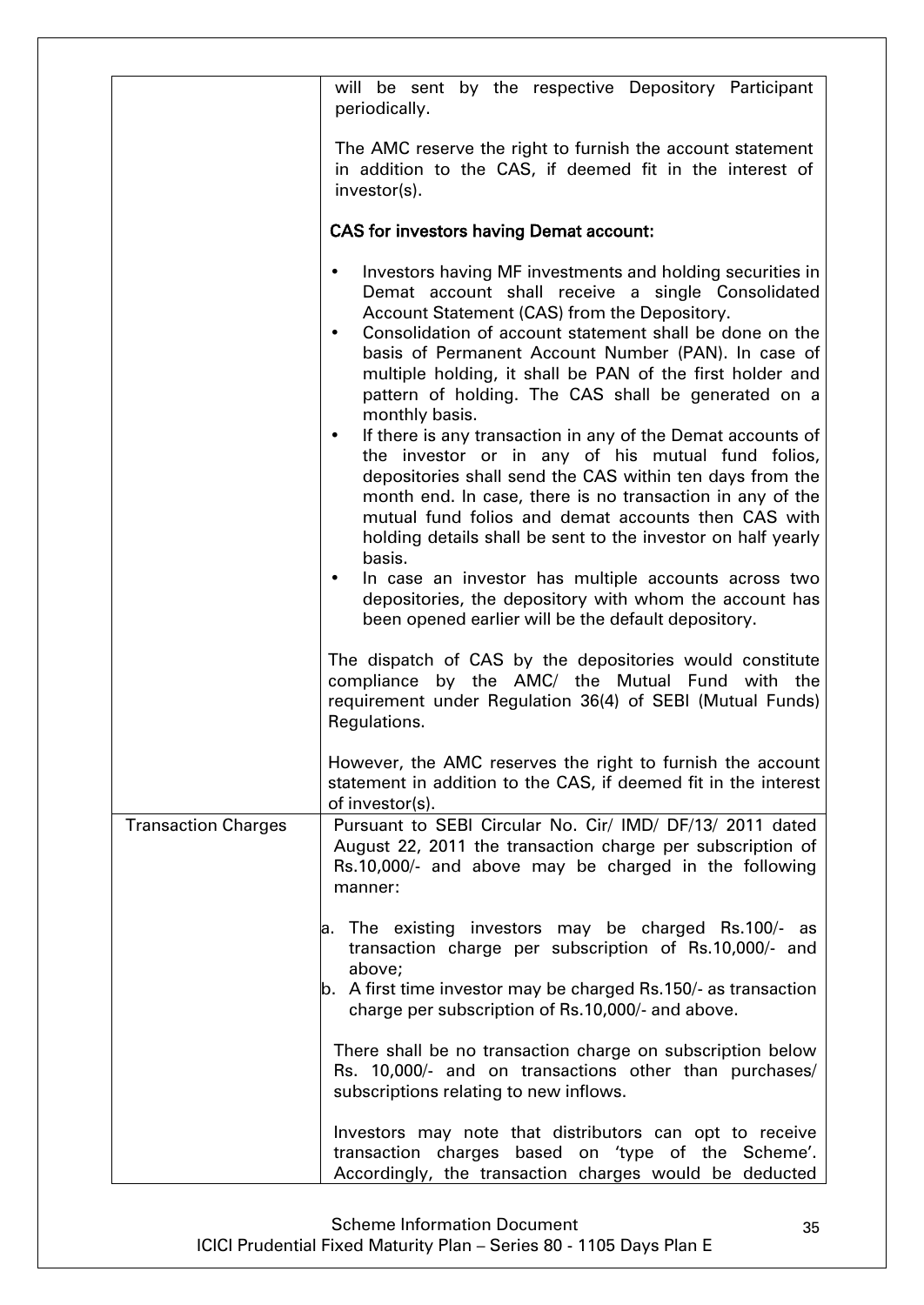|                             | from the subscription amounts, as applicable.                                                                                                                                                                                                                                                                                                                                                                                                                                                                                                |
|-----------------------------|----------------------------------------------------------------------------------------------------------------------------------------------------------------------------------------------------------------------------------------------------------------------------------------------------------------------------------------------------------------------------------------------------------------------------------------------------------------------------------------------------------------------------------------------|
|                             | The aforesaid transaction charge shall be deducted by the<br>Asset Management Company from the subscription amount<br>and paid to the distributor, as the case may be and the<br>balance amount shall be invested in the relevant scheme<br>opted by the investor.                                                                                                                                                                                                                                                                           |
|                             | However, upfront commission to distributors will be paid by<br>the investor directly to the distributor, based on his<br>assessment of various factors including the service rendered<br>by such distributor.                                                                                                                                                                                                                                                                                                                                |
|                             | Transaction Charges shall not be deducted if:<br>Purchase/Subscription made directly with the<br>fund<br>$\bullet$<br>mode<br>through<br>through<br>any<br>(i.e.<br>not<br>any<br>distributor/agent).<br>Purchase/ subscription made through stock Exchange,<br>irrespective of investment amount.                                                                                                                                                                                                                                           |
|                             | CAS/ Statement of account shall state the net investment (i.e.<br>gross subscription less transaction charge) and the number<br>of units allotted against the net investment.                                                                                                                                                                                                                                                                                                                                                                |
| <b>Bank Account Details</b> | As per the directives issued by SEBI, it is mandatory for<br>applicants to mention their bank account numbers in their<br>applications for purchase or redemption of Units. If the Unit-<br>holder fails to provide the Bank mandate, the request for<br>redemption would be considered as not valid and the Scheme<br>retains the right to withhold the redemption until a proper<br>bank mandate is furnished by the Unit-holder and the<br>provision with respect of penal interest in such cases will not<br>be applicable/ entertained. |
|                             | <b>Bank Mandate Requirement</b>                                                                                                                                                                                                                                                                                                                                                                                                                                                                                                              |
|                             | For all fresh purchase transactions made by means of a<br>cheque, if cheque provided alongwith fresh subscription/new<br>folio creation does not belong to the bank mandate opted in<br>the application form, any one of the following documents<br>needs to be submitted.                                                                                                                                                                                                                                                                   |
|                             | 1. Original cancelled cheque having the First Holder Name<br>printed on the cheque.<br>2. Original bank statement reflecting the First Holder Name,<br>Bank Account Number and Bank Name as specified in the<br>application.                                                                                                                                                                                                                                                                                                                 |
|                             | 3. Photocopy of the bank statement duly attested by the bank<br>manager with designation, employee number and bank<br>seal.<br>4. Photocopy of the bank pass book duly attested by the bank                                                                                                                                                                                                                                                                                                                                                  |
|                             | manager with designation, employee number and bank<br>seal.                                                                                                                                                                                                                                                                                                                                                                                                                                                                                  |
|                             | 5. Photocopy of the bank statement/passbook/cheque duly<br>attested by ICICI Prudential Asset Management Company                                                                                                                                                                                                                                                                                                                                                                                                                             |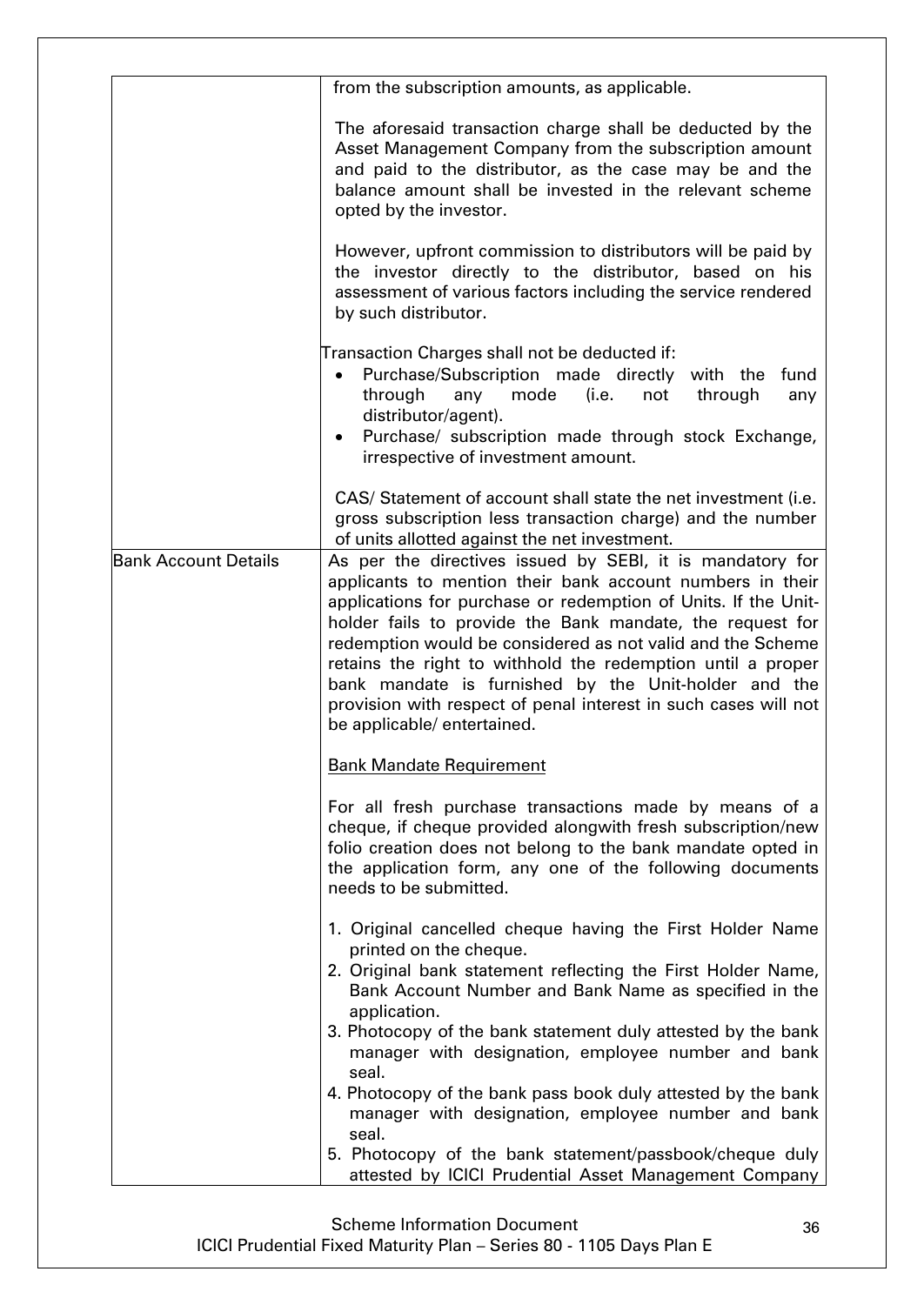|                        | Limited (the AMC) branch officials after verification of<br>original bank statement/passbook shown by the investor or<br>their representative.<br>6. Confirmation by the bank manager with seal, designation                                                                                                                                                                                                                                                                                                                                                                                                                                                                                           |
|------------------------|--------------------------------------------------------------------------------------------------------------------------------------------------------------------------------------------------------------------------------------------------------------------------------------------------------------------------------------------------------------------------------------------------------------------------------------------------------------------------------------------------------------------------------------------------------------------------------------------------------------------------------------------------------------------------------------------------------|
|                        | and employee number on the bank's letter head confirming<br>the investor details and bank mandate information.<br>This condition is also applicable to all purchase transactions                                                                                                                                                                                                                                                                                                                                                                                                                                                                                                                       |
|                        | made by means of a Demand Draft. In case the application is<br>not accompanied by the aforesaid documents, the AMC<br>reserves the right to reject the application, also the AMC will<br>not be liable in case the redemption/dividend proceeds are<br>credited to wrong account in absence of above original<br>cheque.                                                                                                                                                                                                                                                                                                                                                                               |
| Change of Bank details | Updation of bank accounts in investor's folio shall be<br>either through "Multiple Bank Account Registration Form"<br>or a standalone separate "Change of Bank Mandate Form".<br>Change of bank details or redemption request shall be<br>accepted in two different standalone request forms and<br>processed separately for all existing and new investors.<br>In case of change of bank request, investors shall be<br>required to submit below stated supporting documents to<br>effect such change:                                                                                                                                                                                                |
|                        | Documents required for change of bank request                                                                                                                                                                                                                                                                                                                                                                                                                                                                                                                                                                                                                                                          |
|                        | New bank account:<br>Original of any one of the following documents or originals<br>should be produced for verification or copy should be<br>attested by the Bank:                                                                                                                                                                                                                                                                                                                                                                                                                                                                                                                                     |
|                        | Cancelled original cheque of the new bank mandate<br>with first unit holder name and bank account number<br>printed on the face of the cheque. Or<br>Self attested copy of bank account statement issued by<br>the concerned bank. (not older than 3 months).Or<br>Bank passbook with current entries not older than 3<br>months. Or<br>Bank letter, on the letterhead of the bank duly signed by<br>manager/authorized personnel stating the<br>branch<br>investor's bank account number, name of investor,<br>account type, bank branch, MICR and IFSC code of the<br>bank branch. (The letter should be not older than 3<br>months).<br>Updation of bank account in the folios wherein bank details |
|                        | not registered:<br>In case of folios/accounts where bank details were not<br>provided by the investor at the time of making investment<br>(old folios, when bank details were not mandatory) the<br>investors shall be required to submit the below stated<br>supporting documents to update the bank details:<br>New bank account:                                                                                                                                                                                                                                                                                                                                                                    |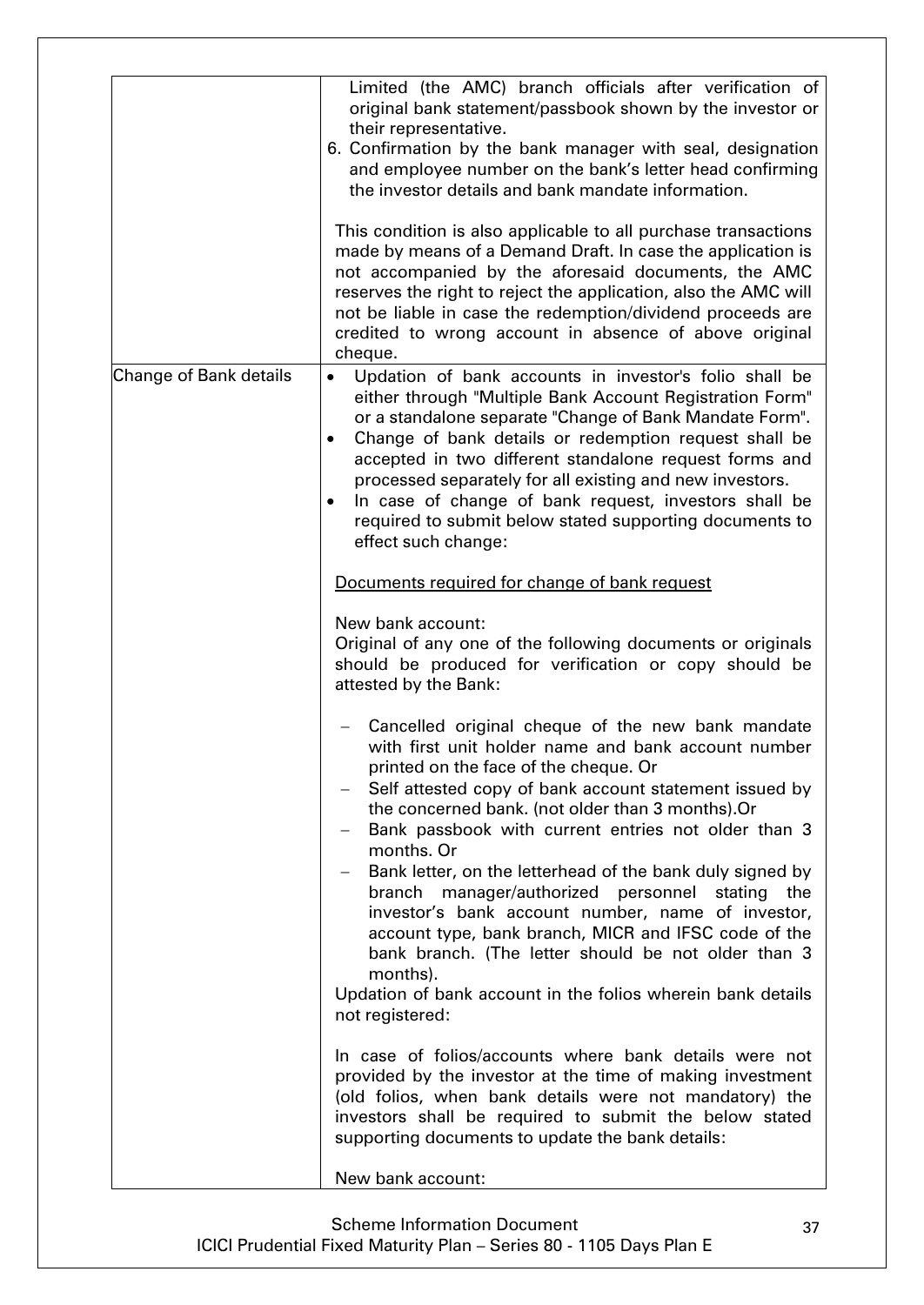| Original of any one of the following documents or originals<br>should be produced for verification or copy should be<br>attested by the Bank:<br>Cancelled original cheque of the new bank mandate<br>with first unit holder name and bank account number<br>printed on the face of the cheque. Or<br>Self attested copy of bank account statement issued by<br>the concerned bank. (Not older than 3 months). Or<br>Bank passbook with current entries not older than 3<br>months. Or<br>Bank letter, on the letterhead of the bank duly signed by<br>branch manager/authorized personnel stating<br>the<br>investor's bank account number, name of investor,<br>account type, bank branch, MICR and IFSC code of the<br>bank branch. (The letter should be not older than 3<br>months). And                                                                                                                                                                                                                                                                                                                                                                                                                                                                                                     |
|---------------------------------------------------------------------------------------------------------------------------------------------------------------------------------------------------------------------------------------------------------------------------------------------------------------------------------------------------------------------------------------------------------------------------------------------------------------------------------------------------------------------------------------------------------------------------------------------------------------------------------------------------------------------------------------------------------------------------------------------------------------------------------------------------------------------------------------------------------------------------------------------------------------------------------------------------------------------------------------------------------------------------------------------------------------------------------------------------------------------------------------------------------------------------------------------------------------------------------------------------------------------------------------------------|
| Proof of Identity:<br>Self attested copy of any one of the documents prescribed<br>admissible as Proof of Identity in SEBI circular no.<br>MIRSD/SE/Cir-21/2011 dated October 5, 2011.<br>Note:<br>In case of photocopies of the documents as stated<br>above are submitted, investor must produce original for<br>verification or a copy of the supporting documents duly<br>attested by the concerned bank to any of the AMC<br>branches or official point of acceptance of transactions.<br>In case request for change in bank account information<br>being incomplete/invalid or not complying with any<br>requirements as stated above, the request for such<br>change will not be processed. Redemptions/dividends<br>payments, if any will be processed as per specified<br>service standards and last registered bank account shall<br>be used for all the purposes.<br>In case the request for change in bank account<br>information and redemption request are in the same<br>transaction slip or letter, such change of bank mandate<br>will not be processed. However, the valid redemption<br>transaction will be processed and the payout will be<br>released as per the specified service standards and the<br>last registered bank account shall be used for all the<br>purposes. |
| <b>Cooling Period:</b>                                                                                                                                                                                                                                                                                                                                                                                                                                                                                                                                                                                                                                                                                                                                                                                                                                                                                                                                                                                                                                                                                                                                                                                                                                                                            |
| If the investor submits redemption request accompanied<br>with a standalone request for change of Bank mandate or<br>submits a redemption request within seven days from the<br>date submission of a request for change of Bank mandate<br>details, the AMC will process the redemption but the release<br>of redemption proceeds would be deferred on account of<br>additional verification. The entire activity of verification of<br>cooling period cases and release of redemption payment<br>shall be carried out within the period of 10 business days                                                                                                                                                                                                                                                                                                                                                                                                                                                                                                                                                                                                                                                                                                                                      |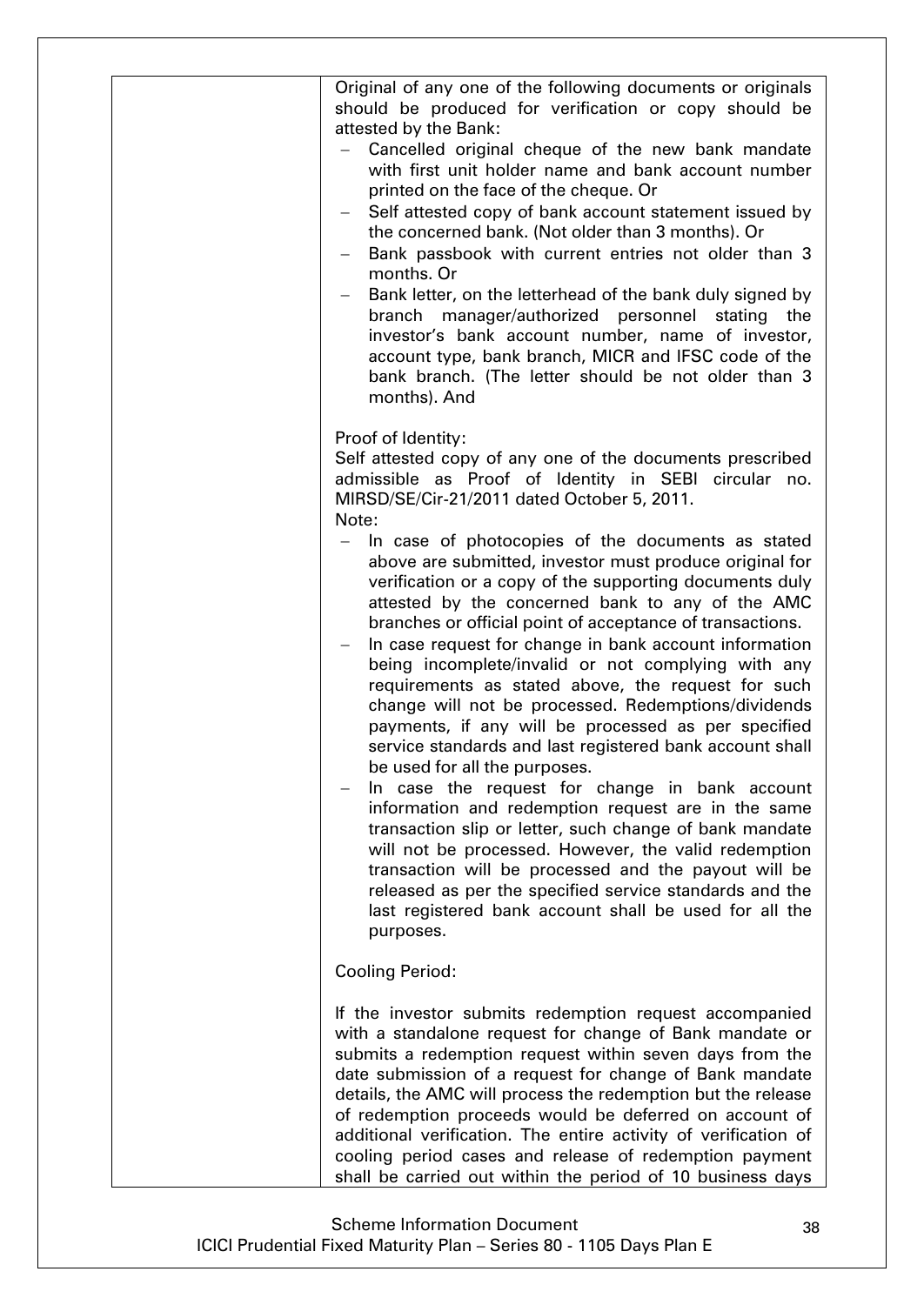|                          | from the date of redemption.                                                                                                                                                                                                                                                                                                                                                                                                                                                                                                                                                                                                                                                               |
|--------------------------|--------------------------------------------------------------------------------------------------------------------------------------------------------------------------------------------------------------------------------------------------------------------------------------------------------------------------------------------------------------------------------------------------------------------------------------------------------------------------------------------------------------------------------------------------------------------------------------------------------------------------------------------------------------------------------------------|
|                          | In case of units held in demat form, investors can approach<br>to their respective DP for change of bank details.                                                                                                                                                                                                                                                                                                                                                                                                                                                                                                                                                                          |
| <b>Change of Address</b> | I. KYC Complied Folios/Investors: In case of change of<br>address for KYC complied folios, the investors must submit<br>below<br>stated<br>the<br>documents to<br>the<br>designated<br>intermediaries of the KYC Registration Agency:                                                                                                                                                                                                                                                                                                                                                                                                                                                      |
|                          | • Proof of new address (POA) and,<br>• Any other document the KYC Registration Agency may<br>specify from time to time.                                                                                                                                                                                                                                                                                                                                                                                                                                                                                                                                                                    |
|                          | II. For folios created before the implementation of KYC<br>norms, as amended from time to time: In such cases, the<br>investors must submit the below stated documents:<br>• Proof of new address and,<br>• Proof of Identity (POI): Only PAN card copy, if PAN is<br>updated in the folio. In case where PAN is not updated, copy<br>of PAN card or the other POI as may be prescribed.<br>However, it is advisable to these investors to complete the<br>KYC process.                                                                                                                                                                                                                    |
|                          | Note:<br>I. List of admissible documents for POA and POI as<br><b>SEBI</b><br>mentioned in the<br>circular no.<br>MIRSD/SE/Cir-<br>21/2011 dated October 5, 2011 will be considered or any<br>other or additional documents as may be required by SEBI,<br>AMFI or SEBI authorized KYC Registration Agency from time<br>to time.<br>II. In case, the original of any of the aforesaid documents are<br>not produced for verification, then the copies must be<br>properly attested/verified by the authorities who are<br>authorized to attest as per SEBI circular no. MIRSD/SE/Cir-<br>21/2011 dated October 5, 2011.<br>III. The AMC, if necessary, reserves the right to collect proof |
|                          | of old bank account or proof of investment (in case of<br>Change of Bank) or proof of old address (in case of change<br>of address) or do any additional verification depending upon<br>case to case basis. For more details please visit our website<br>www.icicipruamc.com.                                                                                                                                                                                                                                                                                                                                                                                                              |
| Pledge/Lien              | In case of pledged units, the parties to the pledge shall<br>report the details to the Registrar after the suspension of<br>trading but prior to maturity.                                                                                                                                                                                                                                                                                                                                                                                                                                                                                                                                 |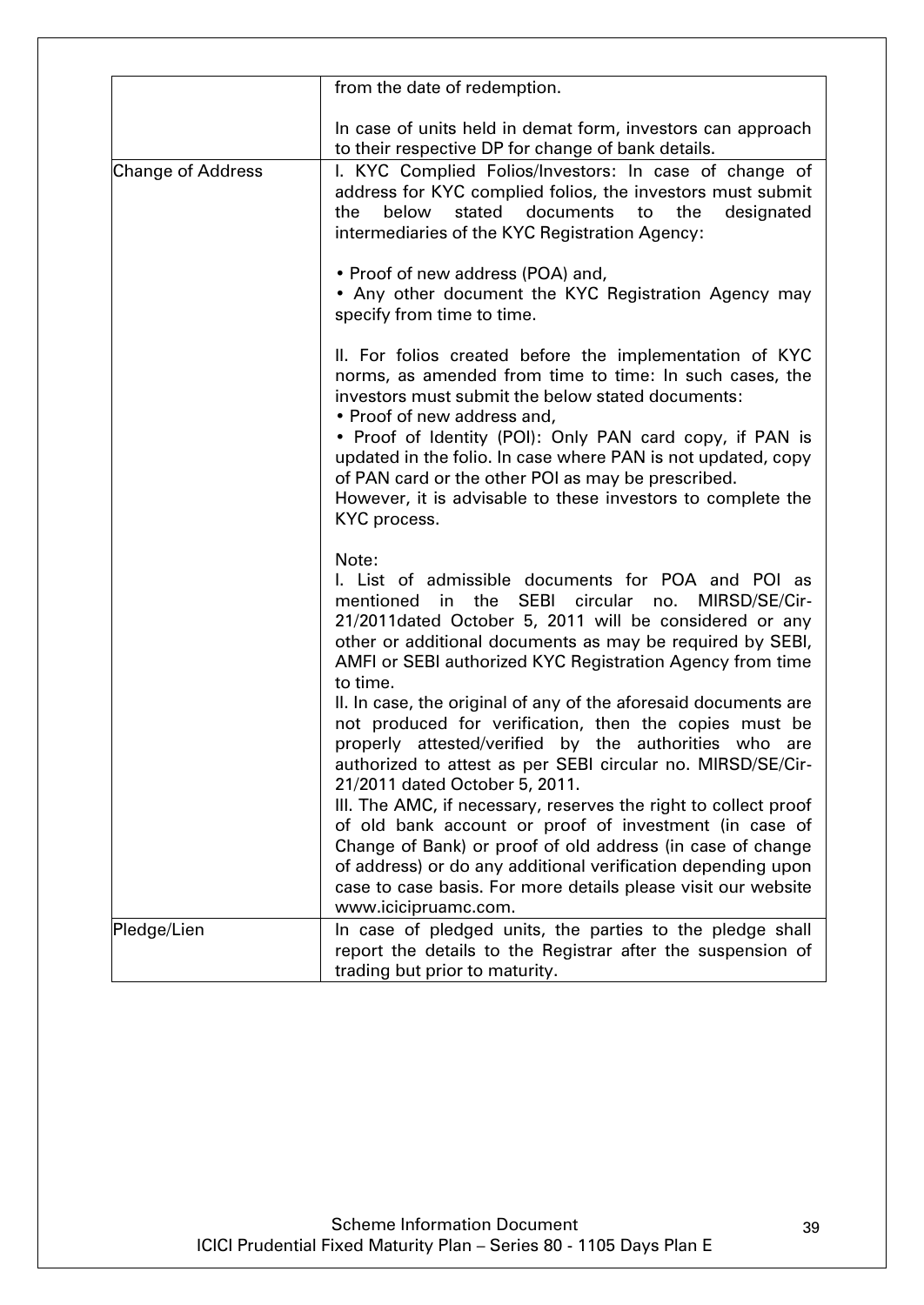| Other<br>requirements/processes                                                                         | <b>Transactions without Scheme/Option Name</b><br>In case of purchases, if the name of the Scheme/Plan on the<br>application form/transaction slip differs from the name on<br>the Cheque/Demand Draft, then ICICI Prudential Asset<br>Management Company Limited (the AMC) will process the<br>application and allot units at the applicable Net Asset Value,<br>under the Scheme which is mentioned on the application<br>form/transaction slip duly signed by the investor(s). The<br>AMC reserves the right to call for other additional<br>documents as may be required, for processing such<br>transactions. The AMC also reserves the right to reject such<br>transactions.                                                                                   |
|---------------------------------------------------------------------------------------------------------|----------------------------------------------------------------------------------------------------------------------------------------------------------------------------------------------------------------------------------------------------------------------------------------------------------------------------------------------------------------------------------------------------------------------------------------------------------------------------------------------------------------------------------------------------------------------------------------------------------------------------------------------------------------------------------------------------------------------------------------------------------------------|
|                                                                                                         | The AMC thereafter shall not be responsible for any loss<br>suffered by the investor due to the discrepancy of a<br>Scheme/Plan<br>mentioned<br>name<br>in<br>the<br>application<br>form/transaction slip and Cheque/Demand Draft.                                                                                                                                                                                                                                                                                                                                                                                                                                                                                                                                   |
|                                                                                                         | In case of purchases, if the Scheme name is not mentioned<br>on the application form/transaction slip, then the units will<br>under the Scheme<br>allotted<br>mentioned<br>the<br>be<br>on<br>Cheque/Demand Draft. The Plan/Option that will<br>be<br>considered in such cases if not specified by the customer<br>will be the default option of the Scheme as per the SID.                                                                                                                                                                                                                                                                                                                                                                                          |
|                                                                                                         | <b>Multiple Requests</b><br>In case an investor makes multiple requests in a transaction<br>slip i.e. switch and change of address or switch and change<br>of bank mandate or any combination thereof, but the<br>signature is appended only under one such request, then<br>the AMC reserves the right to process the request under<br>which signature is appended and reject the rest where<br>signature is not appended.                                                                                                                                                                                                                                                                                                                                          |
|                                                                                                         | Communication via Electronic Mail (e-mail)<br>It is hereby notified that wherever the investor(s) has/have<br>provided his/their e-mail address in the application form or<br>any subsequent communication in any of the folio belonging<br>to the investor(s), the Fund/AMC reserves the right to use e-<br>mail as a default mode to send various communication<br>which include account statements for transactions done by<br>the investor(s).<br>The investor(s)<br>may request for a physical account<br>statement by writing or calling the Fund's Investor Service<br>Centre/ Registrar & Transfer Agent. In case of specific<br>request received from investor(s), the Fund shall endeavour<br>to provide the account statement to the investor(s) within 5 |
|                                                                                                         | business days from the receipt of such request.                                                                                                                                                                                                                                                                                                                                                                                                                                                                                                                                                                                                                                                                                                                      |
| Non<br>Acceptance/Processing of<br>Purchase request(s) due<br>Cheque<br>repeated<br>to<br><b>Bounce</b> | With respect to purchase request submitted by any investor,<br>if it is noticed that there are repeated instances of two or<br>more cheque bounces, the AMC reserves the right to not<br>accept/allot units for all future purchase of such investor(s).                                                                                                                                                                                                                                                                                                                                                                                                                                                                                                             |
| Restriction<br>fresh<br>on                                                                              | As per requirements of the U.S. Securities and Exchange                                                                                                                                                                                                                                                                                                                                                                                                                                                                                                                                                                                                                                                                                                              |
| purchases/additional                                                                                    | Commission (SEC), persons falling within the definition of                                                                                                                                                                                                                                                                                                                                                                                                                                                                                                                                                                                                                                                                                                           |
| purchases/switches in any                                                                               | the term "U.S. Person" under the Securities Act of 1933 of                                                                                                                                                                                                                                                                                                                                                                                                                                                                                                                                                                                                                                                                                                           |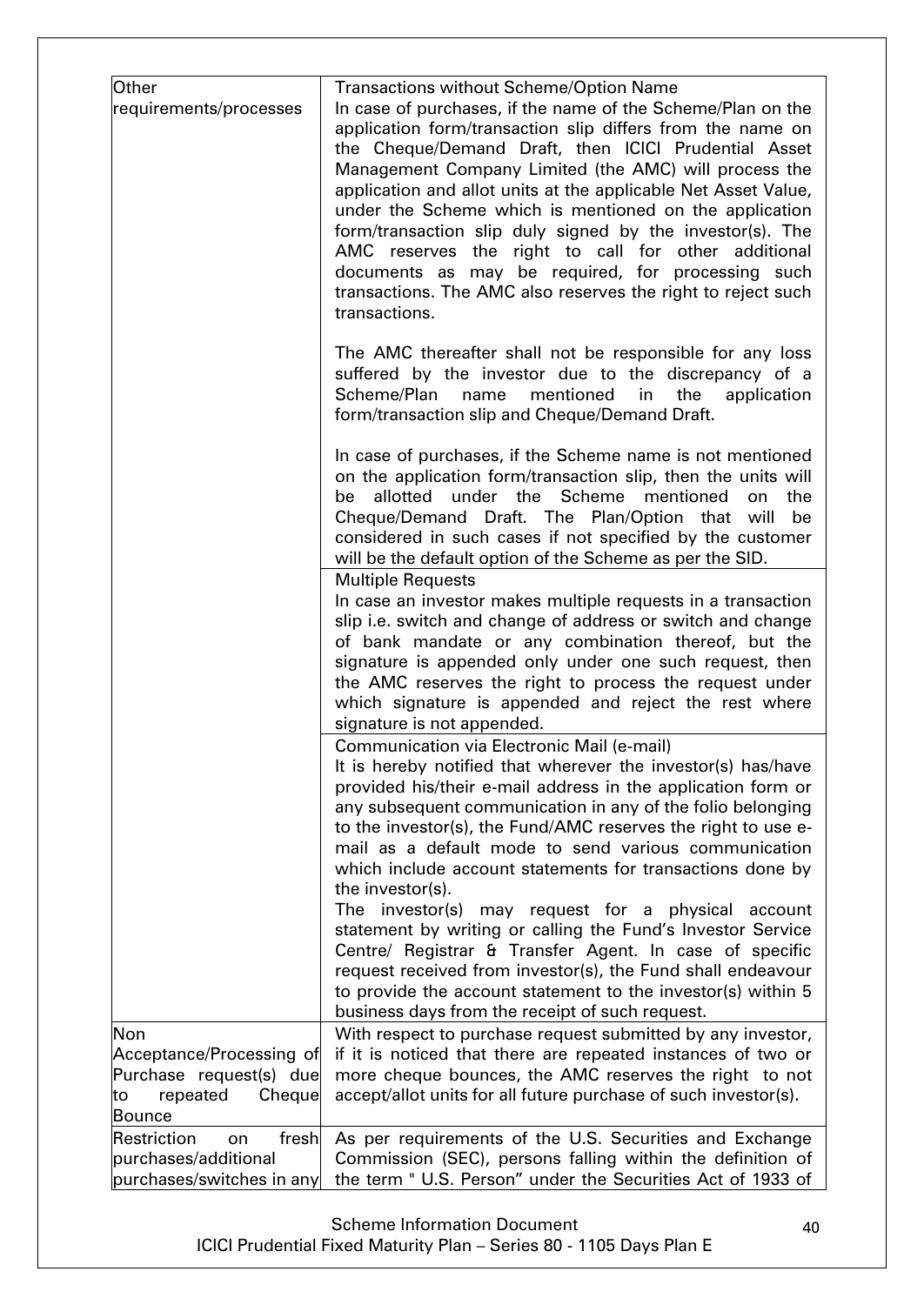| <b>ICICI</b><br>Schemes<br>of<br><b>Prudential Mutual Fund</b> | the United States, and corporations or other entities<br>organised under the laws of the U.S. are not eligible to<br>invest in the schemes and apply for subscription to the units<br>of the schemes, except for lump sum subscription and<br>switch transactions requests received from Non-resident<br>Indians/Persons of Indian origin who at the time of such<br>investment, are present in India and submit a physical<br>transaction request along with such documents as may be<br>prescribed by ICICI Prudential Asset Management Company<br>Limited (the AMC)/ICICI Prudential Trust Limited (the<br>Trustee) from time to time.                                                      |
|----------------------------------------------------------------|------------------------------------------------------------------------------------------------------------------------------------------------------------------------------------------------------------------------------------------------------------------------------------------------------------------------------------------------------------------------------------------------------------------------------------------------------------------------------------------------------------------------------------------------------------------------------------------------------------------------------------------------------------------------------------------------|
|                                                                | The AMC shall accept such investments subject to the<br>applicable laws and such other terms and conditions as may<br>be notified by the AMC/the Trustee. The investor shall be<br>responsible for complying with all the applicable laws for<br>such investments.                                                                                                                                                                                                                                                                                                                                                                                                                             |
|                                                                | The AMC reserves the right to put the transaction requests<br>on hold/reject the transaction request/reverse allotted units,<br>as the case may be, as and when identified by the AMC,<br>which are not in compliance with the terms and conditions<br>notified in this regard.<br>However, existing investments will be allowed to be<br>redeemed.                                                                                                                                                                                                                                                                                                                                            |
| Reversal of cheque(s)                                          | Where the units under any scheme are allotted to investors<br>cheque(s) given by the said investors towards<br>and<br>subscription of units are not realised thereafter or where the<br>confirmation from the bankers is delayed or not received for<br>non-realisation of cheque(s), the Fund reserves the right to<br>reverse such units.                                                                                                                                                                                                                                                                                                                                                    |
| <b>Third party Cheques</b>                                     | Investment/subscription made through third party cheque(s)<br>will not be accepted for investments in the units of ICICI<br>Prudential Mutual Fund. Please visit www.icicipruamc.com<br>for further details.                                                                                                                                                                                                                                                                                                                                                                                                                                                                                   |
| Multiple Bank accounts                                         | The unit holder/ investor can register multiple bank account<br>details under its existing folio by submitting separate form<br>available<br>the<br>website<br>of<br>the<br><b>AMC</b><br>on<br>at<br>www.icicipruamc.com. Individuals/HuF can register upto 5<br>different bank accounts for a folio, whereas non-individuals<br>can register up to 10 different bank accounts for a folio.                                                                                                                                                                                                                                                                                                   |
| Know Your Client (KYC)<br>Norms                                | With effect from 1st January, 2011, KYC (Know Your<br>Customer) norms are mandatory for ALL investors for<br>making investments in Mutual Funds, irrespective of the<br>amount of investment. Further, to bring uniformity in KYC<br>process, SEBI has introduced a common KYC application<br>form for all the SEBI registered intermediaries. With effect<br>from 1st January 2012, all the new investors are therefore<br>requested to use the Common KYC application form to<br>apply for KYC and mandatorily undergo In Person<br>Verification (IPV) requirements with SEBI registered<br>intermediaries. For Common KYC Application Form please<br>visit our website www.icicipruamc.com. |
| Cash Investments in the                                        | Pursuant to SEBI circulars dated September 13, 2012 and                                                                                                                                                                                                                                                                                                                                                                                                                                                                                                                                                                                                                                        |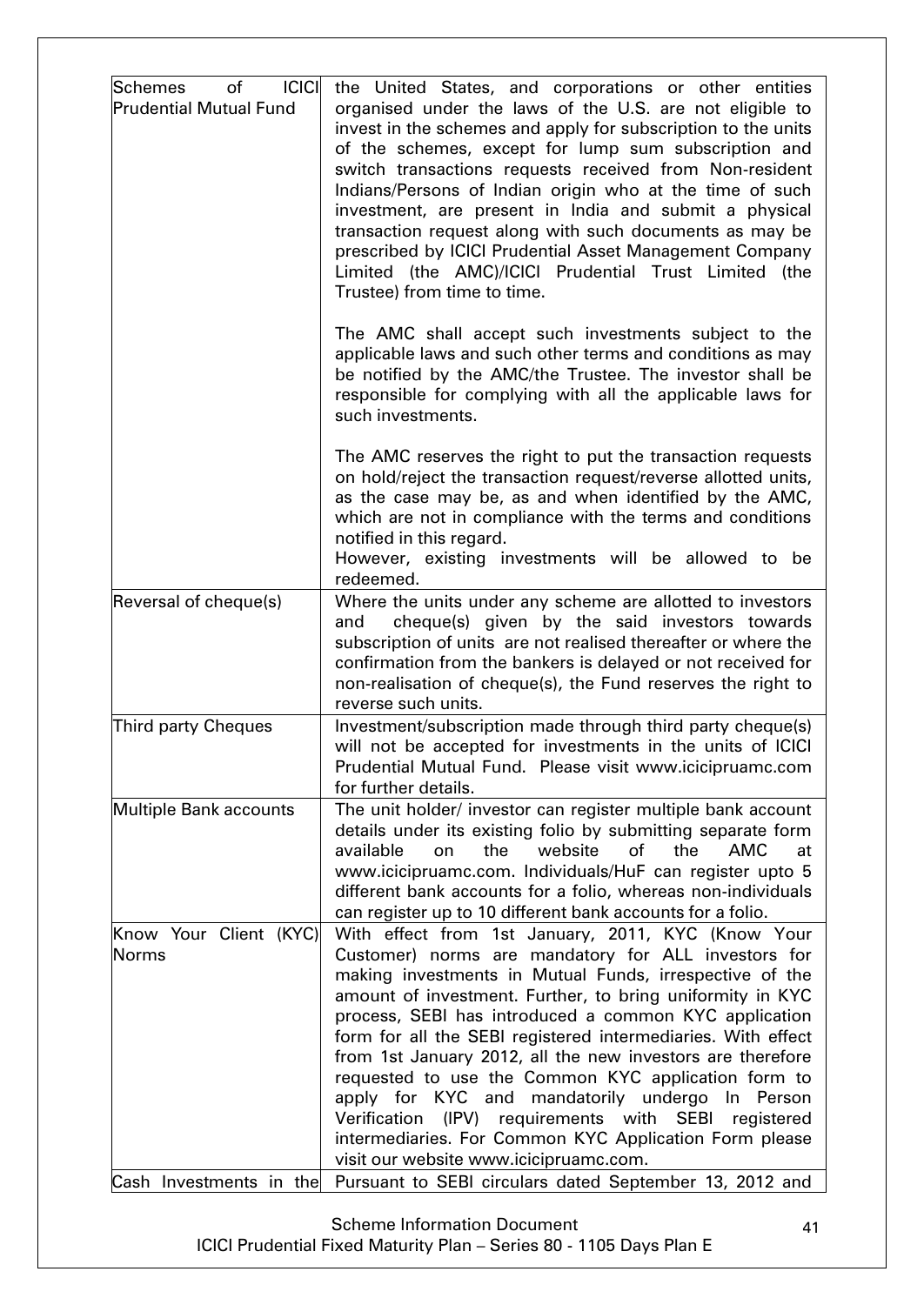| <b>Scheme</b> | SEBI circular dated May 22, 2014, it is permitted to accept<br>cash transactions to the extent of Rs. 50,000/- subject to<br>compliance with Prevention of Money Laundering Act, 2002<br>and Rules framed there under and the SEBI Circular(s) on<br>Anti Money Laundering (AML) and other applicable AML<br>rules, regulations and guidelines. Provided that the limit<br>shall be applicable per investor for investments done in a<br>financial year across all schemes of the Mutual Fund, subject<br>to sufficient systems and procedures in place for such<br>acceptance. However any form of repayment either by way<br>of redemption, dividend, etc. with respect to such cash<br>investment shall be paid only through banking channel. |
|---------------|--------------------------------------------------------------------------------------------------------------------------------------------------------------------------------------------------------------------------------------------------------------------------------------------------------------------------------------------------------------------------------------------------------------------------------------------------------------------------------------------------------------------------------------------------------------------------------------------------------------------------------------------------------------------------------------------------------------------------------------------------|
|               | The Asset Management Company is in process of<br>implementing adequate systems and controls to accept<br>Cash Investment in the Scheme. Information in this regard<br>will be provided to Investors as and when the facility is<br>made available.                                                                                                                                                                                                                                                                                                                                                                                                                                                                                               |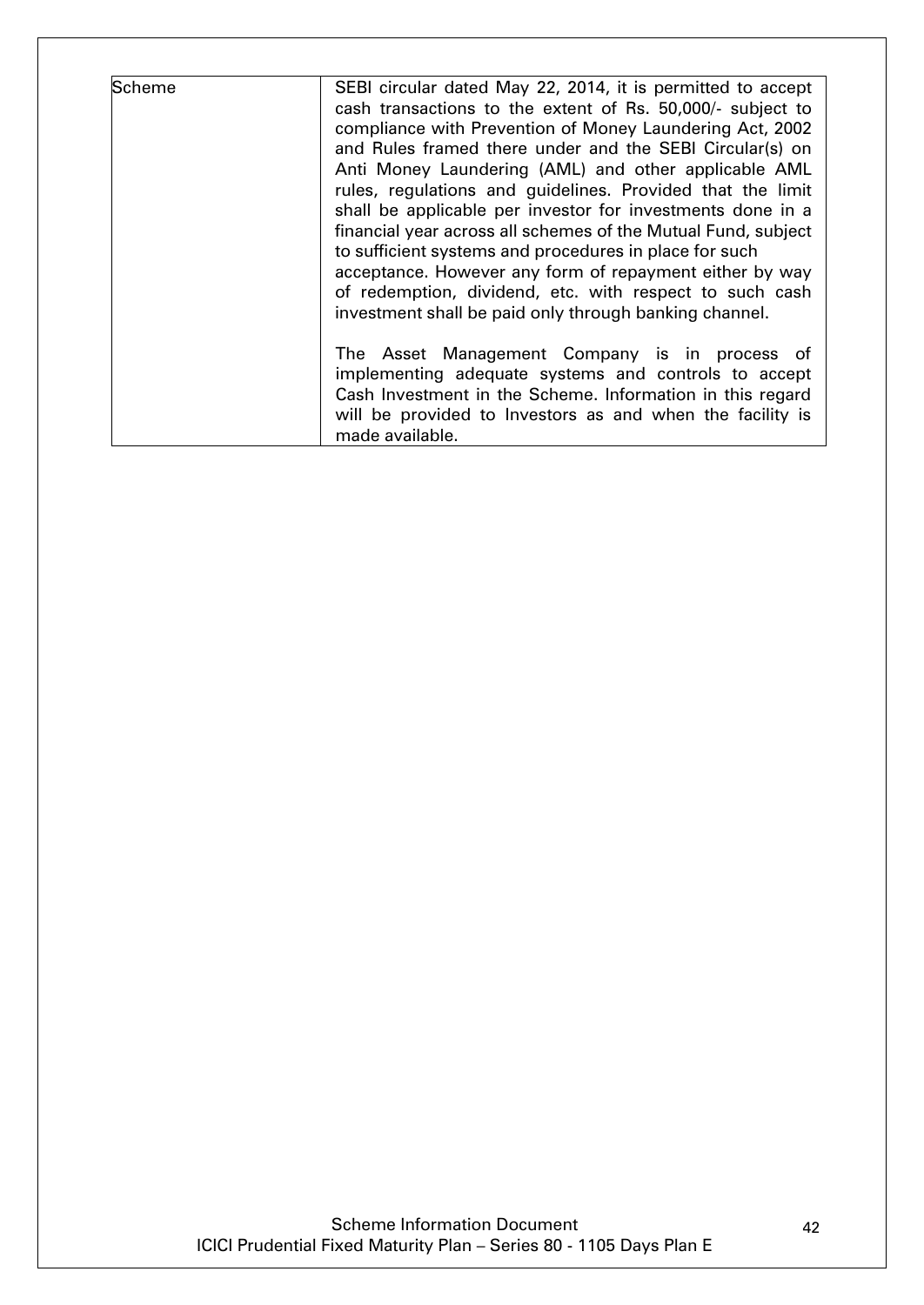# <span id="page-42-0"></span>B. ONGOING OFFER DETAILS

| <b>Ongoing Offer Period</b>                       | Being a close-ended Scheme, investors can subscribe to                                                  |
|---------------------------------------------------|---------------------------------------------------------------------------------------------------------|
| This is the date from which the                   | the units of the Scheme during the NFO Period only and                                                  |
|                                                   |                                                                                                         |
| will<br>for<br>scheme<br>reopen                   | the Scheme will not reopen for subscriptions after the                                                  |
| subscriptions/redemptions<br>after                | closure of NFO.                                                                                         |
| the closure of the NFO period.                    | To provide liquidity to the investors, the Fund proposes                                                |
|                                                   | to list the units on one or more of the recognized stock                                                |
|                                                   | exchange.                                                                                               |
| Ongoing price for subscription                    | Units cannot be subscribed after the closure of NFO.                                                    |
| (purchase)/switch-in (from other                  | After the NFO, the persons can invest in the Scheme                                                     |
| of<br>the<br>schemes/plans<br>mutual              | only through demat mode by purchasing the units on                                                      |
| fund) by investors.                               | NSE or any other Stock Exchange where the Scheme will                                                   |
|                                                   | list its units.                                                                                         |
| This is the price you need to pay                 |                                                                                                         |
| for purchase.                                     |                                                                                                         |
|                                                   |                                                                                                         |
| Example: If the applicable NAV is                 |                                                                                                         |
| Rs. 10, then sales price will be:                 |                                                                                                         |
| Rs. 10                                            |                                                                                                         |
| Ongoing price for redemption                      | Units cannot be redeemed before the maturity period.                                                    |
| (to<br>(sale) /switch<br>outs<br>other            | Investors can sell units of the scheme on NSE or any                                                    |
| of the<br>schemes/plans<br>Mutual                 | other Stock Exchange where the units of the scheme are                                                  |
| Fund) by investors.                               | listed.                                                                                                 |
| Cut off timing for subscriptions/                 | <b>Since</b><br>Scheme<br>the<br>close-ended<br>is<br>$a -$<br>scheme,                                  |
| redemptions/ switches                             | subscriptions including switch in available only during                                                 |
| This is the time before which your                | the NFO period.                                                                                         |
| (complete<br>in<br>application<br>all             |                                                                                                         |
| respects) should reach the official               | Thus, the provision of cut-off timings is not applicable                                                |
|                                                   | post closure of NFO.                                                                                    |
| points of acceptance.                             |                                                                                                         |
| Where can the applications for                    | <b>Since</b><br>the<br>Scheme<br>is<br>close-ended<br>scheme,<br>a                                      |
| purchase/redemption switches be                   | subscriptions including switch in available only during                                                 |
| submitted?                                        | the NFO period.                                                                                         |
|                                                   | Investors can sell units of the scheme on NSE or any                                                    |
|                                                   | other Stock Exchange where the units of the scheme are                                                  |
|                                                   | listed.                                                                                                 |
| <b>Redemption of Units</b>                        | No redemption/repurchase of units shall be allowed prior                                                |
|                                                   | to the maturity of the Scheme. Investors wishing to exit                                                |
|                                                   | may do so by selling their units through stock                                                          |
|                                                   | exchanges. The Scheme shall be fully redeemed on the                                                    |
|                                                   | date of maturity and redemption proceeds shall be paid                                                  |
|                                                   | out within 10 business days, subject to availability of all                                             |
|                                                   | relevant documents and details.                                                                         |
| for<br><b>Minimum</b><br>amount                   | Being a close-ended Scheme, investors can subscribe to                                                  |
| purchase/redemption/switches                      | the units of the Scheme during the NFO Period only.                                                     |
|                                                   |                                                                                                         |
|                                                   | No interim exit/redemption will be allowed under the                                                    |
|                                                   | scheme, as the same is proposed to be listed.                                                           |
| Minimum<br>balance<br>to<br>be                    |                                                                                                         |
|                                                   | The Units of the Scheme will not be available for                                                       |
|                                                   |                                                                                                         |
| maintained and consequences of<br>non maintenance | subscriptions / redemptions / switch-in / switch out after                                              |
|                                                   | the closure of NFO Period. Hence the provision of                                                       |
|                                                   | minimum balance to be maintained and consequences                                                       |
| Products<br>facilities<br>Special                 | of non-maintenance will not be applicable.<br>Since this is a close ended scheme, special features such |

Scheme Information Document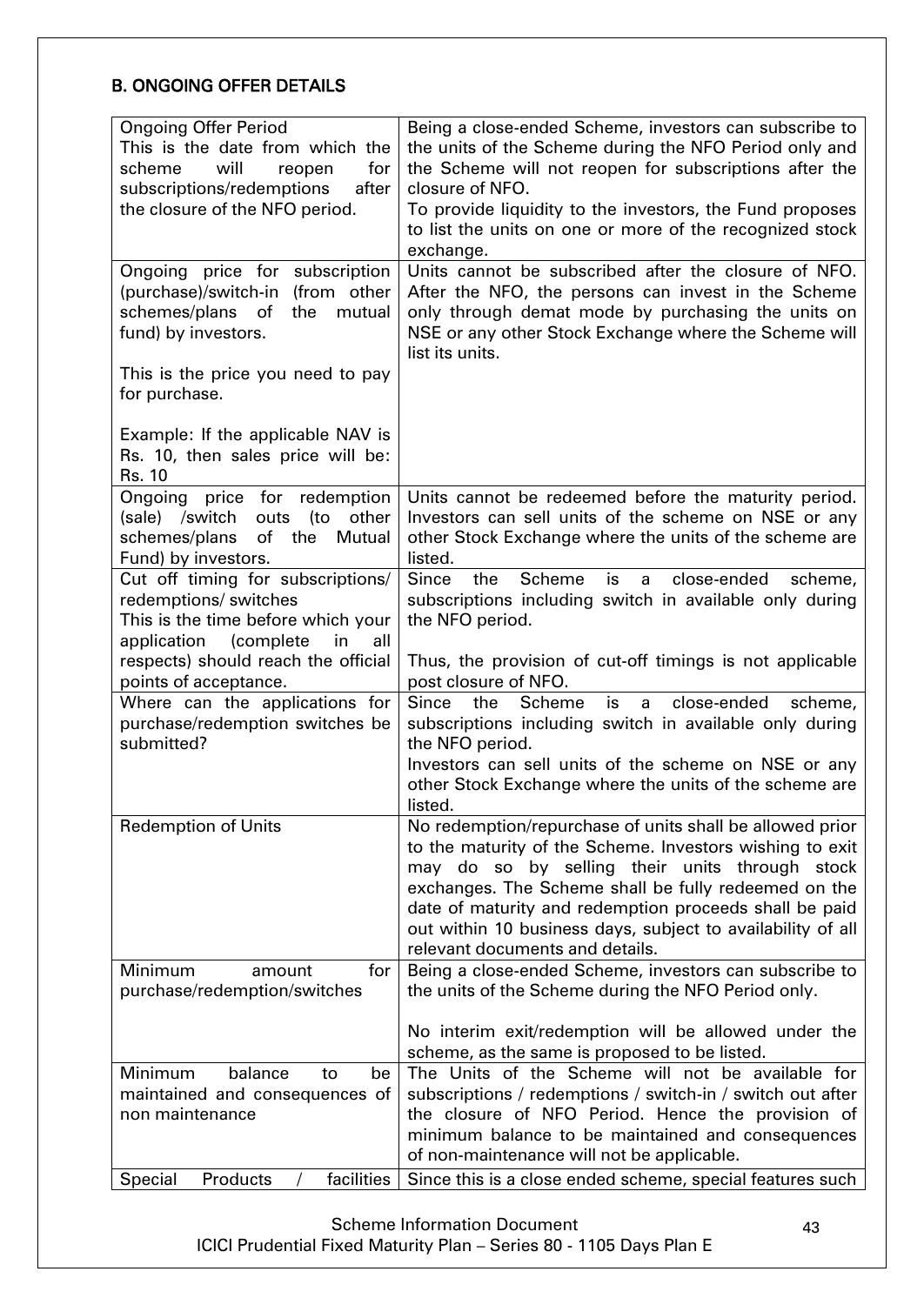| available                                                   | as Systematic Investment Plan; Systematic Transfer Plan<br>& Systematic Withdrawal Plan shall not be available.                                                                                                                                                                                                                                                                                                                                                                                                                                                                                                                                                                                                                                                                                                                                                                                                                            |
|-------------------------------------------------------------|--------------------------------------------------------------------------------------------------------------------------------------------------------------------------------------------------------------------------------------------------------------------------------------------------------------------------------------------------------------------------------------------------------------------------------------------------------------------------------------------------------------------------------------------------------------------------------------------------------------------------------------------------------------------------------------------------------------------------------------------------------------------------------------------------------------------------------------------------------------------------------------------------------------------------------------------|
| <b>Consolidated Account Statement</b><br>(CAS)              | Please refer NFO section for provision on consolidated<br>account statement.                                                                                                                                                                                                                                                                                                                                                                                                                                                                                                                                                                                                                                                                                                                                                                                                                                                               |
| <b>Dividend</b>                                             | The dividend warrants shall be dispatched to the<br>unitholders within 30 days of the date of declaration of<br>the dividend.                                                                                                                                                                                                                                                                                                                                                                                                                                                                                                                                                                                                                                                                                                                                                                                                              |
|                                                             | In the event of failure to dispatch dividend within 30<br>days, the AMC shall be liable to pay interest at 15% per<br>annum to the unit holders.                                                                                                                                                                                                                                                                                                                                                                                                                                                                                                                                                                                                                                                                                                                                                                                           |
|                                                             | Dividends, if declared, will be paid (subject to deduction<br>of tax at source, if any) to those Unit holders whose<br>names appear in the Register of Unit holders on the<br>record date. In case of Units held in dematerialized<br>mode, the Depositories (NSDL/CDSL) will give the list of<br>demat account holders and the number of Units held by<br>them in electronic form on the Record date to the<br>Registrars and Transfer Agent of the Mutual Fund.<br>Further, the Trustee at its sole discretion may also<br>declare interim dividend. However, it must be distinctly<br>understood that the actual declaration of dividend and<br>the frequency thereof will inter-alia, depend on the<br>availability of distributable profits as computed in<br>accordance with SEBI Regulations. The decision of the<br>Trustee in this regard shall be final. On payment of<br>dividends, the NAV will stand reduced by the amount of |
| Redemption of Units/ Payment of<br><b>Maturity Proceeds</b> | dividend and dividend tax (if applicable) paid.<br>No redemption/repurchase of units shall be allowed prior<br>to the maturity of the Scheme. Investors wishing to exit<br>may do so by selling their units through stock<br>exchanges. The Scheme shall be fully redeemed on the<br>date of maturity and redemption proceeds shall be paid<br>out within 10 business days, subject to availability of all<br>relevant documents and details.<br>The redemption proceeds on maturity, subject to<br>availability of all relevant documents/details, shall be<br>dispatched to the unitholders within 10 working days<br>from the date of maturity of the Scheme.<br>If the maturity date falls on a non business day, the<br>immediately following business day will be considered<br>as the maturity date for the Scheme.                                                                                                                 |
| Delay in payment of redemption/<br>maturity proceeds        | The Asset Management Company shall be liable to pay<br>interest to the unitholders at such rate as may be<br>specified by SEBI for the period of such delay (presently<br>@ 15% per annum). The AMC shall not be liable to pay<br>such interest if the delay is attributable to any act or<br>omission on the part of unitholders, its agents, assigns or<br>successors.                                                                                                                                                                                                                                                                                                                                                                                                                                                                                                                                                                   |
| <b>Transfer</b>                                             | Units of the Scheme held in demat form are<br>1.<br>transferable<br>2. Transfer would be only in favor of transferees who                                                                                                                                                                                                                                                                                                                                                                                                                                                                                                                                                                                                                                                                                                                                                                                                                  |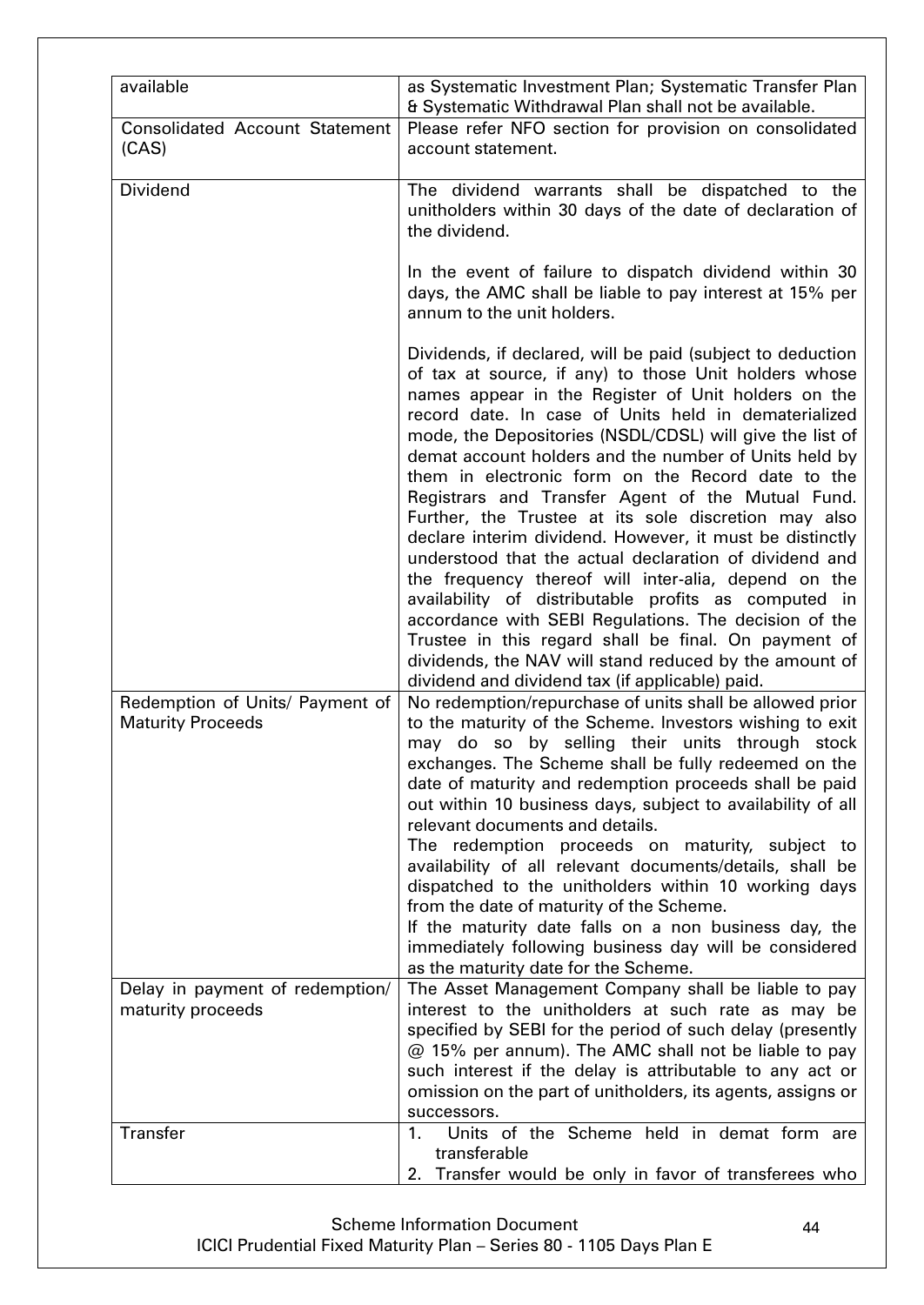|                            | are capable of holding units. The Fund shall not be<br>bound to recognize any other transfer. |
|----------------------------|-----------------------------------------------------------------------------------------------|
|                            | 3. The Fund will affect transfer only in electronic form                                      |
|                            | provided the intended transferee is otherwise eligible                                        |
|                            | to hold the units under the Scheme.                                                           |
|                            | 4. The delivery instructions for transfer of units will have                                  |
|                            | to be lodged with the DP in the requisite form as may                                         |
|                            | be required from time to time and transfer will be                                            |
|                            | effected in accordance with such rules/regulations as                                         |
|                            | may be in force governing transfer of securities in                                           |
|                            | dematerialized mode.                                                                          |
| <b>Transaction Charges</b> | Not applicable on an ongoing basis being a close ended                                        |
|                            | scheme                                                                                        |

# <span id="page-44-0"></span>C. PERIODIC DISCLOSURES

| <b>Net Asset Value</b>            | The AMC will calculate and disclose the first NAV within                                                                                                                         |
|-----------------------------------|----------------------------------------------------------------------------------------------------------------------------------------------------------------------------------|
|                                   | Five business days from the date of allotment.                                                                                                                                   |
| This is the value per unit of the | Subsequently, the NAV will be calculated and disclosed                                                                                                                           |
| scheme on a particular day. You   | at the close of every Business Day. NAV shall be                                                                                                                                 |
| can ascertain the value of your   | published in at least two daily newspapers having                                                                                                                                |
| investments by multiplying the    | circulation all over India. The AMC shall<br>disclose<br>of<br>all<br><b>Schemes</b><br>the<br>portfolio<br>website                                                              |
| NAV with your unit balance.       | on<br>www.icicipruamc.com along with ISIN on a monthly                                                                                                                           |
|                                   | basis as on last day of each month, on or before tenth                                                                                                                           |
|                                   | day of the succeeding month. In addition, the AMC will                                                                                                                           |
|                                   | disclose details of the portfolio at least on a half-yearly                                                                                                                      |
|                                   | basis on the website of AMC and AMFI.                                                                                                                                            |
|                                   |                                                                                                                                                                                  |
|                                   | AMC shall update the NAVs on the website of                                                                                                                                      |
|                                   | Association<br>of<br>Mutual<br>India<br><b>Funds</b><br><b>AMFI</b><br>in.<br>$\overline{\phantom{a}}$                                                                           |
|                                   | (www.amfiindia.com) and on the mutual fund website -                                                                                                                             |
|                                   | (www.icicipruamc.com) by 9:00 p.m. every Business                                                                                                                                |
|                                   | Day. In case of any delay, the reasons for such delay                                                                                                                            |
|                                   | would be explained to AMFI and SEBI by the next day. If                                                                                                                          |
|                                   | the NAVs are not available before commencement of                                                                                                                                |
|                                   | business hours on the following day due to any reason,                                                                                                                           |
|                                   | the Fund shall issue a press release providing reasons                                                                                                                           |
|                                   | and explaining when the Fund would be able to publish                                                                                                                            |
|                                   | the NAVs.                                                                                                                                                                        |
| Monthly<br>Half<br>and<br>yearly  | The AMC shall disclose portfolio of all the Schemes on                                                                                                                           |
| Portfolio / Disclosures           | the website www.icicipruamc.com along with ISIN on a                                                                                                                             |
|                                   | monthly basis as on last day of each month, on or before                                                                                                                         |
|                                   | tenth day of the succeeding month.                                                                                                                                               |
|                                   |                                                                                                                                                                                  |
|                                   | The Fund shall before the expiry of one month from the                                                                                                                           |
|                                   | close of each half year, that is as on March 31 and                                                                                                                              |
|                                   | September 30, publish its scheme portfolios in one                                                                                                                               |
|                                   | English daily newspaper having all India circulation and                                                                                                                         |
|                                   | in a newspaper published in the language of the region                                                                                                                           |
|                                   |                                                                                                                                                                                  |
|                                   |                                                                                                                                                                                  |
|                                   |                                                                                                                                                                                  |
|                                   | where the Head Office of the AMC is situated in the<br>prescribed format and update the same on AMC's<br>website at www.icicipruamc.com and AMFI's website<br>www.amfiindia.com. |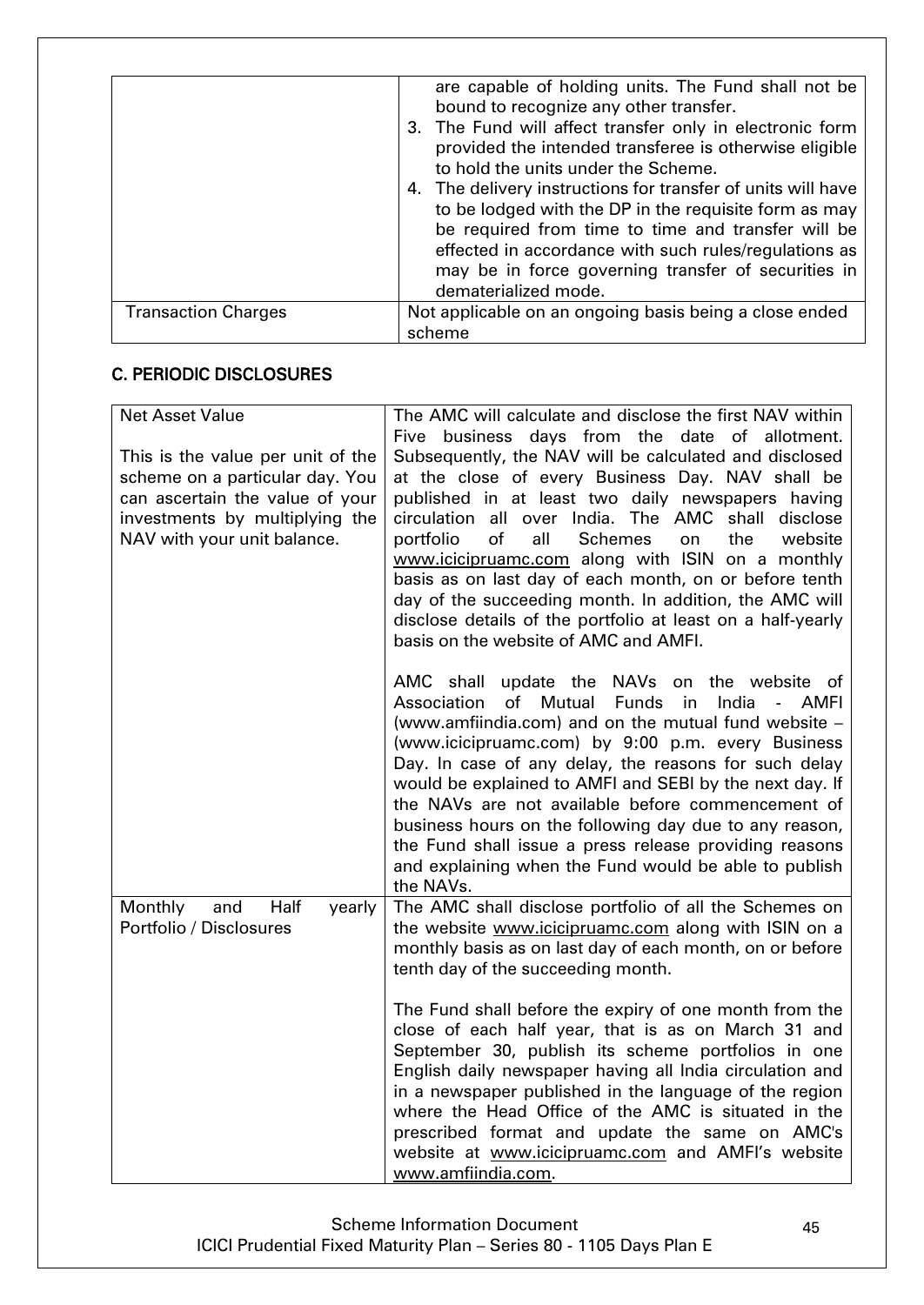| <b>Half Yearly Results</b>    | In terms of Regulations 59 and SEBI circular no.                                                                   |
|-------------------------------|--------------------------------------------------------------------------------------------------------------------|
|                               | CIR/IMD/DF/21/2012 dated September 13, 2012, the AMC                                                               |
|                               | shall within one month from the close of each half year,                                                           |
|                               | that is on 31st March and on 30th September, host a soft                                                           |
|                               | copy of its unaudited financial results on their website.                                                          |
|                               | The half-yearly unaudited report shall contain details as                                                          |
|                               | specified in Twelfth Schedule and such other details as                                                            |
|                               | are necessary for the purpose of providing a true and fair                                                         |
|                               | view of the operations of the mutual fund. Further, the                                                            |
|                               | AMC shall publish an advertisement disclosing the<br>hosting of such financial results on their website, in        |
|                               | atleast one English daily newspaper having nationwide                                                              |
|                               | circulation and in a newspaper having wide circulation                                                             |
|                               | published in the language of the region where the Head                                                             |
|                               | Office of the mutual fund is situated.                                                                             |
| <b>Annual Report</b>          | Pursuant to Securities and Exchange Board of India                                                                 |
|                               | (Mutual Funds) (Amendments) Regulations, 2011 dated                                                                |
|                               | August 30, 2011 read with SEBI circular No. Cir/ IMD/                                                              |
|                               | DF/16/ 2011 dated September 8, 2011, the unit holders                                                              |
|                               | are requested to note that scheme wise annual report                                                               |
|                               | and/or abridged summary of annual reports of the                                                                   |
|                               | Schemes of the Fund shall be sent to the unit holders                                                              |
|                               | only by email at their email address registered with the<br>Fund.                                                  |
|                               |                                                                                                                    |
|                               | Physical copies of the annual report or abridged                                                                   |
|                               | summary of annual reports will be sent to those Unit                                                               |
|                               | holders whose email address is not available with the                                                              |
|                               | Fund and/or who have specifically requested or opted                                                               |
|                               | for the same.                                                                                                      |
|                               | The unit holders are requested to update/ provide their                                                            |
|                               | email address to the Fund for updating the database.                                                               |
|                               |                                                                                                                    |
|                               | Physical copy of the scheme wise annual report or                                                                  |
|                               | abridged summary will be available to the unit holders at                                                          |
|                               | the registered office of the Fund/AMC. A separate link to<br>scheme annual report or abridged summary is available |
|                               | on the website of the Fund.                                                                                        |
|                               |                                                                                                                    |
|                               | As per regulation 56(3) of the Regulations, copy of                                                                |
|                               | Schemewise Annual Report shall be also made available                                                              |
|                               | to unitholder on payment of nominal fees. Further as per                                                           |
|                               | Securities and Exchange Board of India (Mutual Funds)                                                              |
|                               | (Third Amendment) Regulation 2008 Notification dated                                                               |
|                               | September 29, 2008 & SEBI Circular No. SEBI/IMD/CIR                                                                |
|                               | No. 10/141712/08 October 20, 2008, the Schemewise<br>Annual Report of a Mutual Fund or an abridged summary         |
|                               | shall be mailed to all unitholders as soon as may be                                                               |
|                               | possible but not later than four months from the date of                                                           |
|                               | closure of the relevant accounts year.                                                                             |
| <b>Associate Transactions</b> | Please refer to Statement of Additional Information (SAI)                                                          |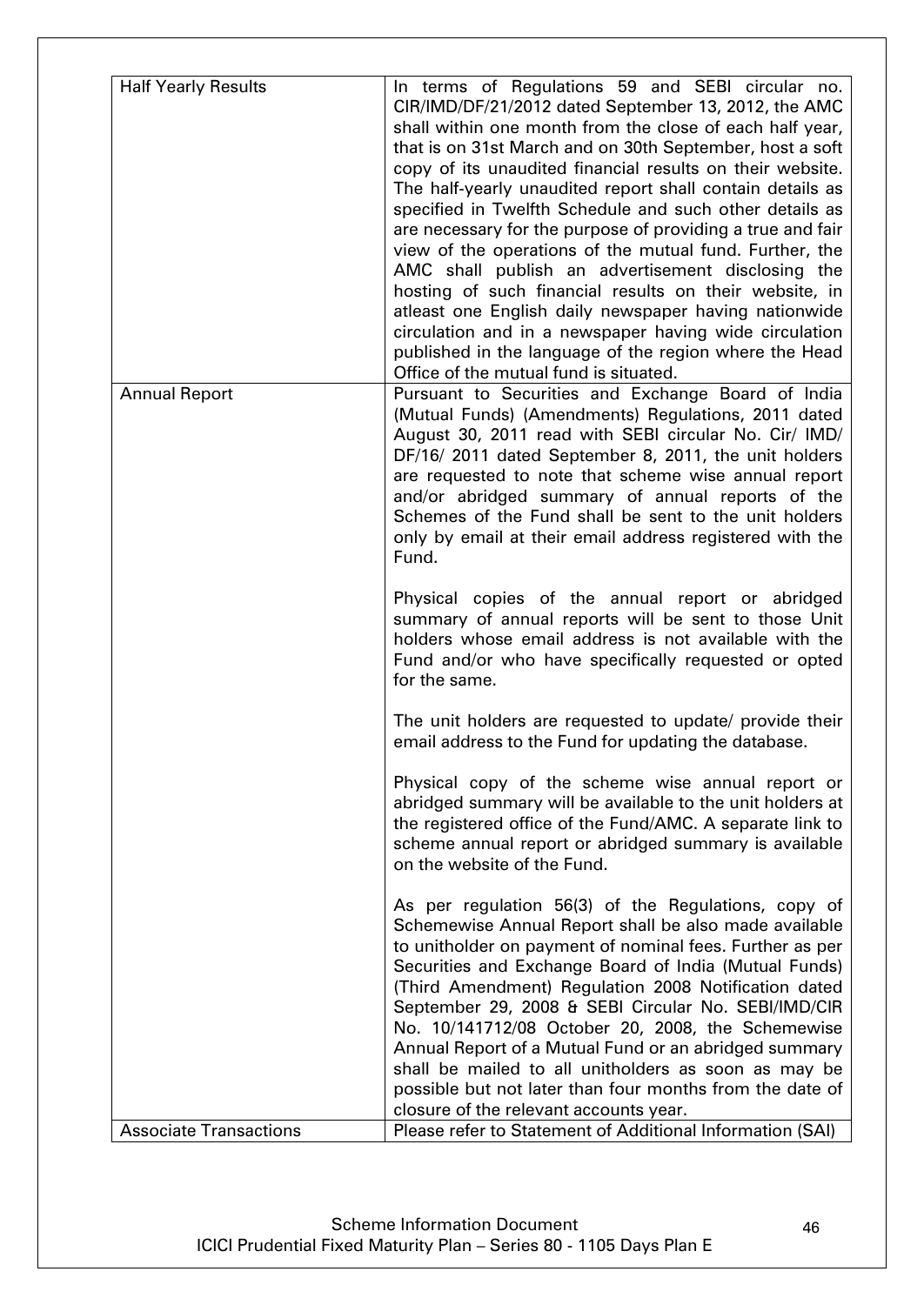| <b>Taxation</b>                                                                                                                                                                                                                                                                                                                                                                                                                                                                                                                                                               |                                                                                                                                                                                                                                                                                                                                                                                                                                                                                                                                                                                                                                                                                                                                                                                                                                                                                                                                                                                                                                                                                             |                                                                                                                                                                                | As per the provisions of the Income-tax Act, 1961 ("the                                                                                                                                                                                |
|-------------------------------------------------------------------------------------------------------------------------------------------------------------------------------------------------------------------------------------------------------------------------------------------------------------------------------------------------------------------------------------------------------------------------------------------------------------------------------------------------------------------------------------------------------------------------------|---------------------------------------------------------------------------------------------------------------------------------------------------------------------------------------------------------------------------------------------------------------------------------------------------------------------------------------------------------------------------------------------------------------------------------------------------------------------------------------------------------------------------------------------------------------------------------------------------------------------------------------------------------------------------------------------------------------------------------------------------------------------------------------------------------------------------------------------------------------------------------------------------------------------------------------------------------------------------------------------------------------------------------------------------------------------------------------------|--------------------------------------------------------------------------------------------------------------------------------------------------------------------------------|----------------------------------------------------------------------------------------------------------------------------------------------------------------------------------------------------------------------------------------|
| The information is provided for                                                                                                                                                                                                                                                                                                                                                                                                                                                                                                                                               |                                                                                                                                                                                                                                                                                                                                                                                                                                                                                                                                                                                                                                                                                                                                                                                                                                                                                                                                                                                                                                                                                             | Act"), as amended by the Finance Act, 2016<br><b>Resident</b><br>Investors                                                                                                     | <b>Mutual Fund</b>                                                                                                                                                                                                                     |
| general information only. This<br>information does not purport to<br>be a complete analysis of all<br>relevant tax considerations; nor<br>does it purport to be a complete<br>description of all potential tax<br>costs, tax incidence and risks for<br>the investors. In view of the<br>individual<br>of<br>nature<br>the<br>implications, each investor is<br>advised to consult his or her<br>advisors/authorised<br>own tax<br>dealers with respect to the<br>specific amount of tax and other<br>implications arising out of his or<br>her participation in the schemes. | Tax on<br>Dividend                                                                                                                                                                                                                                                                                                                                                                                                                                                                                                                                                                                                                                                                                                                                                                                                                                                                                                                                                                                                                                                                          | <b>NIL</b>                                                                                                                                                                     | <b>Dividend</b><br>a) For<br>from<br>income<br>investments:<br><b>NIL</b><br>b) Additional<br>income-tax on<br>income<br>distributed<br>to<br>investors:<br>Individual/HUF<br>$-25%$<br>Others - 30%*<br>(Refer Note 1,2 & 4<br>below) |
|                                                                                                                                                                                                                                                                                                                                                                                                                                                                                                                                                                               | Capital<br>Gains:<br>Long Term                                                                                                                                                                                                                                                                                                                                                                                                                                                                                                                                                                                                                                                                                                                                                                                                                                                                                                                                                                                                                                                              | 20%<br>with<br>Indexation*                                                                                                                                                     | <b>NIL</b>                                                                                                                                                                                                                             |
|                                                                                                                                                                                                                                                                                                                                                                                                                                                                                                                                                                               | <b>Short Term</b>                                                                                                                                                                                                                                                                                                                                                                                                                                                                                                                                                                                                                                                                                                                                                                                                                                                                                                                                                                                                                                                                           | Income<br>tax<br>rate<br>the<br>applicable to<br>Unit holders as per<br>their income slabs.                                                                                    | <b>NIL</b>                                                                                                                                                                                                                             |
|                                                                                                                                                                                                                                                                                                                                                                                                                                                                                                                                                                               | Note:<br>1. Income of the Mutual Fund is exempt from income tax<br>in accordance with the provisions of Section 10(23D)<br>of the Income-tax Act, 1961 (the Act).<br>2. Under<br>the terms of the<br>Scheme<br>Information<br>Document, this Scheme is classified as "other than<br>money market mutual fund or a liquid fund".<br>3. Capital gains arising on transfer or redemption of units<br>other than units of equity oriented funds (as defined<br>under section 115T of the Act), after 10 July 2014,<br>would be regarded as long term capital gains only if<br>the units are held for a period of more than 36<br>months.<br>4. For the purposes of determining the additional<br>income-tax payable in accordance with section 115R,<br>the amount of distributed income referred therein<br>shall be increased to such amount as would, after<br>reduction of the additional income-tax on such<br>increased amount at the rate specified in section 115R,<br>be equal to the amount of income distributed by the<br>mutual fund<br>* excluding applicable surcharge and cess. |                                                                                                                                                                                |                                                                                                                                                                                                                                        |
|                                                                                                                                                                                                                                                                                                                                                                                                                                                                                                                                                                               |                                                                                                                                                                                                                                                                                                                                                                                                                                                                                                                                                                                                                                                                                                                                                                                                                                                                                                                                                                                                                                                                                             | For further details on taxation please refer to the Section<br>on 'Tax Benefits of investing in the Mutual Fund'<br>provided in 'Statement of Additional Information ('SAI')'. |                                                                                                                                                                                                                                        |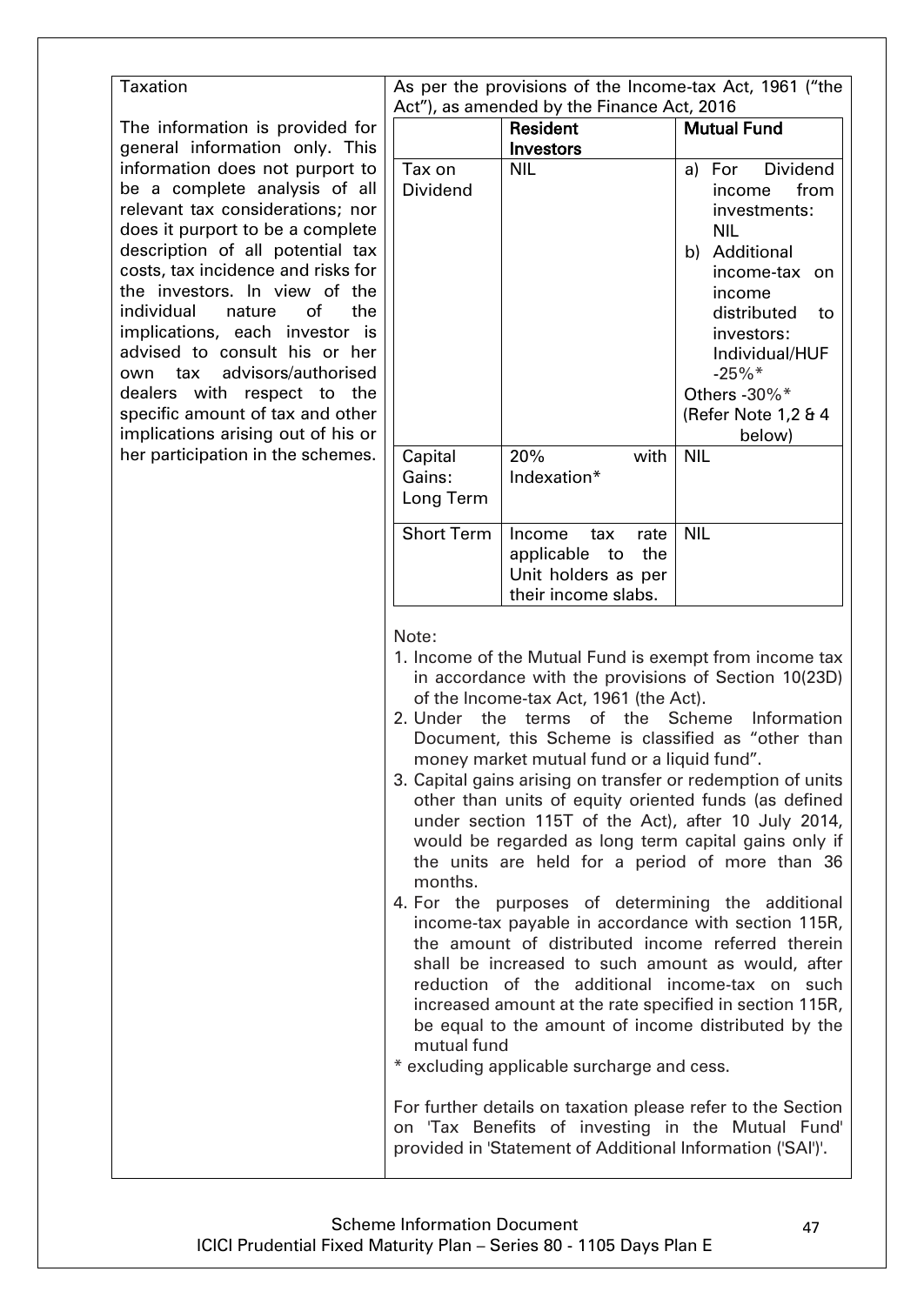| Investor services | The Fund will follow-up with customer service centres<br>and Registrar on complaints and enquiries received from<br>investors for resolving them promptly.<br>For this purpose, Mr. Yatin Suvarna has been appointed<br>as the Investor Relations Officer. He can be contacted at<br>the Central Service Office of the AMC. The address and<br>phone numbers are: |
|-------------------|-------------------------------------------------------------------------------------------------------------------------------------------------------------------------------------------------------------------------------------------------------------------------------------------------------------------------------------------------------------------|
|                   | 2 <sup>nd</sup> Floor, Block B-2, Nirlon Knowledge Park, Western<br>Express Highway, Goregaon (East), Mumbai - 400 063<br>Tel No.: 022 26852000, Fax No.: 022-2686 8313<br>e-mail - enquiry@icicipruamc.com                                                                                                                                                       |

# <span id="page-47-0"></span>D. COMPUTATION OF NAV

The NAV of the Units of the Scheme will be computed by dividing the net assets of the Scheme by the number of Units outstanding on the valuation date. The Fund shall value its investments according to the valuation norms, as specified in Schedule VIII of the Regulations, or such norms as may be prescribed by SEBI from time to time and as stipulated in the valuation policy and procedures of the Fund, provided in Statement of Additional Information (SAI). The NAVs of the fund shall be rounded off up to four decimals.

NAV of units under the Scheme shall be calculated as shown below:

Market or Fair Value of Scheme"s investments + Current Assets - Current Liabilities and Provision

 $NAV$  (Rs.)  $=$ 

No. of Units outstanding under the Scheme

The valuation of the Scheme's assets and calculation of the Scheme's NAV shall be subject to audit on an annual basis and such regulations as may be prescribed by SEBI from time to time.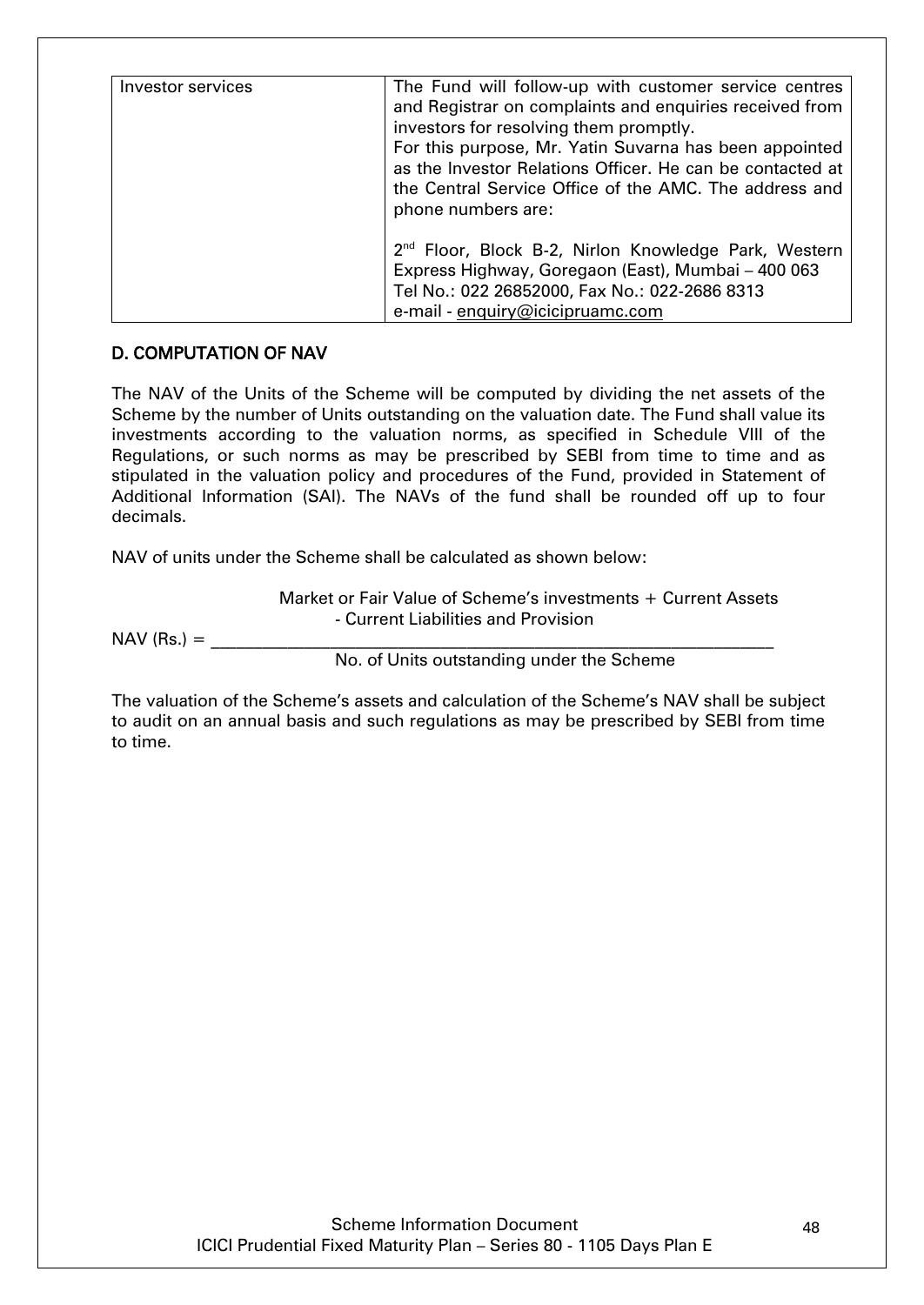# IV. FEES AND EXPENSES

This section outlines the expenses that will be charged to the schemes.

# <span id="page-48-0"></span>A. NEW FUND OFFER (NFO) EXPENSES

These expenses are incurred for the purpose of various activities related to the NFO like sales and distribution fees paid marketing and advertising, registrar expenses, printing and stationary, bank charges etc. Entire NFO expenses will be borne by the AMC. In terms of SEBI circular no. SEBI/IMD/CIR No. 11/115723 /08 dated January 31, 2008, close ended schemes are not permitted to charge initial issue expenses to the scheme. Hence, NFO Expenses will not be charged to the Scheme.

#### <span id="page-48-1"></span>B. ANNUAL SCHEME RECURRING EXPENSES

These are the fees and expenses for operating the Scheme. These expenses include Investment Management and Advisory Fee charged by the AMC, Registrar and Transfer Agents' fee, marketing and selling costs etc. as given in the table below:

The AMC has estimated the following percentage of the daily net assets of the Scheme which will be charged to the Scheme as expenses. For the actual current expenses being charged, the investor should refer to the website of the mutual fund. The mutual fund would update the current expense ratios on the website within two business days mentioning the effective date of the change.

#### Annual Scheme Recurring Expenses:

| <b>Particulars</b>                                                                                                                        | Prudential<br><b>ICICI</b><br><b>Fixed Maturity Plan-</b><br>Series 80 -<br>1105<br>Days Plan E<br>(% per annum<br>of<br>daily net assets) |
|-------------------------------------------------------------------------------------------------------------------------------------------|--------------------------------------------------------------------------------------------------------------------------------------------|
| Investment Management & Advisory Fee                                                                                                      |                                                                                                                                            |
| <b>Trustee Fees</b>                                                                                                                       |                                                                                                                                            |
| <b>Audit Fees</b>                                                                                                                         | Up to 2.25                                                                                                                                 |
| <b>Custodian Fees</b>                                                                                                                     |                                                                                                                                            |
| Registrar & Transfer Agent Fees                                                                                                           |                                                                                                                                            |
| Marketing & Selling Expenses including Agents Commission                                                                                  |                                                                                                                                            |
| Cost related to investor communications                                                                                                   |                                                                                                                                            |
| Cost of fund transfer from location to location                                                                                           |                                                                                                                                            |
| Cost of providing account statements and dividend redemption<br>cheques and warrants                                                      |                                                                                                                                            |
| <b>Costs of statutory Advertisements</b>                                                                                                  |                                                                                                                                            |
| Cost towards investor education & awareness (at least 2 bps)                                                                              |                                                                                                                                            |
| Brokerage & transaction cost over and above 12 bps for cash market<br>trades.                                                             |                                                                                                                                            |
| Service tax on expenses other than investment and advisory fees                                                                           |                                                                                                                                            |
| Service tax on brokerage and transaction cost                                                                                             |                                                                                                                                            |
| Other Expenses\$*                                                                                                                         |                                                                                                                                            |
| Maximum total expense ratio (TER) permissible under Regulation 52<br>$(6)$ $(c)$ $(i)$ and $(6)$ $(a)$                                    | Up to 2.25                                                                                                                                 |
| Additional expenses for gross new inflows from<br>specified<br>cities*(more specifically elaborated below)                                | Up to 0.30                                                                                                                                 |
| The aforesaid does not include service tax on investment management and advisory fees.<br>The same is more specifically elaborated below. |                                                                                                                                            |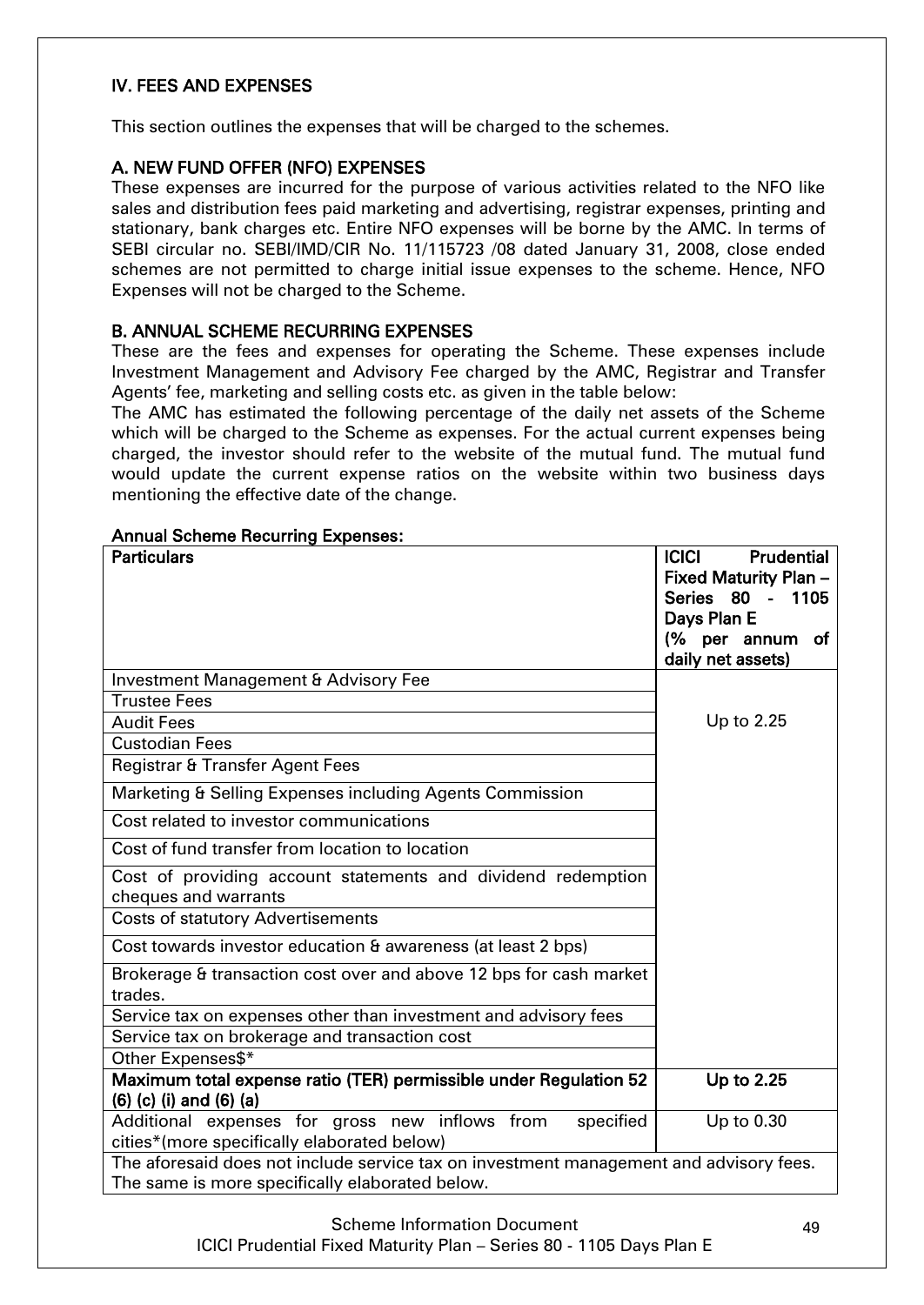\*As permitted under the Regulation 52 of SEBI (MF) Regulations, 1996 and pursuant to SEBI circular no. CIR/IMD/DF/21/2012 dated September 13, 2012 and SEBI (Mutual Funds) Second Amendment Regulations, 2012.

\$ Listing expenses are part of other expenses.

At least 10% of the TER is charged towards distribution expenses/ commission in the ICICI Prudential Fixed Maturity Plan – Series 80 - 1105 Days Plan E. The TER of the ICICI Prudential Fixed Maturity Plan – Series 80 - 1105 Days Plan E - Direct Plan will be lower to the extent of the abovementioned distribution expenses/ commission (at least 10%) which is charged in the ICICI Prudential Fixed Maturity Plan – Series 80 - 1105 Days Plan E.

The aforesaid expenses are fungible within the overall maximum limit prescribed under SEBI (Mutual Funds) Regulations. This means that mutual fund can charge expenses within overall limits, without any internal cap on the aforesaid expenses head.

Types of expenses charged shall be as per the SEBI (Mutual Funds) Regulations, 1996.

As per the Regulations, the maximum recurring expenses that can be charged to the Scheme shall be subject to a percentage limit of daily net assets as in the table below:

|       | First Rs. 100 crore   Next Rs. 300 crore | Next Rs. 300 crore | Over Rs. 700 crore |
|-------|------------------------------------------|--------------------|--------------------|
| 2.25% | $2.00\%$                                 | . 75%              | 1.50%              |

The above table excludes additional expenses that can be charged towards: i) 30 bps for gross new inflows from specified cities and ii) service tax on investment management and advisory fees. The same is more specifically elaborated below.

At least 2 basis points on daily net assets within the maximum limit of overall expense ratio shall be annually set apart for investor education and awareness initiatives.

Pursuant to SEBI circular no. CIR/IMD/DF/21/2012 dated September 13, 2012 and SEBI (Mutual Funds) Second Amendment Regulations, 2012, following additional costs or expenses may be charged to the scheme, namely:

- (i) The AMC may charge service tax on investment and advisory fees to the scheme of the Fund in addition to the maximum limit of total expenses ratio as prescribed in Regulation 52 of the Regulations, whereas service tax on other than investment and advisory fees, if any, shall be borne by the scheme within the maximum limit as per regulation 52 of the Regulations.
- (ii) expenses not exceeding of 0.30 per cent of daily net assets, if the new inflows from such cities as specified by the Securities and Exchange Board of India, from time to time are at least –
- 30 per cent of the gross new inflows into the scheme, or;
- 15 per cent of the average assets under management (year to date) of the scheme,

whichever is higher;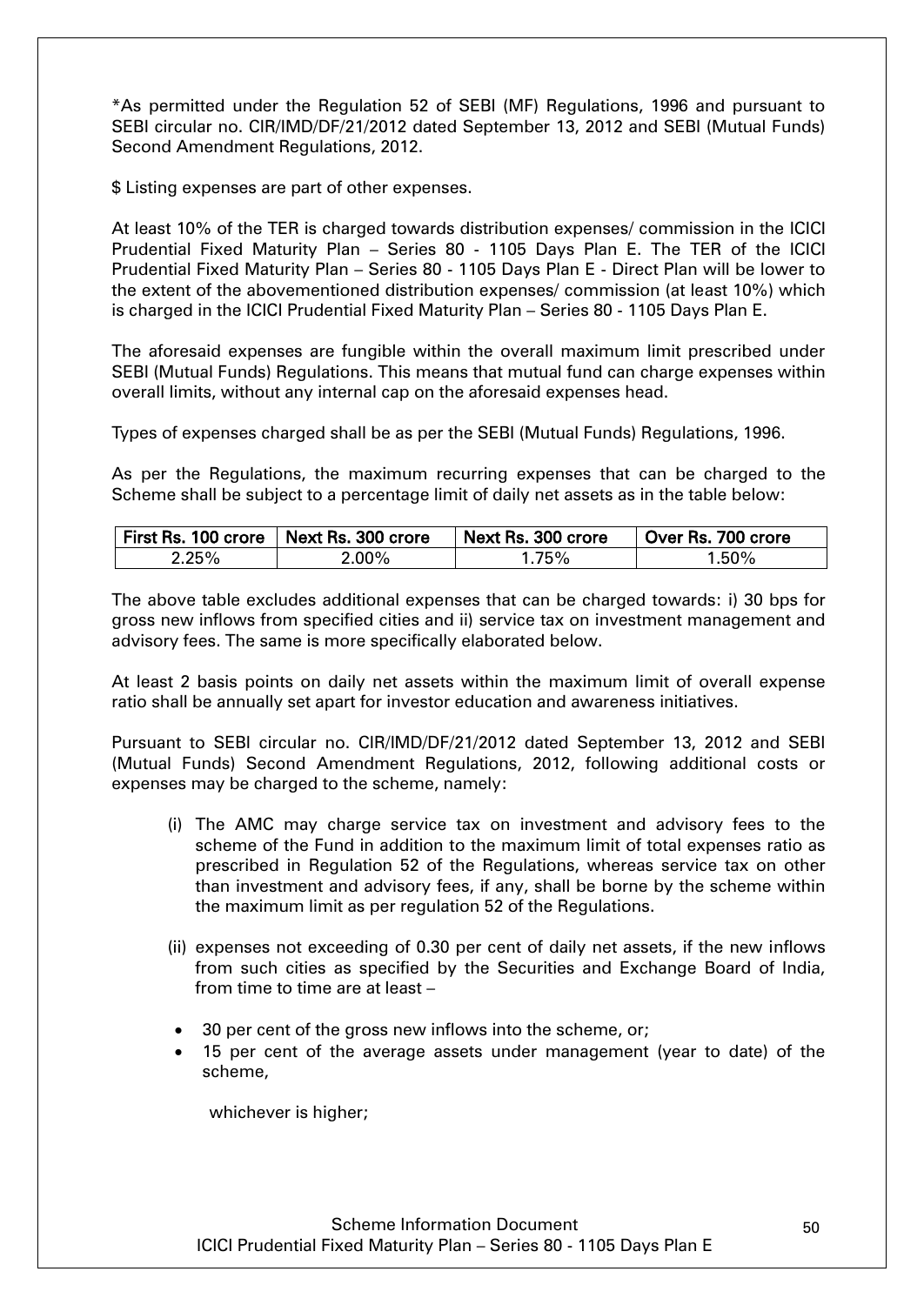Provided that if inflows from such cities are less than the higher of the above, such expenses on daily net assets of the scheme shall be charged on proportionate basis;

Provided further that expenses charged under this clause shall be utilised for distribution expenses incurred for bringing inflows from such cities;

Provided further that amount incurred as expense on account of inflows from such cities shall be credited back to the scheme in case the said inflows are redeemed within a period of one year from the date of investment.

Further, the brokerage and transaction cost incurred for the purpose of execution of trade may be capitalized to the extent of 12 bps for cash market transactions. Any payment towards brokerage and transaction cost, over and above the said 12 bps for cash market transactions may be charged to the scheme within the maximum limit of Total Expense Ratio as prescribed under regulation 52 of the SEBI (Mutual Funds) Regulations, 1996. Service tax on brokerage and transaction cost paid for execution of trade, if any, shall be within the limit prescribed under regulation 52 of the Regulations.

Subject to Regulations, expenses over and above the prescribed limit shall be borne by the Asset Management Company.

|         | <b>Particulars</b>                 | Year 1          | Year <sub>2</sub> |
|---------|------------------------------------|-----------------|-------------------|
| (A)     | Net Assets Before expenses         | 50,00,00,000.00 | 58,92,00,000.00   |
|         | NAV per Unit Before Expense        | 10.00           | 11.78             |
|         | <b>Return Before Expense</b>       |                 | 20.00%            |
|         | Total Expenses (1.8% of Net Assets |                 |                   |
| (B)     | <b>Before Expenses)</b>            | 90,00,000.00    | 1,00,00,000.00    |
| $(A-B)$ | <b>Net Assets After expenses</b>   | 49,10,00,000.00 | 57,92,00,000.00   |
|         | Units                              | 5,00,00,000.00  | 5,00,00,000.00    |
|         | NAV per Unit                       | 9.820           | 11.5840           |
|         | <b>Return After Expense</b>        |                 | 17.96%            |

The following is an illustration of the impact of expense ratio on the scheme"s returns:

# <span id="page-50-0"></span>C. LOAD STRUCTURE

Load is an amount, which is paid by the investor to redeem the units from the Scheme. This amount is used by the AMC to pay trail commissions to the distributor and to take care of other marketing and selling expenses. Load amounts are variable and are subject to change from time to time. For the current applicable structure, please refer to the website of the AMC (www.icicipruamc.com) or may call your distributor.

i) Entry Load: Not Applicable.

In terms of SEBI circular no. SEBI/IMD/CIR No. 4/168230/09 dated June 30, 2009 has notified that w.e.f. August 01, 2009 there will be no entry load charged to the schemes of the Mutual Fund and the upfront commission to distributors will be paid by the investor directly to the distributor, based on his assessment of various factors including the service rendered by the distributor.

ii) Exit Load: Being a listed Scheme, no exit load will be applicable.

Investors shall note that the brokerage on sales of the units of the Scheme on the stock exchanges shall be borne by the investors.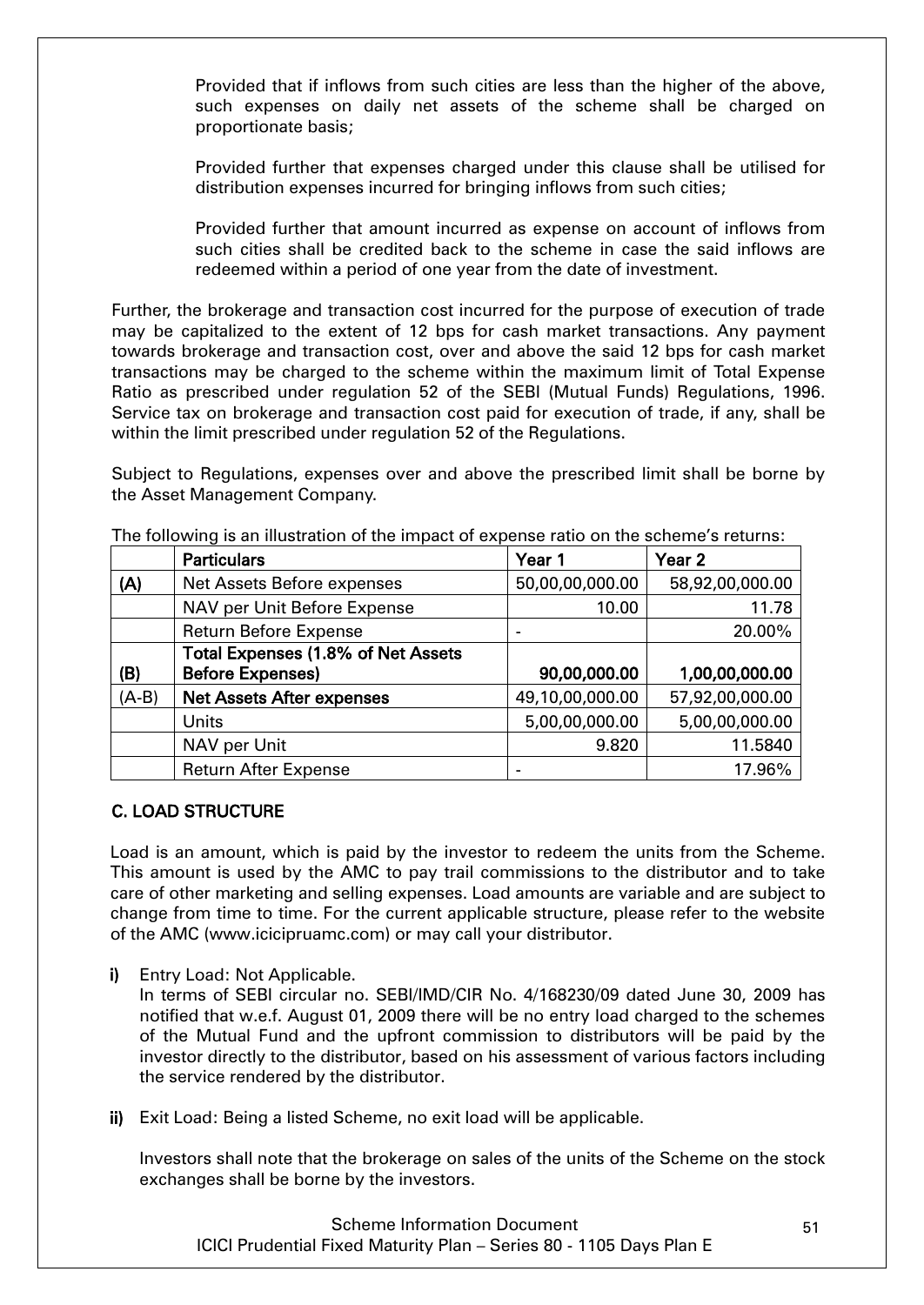# <span id="page-51-0"></span>D. WAIVER OF LOAD FOR DIRECT APPLICATIONS

N.A.

#### <span id="page-51-1"></span>V. RIGHTS OF UNITHOLDERS

Please refer to SAI for details.

<span id="page-51-2"></span>VI. PENALTIES, PENDING LITIGATION OR PROCEEDINGS, FINDINGS OF INSPECTIONS OR INVESTIGATIONS FOR WHICH ACTION MAY HAVE BEEN TAKEN OR IS IN THE PROCESS OF BEING TAKEN BY ANY REGULATORY AUTHORITY

- 1) All disclosures regarding penalties and action(s) taken against foreign Sponsor(s) may be limited to the jurisdiction of the country where the principal activities (in terms of income / revenue) of the Sponsor(s) are carried out or where the headquarters of the Sponsor(s) is situated. Further, only top 10 monetary penalties during the last three years shall be disclosed.
- In March 2013, Prudential plc and its wholly-owned subsidiary The Prudential Assurance Company Limited settled with the UK"s former financial services regulator, the Financial Services Authority (FSA) over issues relating to Prudential"s unsuccessful bid to acquire AIA, the Asian subsidiary of AIG, in early 2010.

These Prudential companies agreed to pay fines totalling £30 million, in respect of a decision by the FSA that it and the United Kingdom Listing Authority (UKLA) should have been informed earlier about Prudential's contemplation of the potential transaction. The Group Chief Executive, Tidjane Thiam, also agreed to be censured in respect of a decision by the FSA that it should have been informed earlier. The Final Notices published by the FSA on 27 March 2013 concerning these decisions accordingly represent the final resolution of the matter.

In a public statement accompanying the Final Notices dated 27 March 2013, the FSA stated that the investigation was into past events and did not concern the current conduct of the management of the Prudential Group. The FSA accepted that Prudential did consider their obligations in forming their assessment in respect of informing the regulator. Therefore, although the FSA considered that the circumstances of the breaches were serious, the FSA did not consider the breaches were reckless or intentional.

In a public statement regarding the FSA"s findings dated 27 March 2013, the Board of Prudential confirmed that the Group Chief Executive acted at all times in the interests of the Company and with the full knowledge and authority of the Board. Prudential works diligently to maintain close and positive relationships with its regulators, and the Group"s relationship with its UK regulators continues to be good.

Note:

- 1. Prudential plc was found to have breached Listing Principle 6 of the UKLA, requiring that "A listed company must deal with the FSA in an open and cooperative manner";
- 2. The Prudential Assurance Company Limited was found to have breached Principle 11 of the FSA"s Principles for Businesses, requiring that "A firm must deal with its regulators in an open and cooperative way, and must disclose to the FSA appropriately anything relating to the firm of which the FSA would reasonably expect notice"; and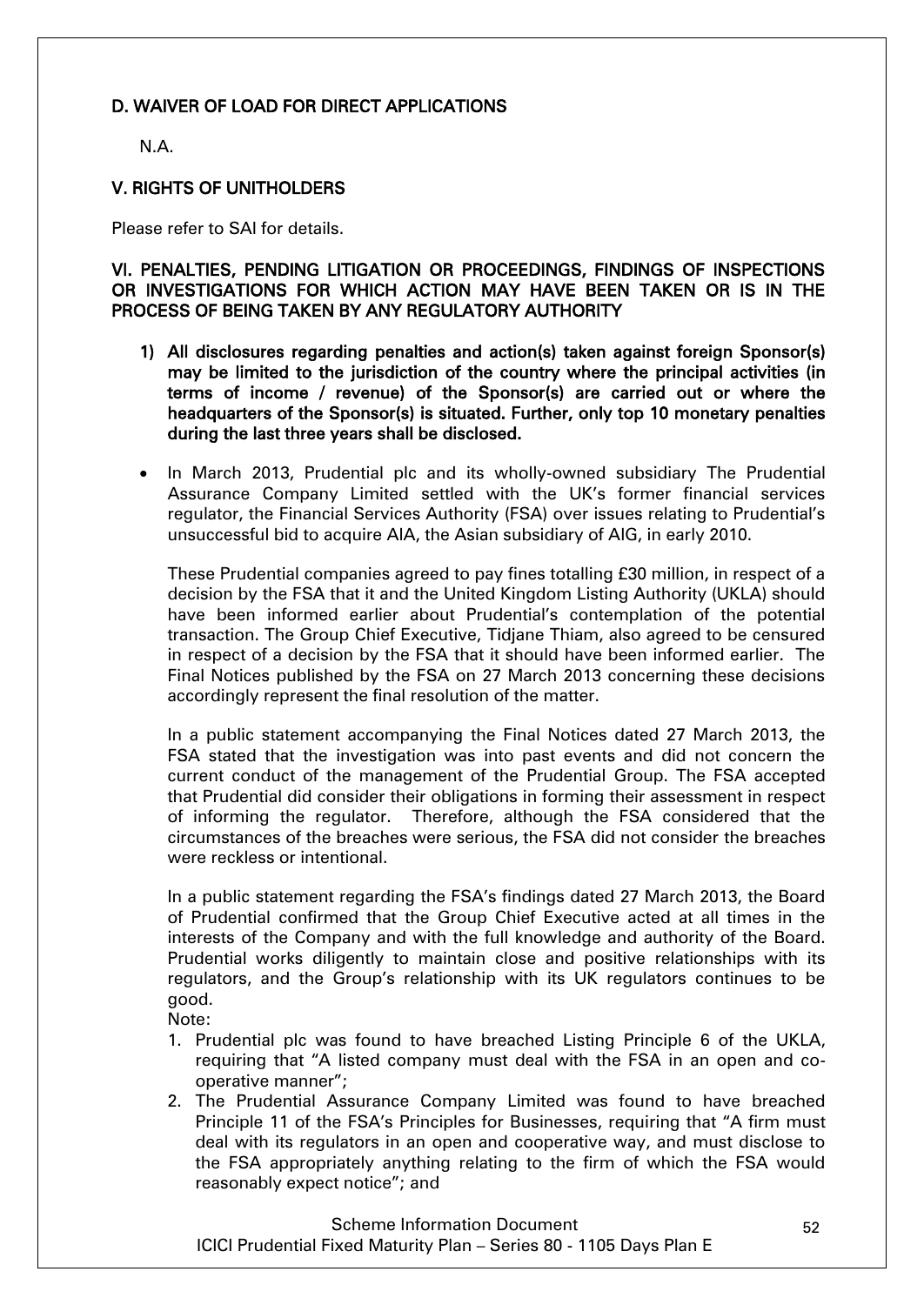- 3. Tidjane Thiam was found to have been "knowingly concerned" in The Prudential Assurance Company Limited"s breach of Principle 11. The FSA accepted that the breach by Mr Thiam (and Prudential) was neither reckless nor intentional
- A Group holding by MAGIM in Storebrand ASA was not reported by the Disclosures team before the deadline as required under the Norwegian Securities Trading Act Rules. The disclosure, which related to an "above 5% holding", was made to the company and regulator on Friday 30th January 2015 at 17.31. As this was post close of business in Norway it was deemed to be received on Monday 2nd February, resulting in a breach of two days. The Norwegian regulator has now issued a "violation charge" of 100,000 Norwegian Kroner (approximately £8,400) against Prudential plc.
- 2) In case of Indian Sponsor(s), details of all monetary penalties imposed and/ or action taken during the last three years or pending with any financial regulatory body or governmental authority, against Sponsor(s) and/ or the AMC and/ or the Board of Trustees /Trustee Company; for irregularities or for violations in the financial services sector, or for defaults with respect to share holders or debenture holders and depositors, or for economic offences, or for violation of securities law. Details of settlement, if any, arrived at with the aforesaid authorities during the last three years shall also be disclosed.

Cases pertaining to ICICI Bank Ltd. (the Bank):

- Reserve Bank of India (RBI) has imposed penalty on the Bank in respect of the following:
	- o In 2012, a penalty of Rs. 10,000/- for delayed filing of FC-GPR return for an FDI transaction of a customer. The Bank has paid the penalty of Rs. 10,000/- to RBI vide letter dated March 9, 2012.
	- o Violation in opening and conduct of account of M/s SpeakAsia Online Pte ltd resulting in penalty of Rs. 3.0 mn being imposed by RBI which was paid in October 2012.
	- $\circ$  Penalty imposed of Rs. 66,000/- for bouncing of 2 SGL deals which was paid in May 2012.
	- o On June 10, 2013, RBI imposed a penalty of Rs. 10.01 million on ICICI Bank, in exercise of the powers vested with it under the provisions of Section 47(A)(1)(c) read with Section 46(4)(i) of the Banking Regulation Act, 1949 and subsection (3) of section 11 of FEMA on operating matters pertaining to KYC. The Bank has paid the penalty to RBI.
	- $\circ$  On July 25, 2014, RBI imposed a penalty of Rs. 4.0 million on the Bank, in exercise of powers vested with it under the provisions of Section 47A(1) of the Banking Regulation Act, 1949 with respect to facilities extended to a corporate borrower by the Bank. The Bank vide letter dated August 7, 2014 has paid the penalty to RBI.
	- $\circ$  On December 17, 2014, RBI imposed a penalty of Rs. 5.0 million on the Bank in exercise of powers vested with it under the provisions Section 47A(1)(c) read with Section 46(4)(i) of the Banking Regulation Act, 1949 for charges of non-compliance with the directions/guidelines issued by Reserve Bank of India in connection with Know Your Customer (KYC)/Anti Money Laundering (AML). The Bank has paid the penalty to RBI on December 30, 2014.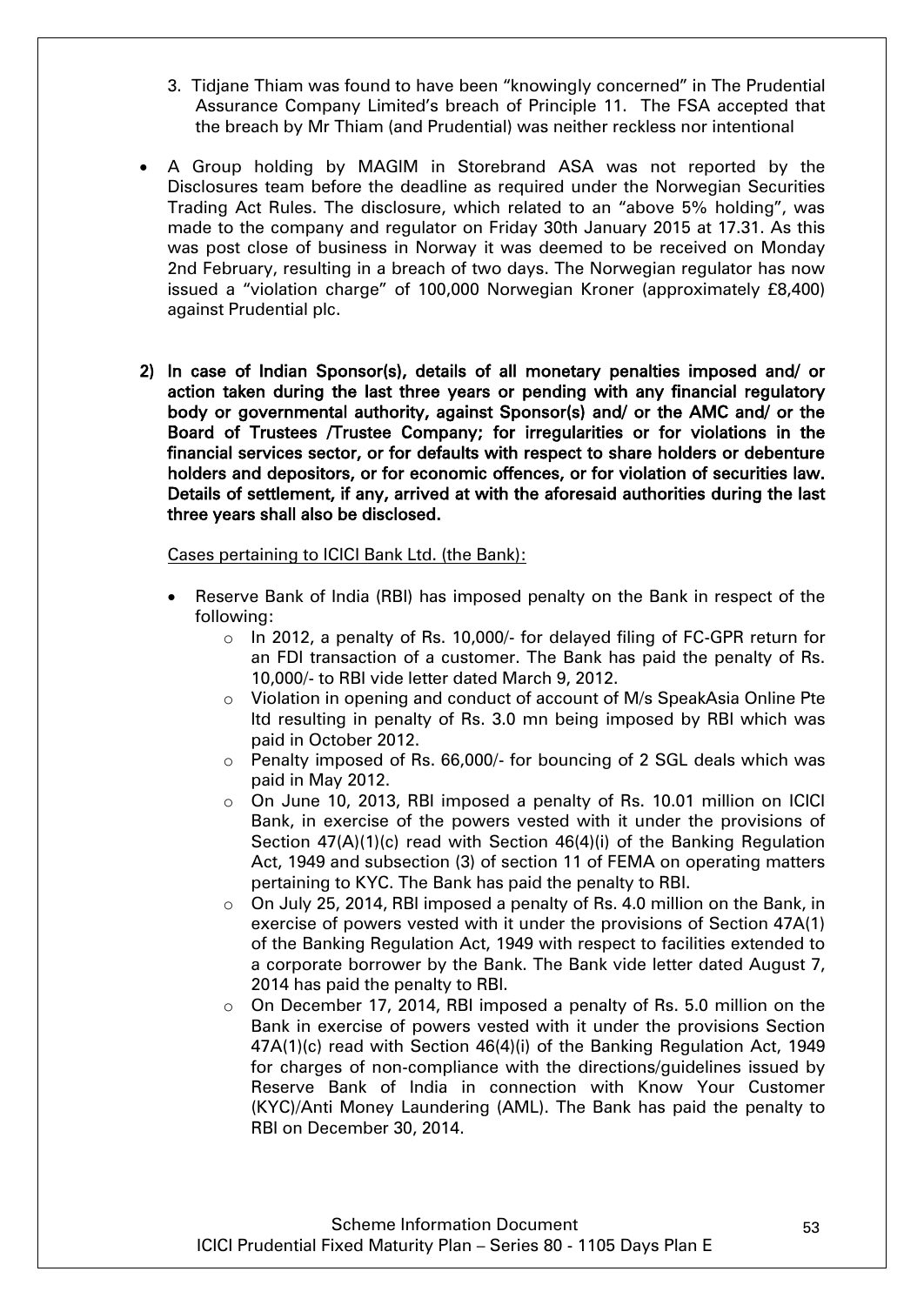- A penalty of Rs. 1.4 million was imposed on the Bank in February 2015 by the Financial Intelligence Unit, India (FIU-IND). The Bank has filed an appeal against the penalty, which was imposed for failure in reporting of the attempted suspicious transactions pertaining to media sting incidents.
- 3) Details of all enforcement actions taken by SEBI in the last three years and/ or pending with SEBI for the violation of SEBI Act, 1992 and Rules and Regulations framed there under including debarment and/ or suspension and/ or cancellation and/ or imposition of monetary penalty/adjudication/enquiry proceedings, if any, to which the Sponsor(s) and/ or the AMC and/ or the Board of Trustees /Trustee Company and/ or any of the directors and/ or key personnel (especially the fund managers) of the AMC and Trustee Company were/ are a party. The details of the violation shall also be disclosed.

The Securities and Exchange Board of India (SEBI) had issued a show cause notice to the Bank under SEBI (Procedure for Holding Inquiry and imposing Penalties by Adjudicating Officer) Rules, 1995 for delay of 81 days in filing disclosures under the SEBI (Prohibition of Insider Trading) Regulations 1992, for change in shareholding exceeding 2% in a listed Company, when prior shareholding exceeded 5 %. This was in respect of Bank"s holding in Jord Engineers India Ltd which was largely unlisted, and trading in the scrip was suspended, though the Company was listed. The bank filed consent terms and paid Rs. 1 lac to SEBI pursuant to the consent order passed in May 2012.

4) Any pending material civil or criminal litigation incidental to the business of the Mutual Fund to which the Sponsor(s) and/ or the AMC and/ or the Board of Trustees /Trustee Company and/ or any of the directors and/ or key personnel are a party should also be disclosed separately.

As per the SEBI (MF) Regulations, mutual fund schemes are permitted to invest in securitised debt. Accordingly, few schemes of ICICI Prudential Mutual Fund ("the Fund") had made investment in certain Pass Through Certificates (PTCs) of certain special purpose vehicles / securitisation trusts ("the Trusts"). The returns filed by few of these securitisation Trusts whose PTCs were held by the Fund were taken up for scrutiny by the Income Tax Authorities for Assessment Years 2007-08, 2008-09, 2009-10 and 2010-11. Arising out of this, they had raised a demand on such Trusts. On failure to recover the same from them, they sent demand notices to the Fund along with other Mutual Funds as beneficiaries / contributors to such Trusts. The Fund in consultation with its tax & legal advisors has contested the applicability of such demand and proceedings there on are still pending.

5) Any deficiency in the systems and operations of the Sponsor(s) and/ or the AMC and/ or the Board of Trustees/Trustee Company which SEBI has specifically advised to be disclosed in the SID, or which has been notified by any other regulatory agency, shall be disclosed:

Nil

# GENERAL INFORMATION

# Power to make Rules

Subject to the Regulations, the Trustee may, from time to time, prescribe such terms and make such rules for the purpose of giving effect to the Scheme with power to the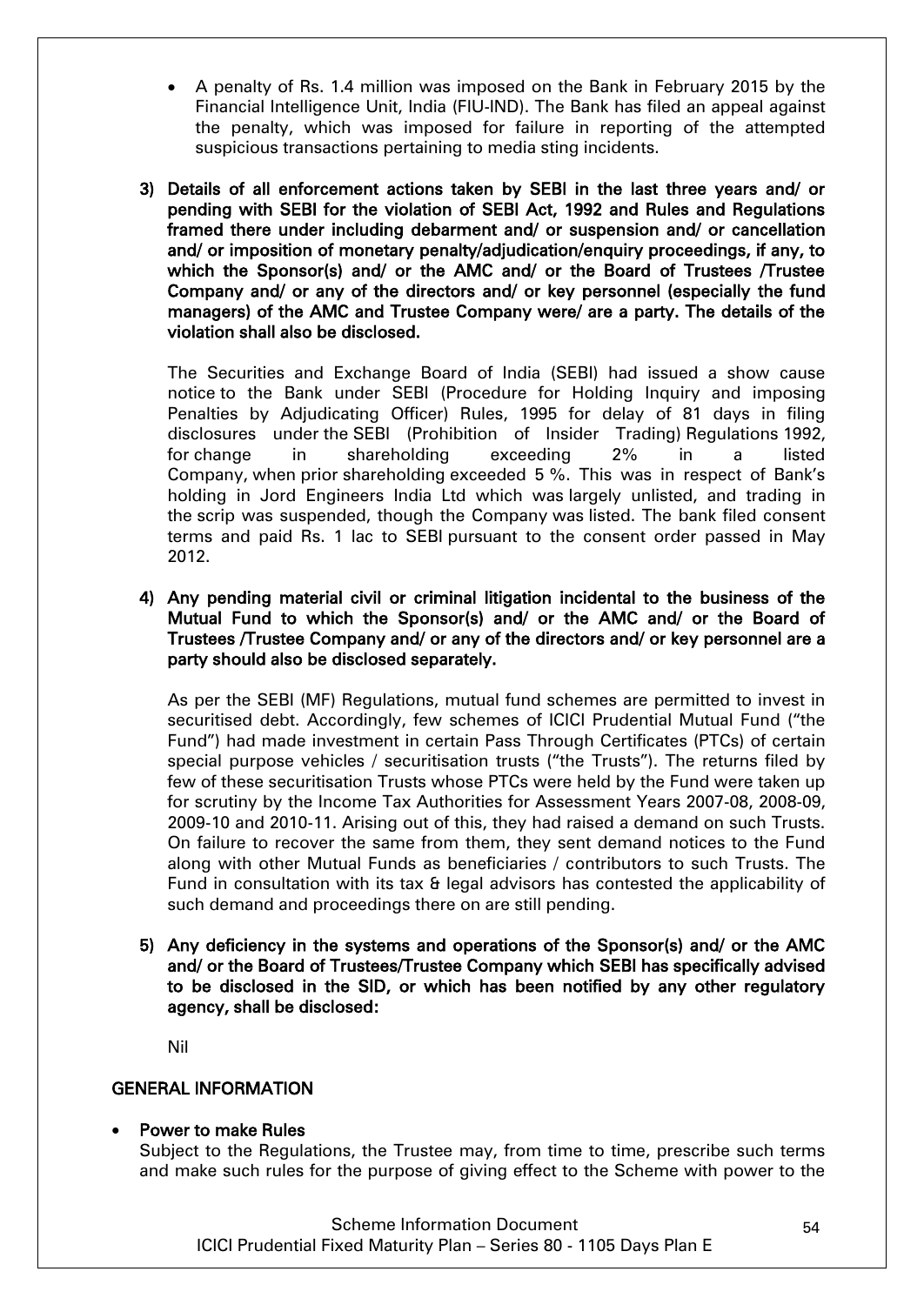AMC to add to, alter or amend all or any of the terms and rules that may be framed from time to time.

#### Power to remove Difficulties

If any difficulties arise in giving effect to the provisions of the Scheme, the Trustee may, subject to the Regulations, do anything not inconsistent with such provisions, which appears to it to be necessary, desirable or expedient, for the purpose of removing such difficulty.

#### Scheme to be binding on the Unitholders:

Subject to the Regulations, the Trustee may, from time to time, add or otherwise vary or alter all or any of the features of investment plans and terms of the Scheme after obtaining the prior permission of SEBI and Unitholders (where necessary), and the same shall be binding on all the Unitholders of the Scheme and any person or persons claiming through or under them as if each Unitholder or such person expressly had agreed that such features and terms shall be so binding.

#### Notwithstanding anything contained in this Scheme Information Document, the provisions of the SEBI (Mutual Funds) Regulations, 1996 and the guidelines there under shall be applicable.

Note: The Scheme under this Scheme Information Document was approved by the Directors of ICICI Prudential Trust Limited vide resolution dated July 21, 2016.

For and on behalf of the Board of Directors of ICICI Prudential Asset Management Company Limited Sd/- Nimesh Shah Managing Director

Place: Mumbai Date: November 07, 2016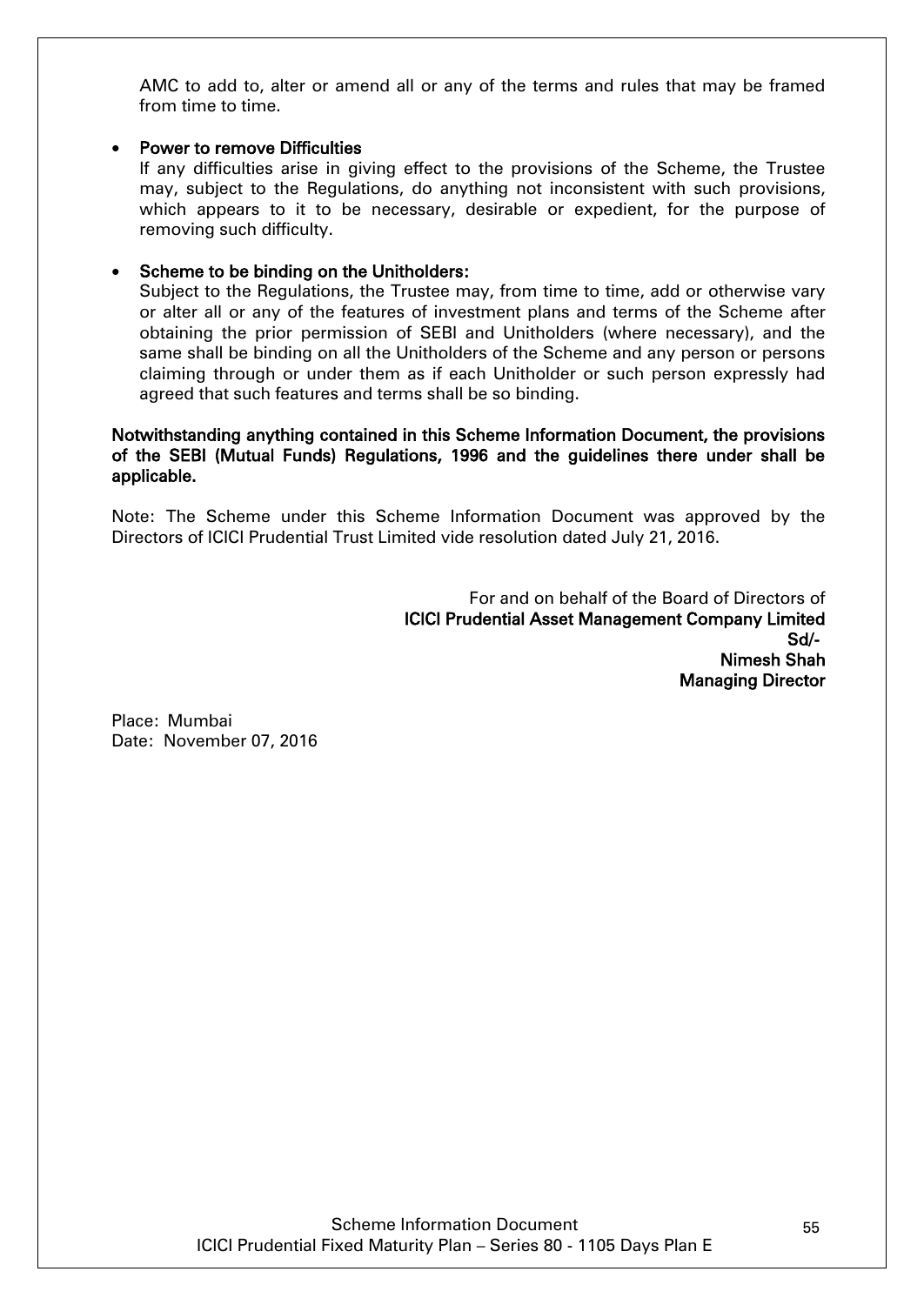#### ICICI Prudential Mutual Fund Official Points of Acceptance

•Ahmedabad: 307, 3rd Floor, Zodiac Plaza, Beside Nabard Vihar, Near St. Xavier"s College Corner, H.L. Collage Road, Off C. G. Road, Ahmedabad 380009, Gujarat • Amritsar: Eminent Mall, 2nd amar Floor, Kennedy Avenue, 10 The Mall, Amritsar - 143001, Punjab • Anand: 109-110, Maruti Sharnam Complex, Opp. Nandbhumi Party Plot, Anand Vallabh Vidyanagar Road, Anand - 388001, Gujarat • Aurangabad: Unit B-5, 1st Floor, Aurangabad Business Centre, Adalat Road, Aurangabad - 431001, Maharashtra • Allahabad – Shop No. FF-1, FF-2, Vashishtha Vinayak Tower, 38/1, Tashkant Marg, Civil Lines, Allahabad 211 001 • Bangalore (M G Road): Phoenix Pinnacle, First Floor, Unit 101 -104, No 46, Ulsoor Road, Bangalore 560042, Karnataka • Bangalore: No. 311/7, Ground Floor 9th Main, 5th Block, Jayanagar, Bangalore – 560 041 • Baroda: 2nd Floor, Offc No 202, Goldcroft, Jetalpur Road, Alkapuri, Vadodara 390007, Gujarat •• Bhopal: MF-26/27 Block-C, Mezzanine Floor, Mansarovar Complex, Hoshangabad Road, Bhopal-462016, Madhya Pradesh • Bhubhaneshwar: Plot No. 381, Khata 84, MZ Kharvel Nagar, (Near Ram Mandir), Dist – Khurda, Bhbaneshwar, 751001 Orissa • Chandigarh: SCO 137-138, F.F, Sec-9C, Chandigarh 160017, Chandigarh • Chennai- Lloyds Road: Abithil Square,189, Lloyds Road,Royapettah, Chennai 600014, Tamil Nadu • Chennai- N R Dave Complex, 1st Floor, No: 201/C34, 2nd Avenue Anna Nagar west, Chennai - 600 040 • Chennai-Door No 24, Ground Floor, GST Road, Tambaram Sanitorium, Chennai 600 047 • Cochin: #956/3 & 956/4 2nd Floor, Teepeyam Towers, Kurushupally Road, Off MG Road, Ravipuram , Kochi 682015, Kerala • Coimbatore: Ground Floor, No:1, Father Rhondy Street, Azad Road, R.S. Puram, Coimbatore 641002, Tamil Nadu • Dehradun: 1st Floor, Opp. St. Joseph school back gate, 33, Subhash road, Dehradun 248001, Uttaranchal • Durgapur : Mezzanine Floor, Lokenath Mansion, Sahid Khudiram Sarani, CityCentre, Durgapur 713216, West Bengal • Gujarat 1st Floor, Madhav Plaza No. 138-139, Opp. SBI Lal Bunglow Road, Jamnagar 361001, Gujarat • Gujarat Office No. 23-24 , Pooja-B, Near ICICI Bank, Station Road,Bhuj-Kutch 370001, Gujarat •Gurgaon: M.G. Road, Vipul Agora Bulding, Unit no 109, 1st Floor, Opp. JMD Regedt Sq, Gurgaon - 122001 • Guwahati : Jadavbora Complex, M.Dewanpath, Ullubari, Guwahati 781007, Assam • Haryana Shop No. S.C.O No. 8, Sector 16, Basement, HUDA Shopping Centre,(Below Axis Bank). Faridabad 121002, Haryana •,Hyderabad-Begumpet: Gowra Plaza, 1st Floor, No: 1-8-304-307/381/444,S.P. Road, Begumpet, Secunderabad, Hyderabad 500003, Andhra Pradesh • Indore: 310-311 Starlit Tower,29/1 Y N Road, Indore 452001, Madhya Pradesh • Jaipur: Building No 1, Opp Amrapura Sthaan, M.I. Road, Jaipur 302001, Rajasthan • Jalandhar: 102, 1st Floor, Arora Prime Tower, G T Road, Jalandhar - 144001, Punjab • Jalpaiguri: Babu Para, Beside Meenaar Apartment, Ward No VIII, Kotwali Police Station, PO & Dist Jalpaiguri, Pincode: 735101, West Bengal • Jamshedpur : Padmalaya, 18 Ram Mandir Area, Ground Floor, Bistapur, Jamshedpur – 831001, Jharkhand., Jamshedpur 831001, Jharkhand • Jodhpur: 1st Floor, Plot No 3, Sindhi Colony, Shastri Nagar Jodhpur Rajasthan • Kalyani: B- 9/14 (C.A), 1st Floor, Central Park, Dist- Nadia, Kalyani 741235, West Bengal • Kanpur: Unit No. G-5, Sai Square 16-116, (45), Bhargava Estate Civil Lines, Kanpur 208 001, Uttar Pradesh • Kolhapur: 1089, E Ward, Anand Plaza, Rajaram Road, Kolhapur 416001, Maharashtra • Kolkata - Dalhousie: Room No. 409, 4th Floor, Oswal Chambers, 2, Church Lane Kolkata - 700001, West Bengal • Kolkata - Lords : 227, AJC Bose Road, Anandalok, 1st Floor, Room No. 103/103 A, Block - B, Kolkata 700020, West Bengal • Lucknow: 1st Floor Modern Business Center,19 Vidhan Sabha Marg, Lucknow 226001, Uttar Pradesh • Ludhiana: SCO 121, Ground Floor, Feroze Gandhi Market, Ludhiana 141001, Punjab • Mumbai-Borivli: ICICI Prudential Mutual Fund, Ground Floor, Suchitra Enclave Maharashtra Lane, Borivali (West), Mumbai 400092, Maharashtra • Mumbai - Fort: ICICI Prudential Asset Management Co Ltd, 2nd Floor, Brady House,12/14 Veer Nariman Road Fort, Mumbai 400001, Maharashtra • Mumbai - Ghatkopar: Ground Floor, Unit No 4 & 5, Platinum Mall, Opposite Ghatkopar Railway Station, Jawahar Road, Ghatkopar East, Mumbai 400077 • Mumbai - Goregaon: 2nd Floor, Block B-2, Nirlon Knowledge Park, Western Express Highway, Goregaon, Mumbai 400013,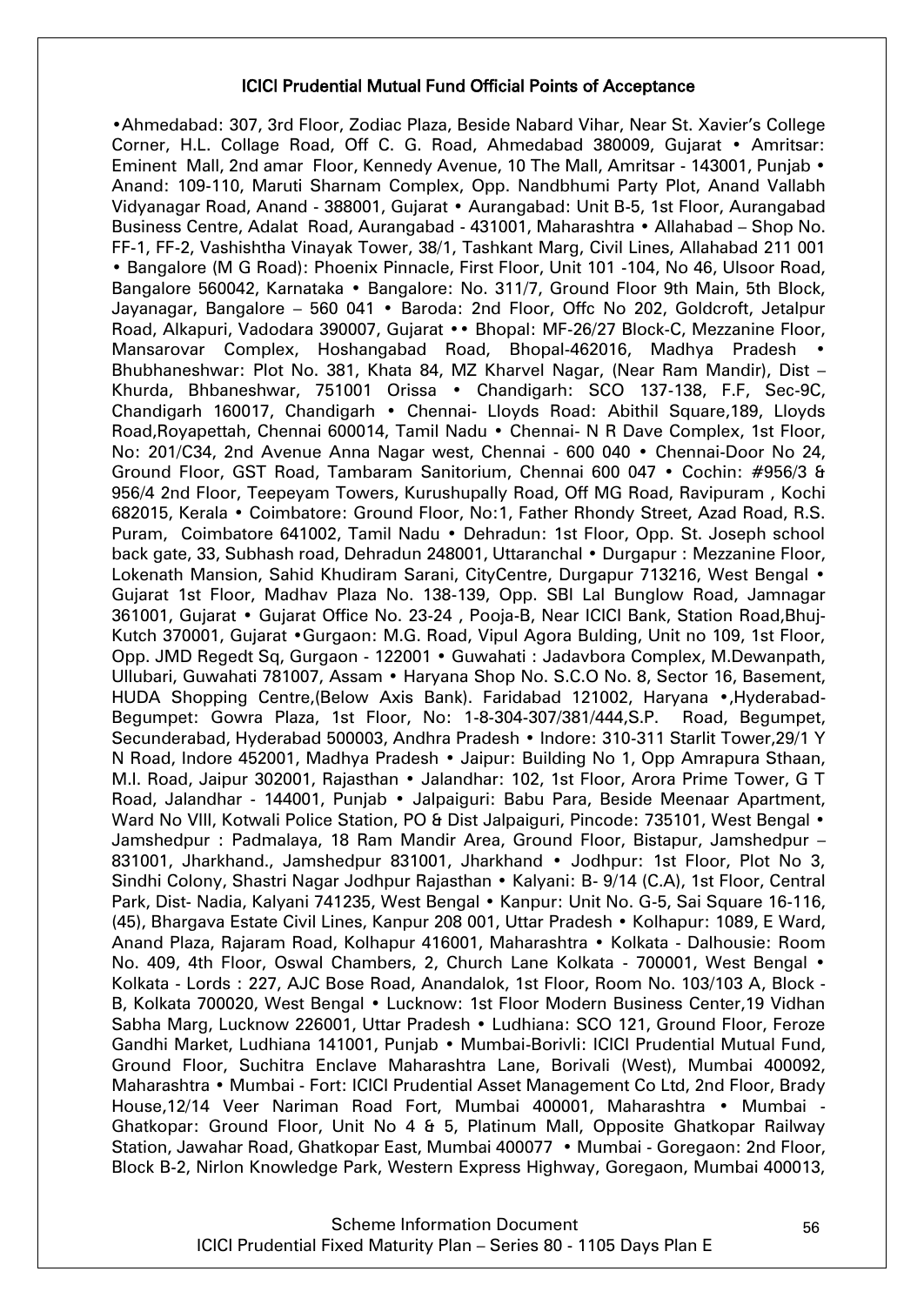Maharashtra • Mumbai-Khar: ICICI Prudential Mutual Fund, 101, 1st Floor, Abbas Manzil, Opposite Khar Police Station, S. V. Road, Khar (W), Mumbai 400052, Maharashtra • Mumbai-Thane: ICICI Prudential Mutual Fund, Ground Floor, Mahavir Arcade,Ghantali Road, Naupada, Thane West, Thane 400602, Maharashtra • Mumbai-Vashi: ICICI Prudential AMC Ltd, Devavrata Co-op Premises, Plot No 83, Office No 26, Gr Floor, Sector 17, Vashi, Navi Mumbai 400703, Maharashtra • Nagpur: 1st Floor, Mona Enclave, WHC Road, Near Coffee House Square, Above Titan Eye Showroom, Dharampeth, Nagpur 440010, Maharashtra • Nalanda: R-C Palace, Amber Station Road, Opp.: Mamta Complex, Bihar Sharif (Nalanda) Bihar 803 101. • Nashik: 1st Floor, Plot no. 57, Karamkala, New Pandit Colony, Opp old Municipal Corporation, (NMC) Off Sharanpur Road, Nashik – 422 002 • New Delhi: 12th Floor Narain Manzil,23 Barakhamba Road, New Delhi 110501, New Delhi • Noida: F-25, 26 & 27, First Floor,Savitri market, Sector-18, Noida 201301, Uttar Pradesh • New Delhi: 108, Mahatta Tower, B Block, Janak Puri, New Delhi 110558 • Panjim: Sandeep Apts, Shop No. 5 & 6, Grond Floor, Next to Hotel Samrat, Dr. Dada Vaidya Road, Panaji 403001, Goa • Patna : 1st Floor, Kashi Place, Dak Bungalow Road, Patna 800001, Bihar • Pune: 1205 /4/6 Shivaji Nagar, Chimbalkar House, Opp Sambhaji Park, J M Road, Pune 411054, Maharashtra • Raipur: 3rd Floor, Tank Business Tower, Near Fafadih Chowk, Raipur - 492001 • Rajkot: Shop No. 10, 11 & 12, Ground Floor, Raheja Towers, Jail Road, Raipur, PIN 492001, Chattisgarh • Siliguri : Ganapati Plaza, 2nd Floor, Sevoke Road, Siliguri 734001, West Bengal • Prantik Para, Near Hotel Samrat, P. O Chilita, P. S. Bohorompur, Bohorompur, West Bengal 742 165 • Surat: HG 30, B Block, International Trade Center, Majura Gate, Surat 395002, Gujarat • Udaipur: Shukrana, 6 Durga Nursery Road, Near Sukhadia Memorial, Udaipur 313001, Rajasthan •Uttar Pradesh Shop No. 2, Plot No. C-74, Ground Floor, Raj Nagar, District Centre, Ghaziabad 201002, Uttar Pradesh • Varanasi: D-58/2, Unit No.52 & 53,Ist Floor, Kuber Complex,Rath Yatra Crossing, Varanasi 221010, Uttar Pradesh • Email:trxn@icicipruamc.com.

Toll Free Numbers: (MTNL/BSNL) 1800222999 ; (Others) 18002006666 • Website: www.icicipruamc.com

#### Other Cities: Additional official transaction acceptance points (CAMS Transaction Points)

• Agartala: Advisor Chowmuhani (Ground Floor) Krishnanagar, Agartala 799001, Tripura • Agra: No. 8, Il Floor Maruti Tower Saniav Place, Agra 282002, Uttar Pradesh • Ahmedabad: 111-113,1st Floor, Devpath Building, off : C G Road, Behind lal Bungalow, Ellis Bridge , Ahmedabad, Ahmedabad 380006, Gujarat • Ajmer: Shop No.S-5, Second Floor Swami Complex, Ajmer 305001, Rajasthan • Akola : Opp. RLT Science College Civil Lines, Akola 444001, Maharashtra • Aligarh: City Enclave, Opp. Kumar Nursing Home Ramghat Road, Aligarh 202001, Uttar Pradesh • Allahabad: 30/2, A&B, Civil Lines Station, Besides Vishal Mega Mart, Strachey Road, Allahabad 211051, Uttar Pradesh • Alleppey: Doctor"s Tower Building, Door No. 14/2562, 1st floor, North of Iorn Bridge, Near Hotel Arcadia Regency, Alleppey 688011, Kerala •Shop No 26 and 27, Door No. 39/265A and 39/265B, Second Floor, Skanda Shopping Mall, Old Chad Talkies, Vaddageri, 39<sup>th</sup> Ward, Kurnool, Andhra Pradesh, 518001 • Alwar: 256A, Scheme No:1, Arya Nagar, Alwar 301001, Rajasthan • Amaravati : 81, Gulsham Tower, 2nd Floor Near Panchsheel Talkies, Amaravati 444601, Maharashtra • Ambala : Opposite PEER, Bal Bhawan Road, Ambala 134003, Haryana • Amritsar: SCO - 18J, "C" Block, Ranjit Avenue, Amritsar 140001, Punjab • Anand: 101, A.P. Tower, B/H, Sardhar Gunj Next to Nathwani Chambers , Anand 388001, Gujarat • Anantapur: 15-570-33, I Floor Pallavi Towers, Anantapur 515001, Andhra Pradesh • Andheri (parent: Mumbai ISC): CTS No 411, Citipoint, Gundivali, Teli Gali, Above C.T. Chatwani Hall, Andheri 400069, Maharashtra • Ankleshwar: Shop # F -56,1st Floor, Omkar Complex,Opp Old Colony, Near Valia Char Rasta, G.I.D.C., Ankleshwar 393002, Gujarat • Asansol: Block – G 1st Floor P C Chatterjee Market Complex Rambandhu Talab P O Ushagram, Asansol 713303, West Bengal • Aurangabad: Office No. 1, 1st Floor Amodi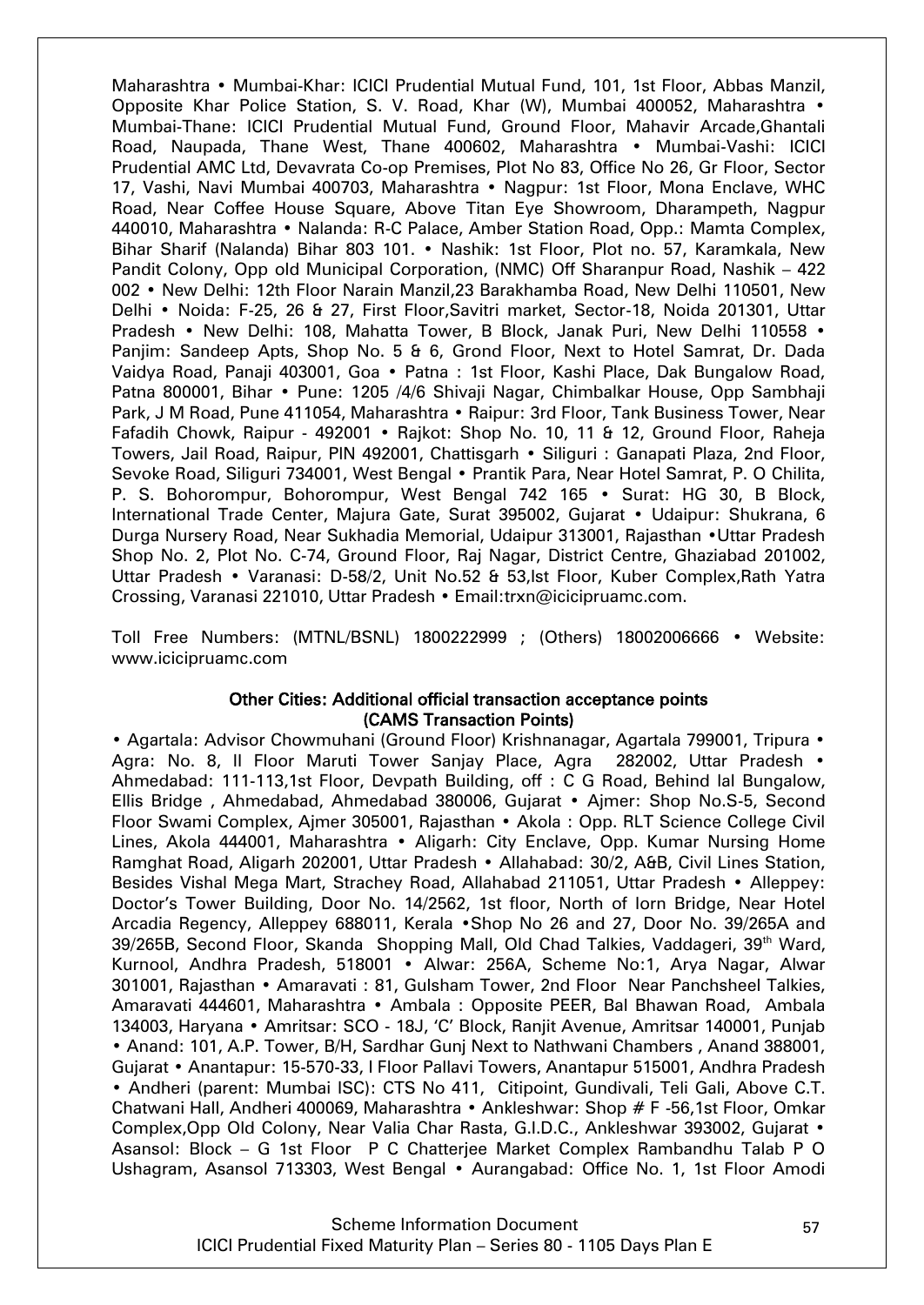Complex Juna Bazar, Aurangabad 431001, Maharashtra • Balasore: B C Sen Road, Balasore 756001, Orissa • Bangalore: Trade Centre, 1st Floor 45, Dikensen Road (Next to Manipal Centre), Bangalore 560042, Karnataka • Bankura: CAMS Service Center, Cinema Road, Nutunganj, Beside Mondal Bakery, P. 0. & Dist. Bankura 722101 • Bareilly: F-62-63, Butler Plaza Civil Lines, Bareilly 243001, Uttar Pradesh • Belgaum: Tanish Tower CTS No. 192/A, Guruwar Peth Tilakwadi, Belgaum 590006, Karnataka • Bellary: CAMS Service centre,# 60/5, Mullangi Compound, Gandhinagar Main Road, (Old Gopalswamy Road), Bellary 583103, Karnataka • Berhampur: First Floor, Upstairs of Aaroon Printers Gandhi Nagar Main Road, Berhampur 760001, Orissa • Bhagalpur: Dr R P Road Khalifabag Chowk, Bhagalpur 812002, Bihar • Bharuch (parent: Ankleshwar TP): F-108, Rangoli Complex Station Road , Bharuch 392001, Gujarat • Bhatinda: 2907 GH,GT Road Near Zila Parishad, Bhatinda 151001, Punjab • Bhavnagar: 305-306, Sterling Point Waghawadi Road Opp. HDFC Bank, Bhavnagar 364002, Gujarat • Bhilai: Shop No. 117,Ground Floor, Khicharia Complex, Opposite IDBI Bank, Nehru Nagar Square, Bhilai 490020, Chattisgarh • Bhilwara: Indraparstha tower Shop Nos 209-213, Second floor, Shyam ki sabji mandi Near Mukharji garden, Bhilwara 311051, Rajasthan • Bhopal: Plot No . 10, 2nd floor, Alankar Complex, Near ICICI Bank, M P Nagar, Zone II, Bhopal 462011, Madhya Pradesh • Bhubaneswar: 101/ 7, Janpath, Unit-III, Bhubaneswar 751001, Orissa • Bhuj: Data Solution, Office No:17 I st Floor Municipal Building Opp Hotel Prince Station Road, Bhuj - Kutch 370001, Gujarat • Bhusawal (Parent: Jalgaon TP): 3, Adelade Apartment Christain Mohala, Behind Gulshan-E-Iran Hotel Amardeep Talkies Road Bhusawal, Bhusawal 425201, Maharashtra • Bikaner: Behind Rajasthan patrika, in front of Vijaya Bank, 1404 Amar Singh Pura, Bikaner 334 001, Rajasthan • Bilaspur: Shop No. B-104, First Floor, Narayan Plaza, Link Road, Bilaspur, (C.G), 495 001 Contact:9203900626 • Bokaro: Mazzanine Floor, F-4, City Centre Sector 4, Bokaro Steel City 827004, Bokaro 827004, Jharkhand • Burdwan: 399, G T Road Basement of Talk of the Town, Burdwan 713101, West Bengal • Calicut: 29/97G 2nd Floor Gulf Air Building Mavoor Road Arayidathupalam, Calicut 673016, Kerala • Chandigarh: Deepak Towers, SCO 154-155, 1st Floor, Sector17-C, Chandigarh 160017, Punjab • Chandrapur: Opp. Mustafa Décor, Near Bangalore Bakery, Kasturba Road, Chandrapur, Maharashtra 442 402. Tel. No. 07172 – 253108 Chennai: Ground Floor No.178/10, Kodambakkam High Road Opp. Hotel Palmgrove Nungambakkam, Chennai 600034, Tamil Nadu • Chennai: 7th floor, Rayala Tower - III,158, Annasalai,Chennai, Chennai 600002, Tamil Nadu • Chennai: Ground floor, Rayala Tower- I,158, Annasalai, Chennai, Chennai 600002, Tamil Nadu • Cochin: 1st Floor, K C Centre, Door No. 42/227-B, Chittoor Road, Opp. North Town Police Station, Kacheripady, Cochin - 682 018. Tel.: (0484) 6060188/6400210 • Coimbatore: Old # 66 New # 86, Lokamanya Street (West) Ground Floor R.S. Puram, Coimbatore 641002, Tamil Nadu • Cuttack: Near Indian Overseas Bank Cantonment Road Mata Math, Cuttack 753001, Orissa • Davenegere: 13, Ist Floor, Akkamahadevi Samaj Complex Church Road P.J.Extension, Devengere 577002, Karnataka • Dehradun: 204/121 Nari Shilp Mandir Marg Old Connaught Place, Dehradun 248001, Uttaranchal • Delhi: CAMS Collection Centre, Flat no.512, Narain Manzil, 23, Barakhamba Road, Connaught Place, New Delhi 110501, New Delhi • Deoghar: S S M Jalan Road Ground floor Opp. Hotel Ashoke Caster Town, Deoghar 814112, Jharkhand • Dhanbad: Urmila Towers Room No: 111(1st Floor) Bank More, Dhanbad 826001, Jharkhand • Dhule: House No. 3140, Opp. Liberty Furniture, Jamnalal Bajaj Road, Near Tower Garden, Dhule 424001 • Durgapur: City Plaza Building, 3rd floor, City Centre, Durgapur 713216, West Bengal • Erode: 197, Seshaiyer Complex Agraharam Street, Erode 638001, Tamil Nadu • Faridhabad: B-49, Ist Floor Nehru Ground Behind Anupam Sweet House NIT, Faridhabad 121001, Haryana • Gaya: C/o Mangalam Press, Near R/O Dr. Binay Kumar Sinha, Bangla Asthan, Ramdhanpur, Bihar. Gaya – 823001 • Ghaziabad: 113/6 I Floor Navyug Market, Gazhiabad 201001, Uttar Pradesh •First Floor, Canara Bank Building, Dhundhi Katra Mirzapur, Uttar Pradesh 231 001, Contact no: 05442 – 220282, Email ID: camsmpr@camsonline.com• F-10, First Wings, Desai Market, Gandhi Road, Bardoli, 394 601, Contact No: 8000791814, Email ID: camsbrd@camsonline.com • Lawande Sarmalkar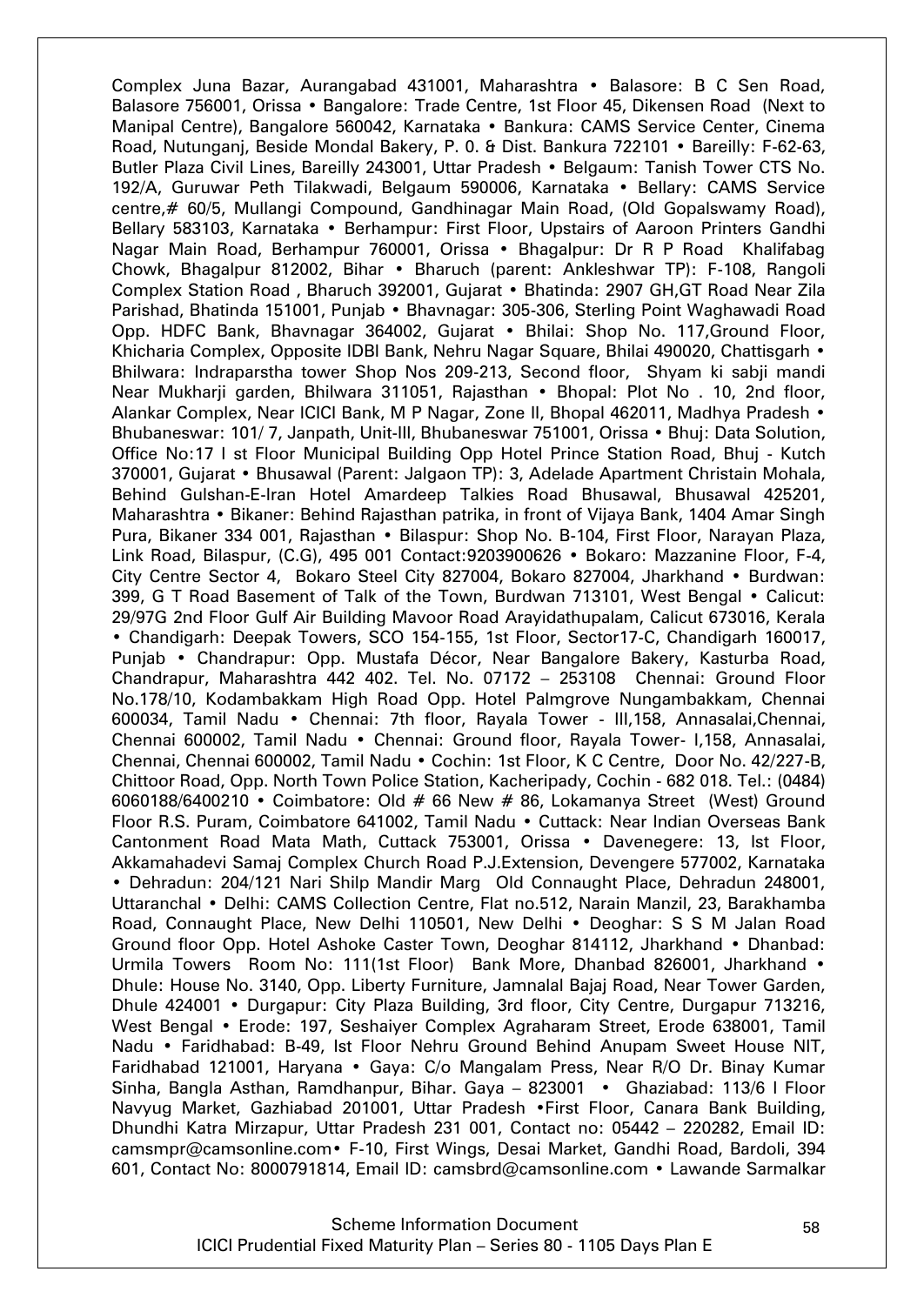Bhavan, 1<sup>st</sup> Floor, Office No. 2, Next to Mahalaxmi temple, Panaji Goa, 403 001 • Goa: No.108, 1st Floor, Gurudutta Bldg Above Weekender M G Road, Panaji (Goa) 403001, Goa • Gondal: Parent CSC - Rajkot,A/177, Kailash Complex, Khedut Decor, Gondal 360311, Gujarat • Gorakhpur: Shop No. 3, Second Floor, The Mall Cross Road, A.D. Chowk Bank Road, Gorakhpur 273001, Uttar Pradesh • Guntur: Door No 5-38-44 5/1 BRODIPET Near Ravi Sankar Hotel, Guntur 522002, Andhra Pradesh • Gurgaon: SCO - 17, 3rd Floor, Sector-14, Gurgaon 122001, Haryana • Guwahati: A.K. Azad Road, Rehabari, Guwahati 781008, Assam •H. No 1-3-110, Rajendra Nagar, Mahabubnagar, Telangana, 509001 •B8, 1<sup>st</sup> floor, Mira Arcade, Library Road, Amreli, 365601• Gwalior: G-6, Global Apartment Phase-II,Opposite Income Tax Office, Kailash Vihar City Centre, Gwalior 474001, Madhya Pradesh •Haridwar – F-3, Hotel Shaurya, New Model Colony, Haridwar, Uttarkhand, 249408 • Hazaribag: Municipal Market Annanda Chowk, Hazaribagh 825301, Jharkhand • Hisar: 12, Opp. Bank of Baroda Red Square Market, Hisar 125001, Haryana • Hubli: No.204 - 205, 1st Floor, " B " Block, Kundagol Complex, Opp. Court, Club Road, Hubli 580029, Karnataka • Hyderabad: 208, II Floor, Jade Arcade Paradise Circle, Secunderabad 500003, Andhra Pradesh • Indore: 101, Shalimar Corporate Centre 8-B, South Tukogunj, Opp.Greenpark, Indore 452001, Madhya Pradesh • Irinjalakuda: CAMS Service Center, XIX/546-P-3, Nakkara Complex, Opp. Municipal Town Hall, Kerala lrinjalakuda-680121 • Jabalpur: 975, Chouksey Chambers, Near Gitanjali School, 4th Bridge, Napier Town, Jabalpur 482001, Madhya Pradesh • Jaipur: R-7, Yudhisthir Marg, C-Scheme Behind Ashok Nagar Police Station, Jaipur 302001, Rajasthan • Jalandhar: 367/8, Central Town Opp. Gurudwara Diwan Asthan, Jalandhar 144001, Punjab • Jalgaon: Rustomji Infotech Services 70, Navipeth Opp. Old Bus Stand, Jalgaon 425001, Maharashtra • Jalna C.C. (Parent: Aurangabad): Shop No 6, Ground Floor, Anand Plaza Complex, Bharat Nagar, Shivaji Putla Road, Jalna 431203, Maharashtra • Jammu: JRDS Heights, Lane Opp. S&S Computers,Near RBI Building, Sector 14, Nanak Nagar, Jammu 180004, Jammu & Kashmir • Jamnagar: 207, Manek Centre, P N Marg, Jamnagar 361001, Gujarat. Tel.: (0288) 6540116 • Jamshedpur: Millennium Tower, "R" Road Room No:15 First Floor, Bistupur, Jamshedpur 831001, Jharkhand • Jhansi: Opp SBI Credit Branch Babu Lal Kharkana Compound Gwalior Road, Jhansi 284001, Uttar Pradesh • Jodhpur: 1/5, Nirmal Tower Ist Chopasani Road, Jodhpur 342003, Rajasthan • Junagadh: Circle Chowk, Near Choksi Bazar Kaman, Gujarat, Junagadh 362001, Gujarat • Kadapa: Bandi Subbaramaiah Complex, D.No:3/1718, Shop No: 8, Raja Reddy Street, Besides Bharathi Junior College, Kadapa 516001, Andhra Pradesh • Kakinada: No.33-1, 44 Sri Sathya Complex Main Road, Kakinada 533001, Andhra Pradesh • Kalyani: A - 1/50, Block - A, Dist Nadia, Kalyani 741235, West Bengal • Kannur: Room No.14/435 Casa Marina Shopping Centre Talap, Kannur 670004, Kerala • Kanpur: I Floor 106 to 108 CITY CENTRE Phase II 63/ 2, The Mall, Kanpur 208001, Uttar Pradesh • Karimnagar: HNo.7-1-257, Upstairs S B H Mangammathota, Karimnagar 505001, Andhra Pradesh • Karnal (Parent: Panipat TP): 7, IInd Floor, Opp Bata Showroom Kunjapura Road, Karnal 132001, Haryana • Karur: # 904, 1st Floor Jawahar Bazaar, Karur 639001, Tamil Nadu • Kharagpur: 623/1 Malancha Main Road, PO Nimpura, Ward No - 19, Kharagpur 721304, West Bengal • Kolhapur: 2 B, 3rd Floor, Ayodhya Towers,Station Road, Kolhapur 416001, Maharashtra •Kolkata – 2A, Ganesh Chandra Avenue, Room No. 3A "Commerce House" (4<sup>th</sup> floor), Kolkata 700013 • Kolkata: Saket Building, 44 Park Street, 2nd Floor, Kolkata 700071, West Bengal •Kadakkan Complex, Opp Central School, Malappuram 670 504• 53, 1<sup>st</sup> Floor, Shastri Market, Sadar Bazar, Firozabad 283 203• Kollam: Kochupilamoodu Junction Near VLC, Beach Road, Kollam 691001, Kerala • Kota: B-33 "Kalyan Bhawan Triangle Part ,Vallabh Nagar, Kota 324007, Rajasthan • Kottayam: Jacob Complex, Building No - Old No-1319F, New No - 2512D, Behind Makkil Centre, Good Sheperd Road, Kottayam - 686001• Kumbakonam: Jailani Complex 47, Mutt Street, Kumbakonam 612001, Tamil Nadu • Kurnool: H.No.43/8, Upstairs Uppini Arcade, N R Peta, Kurnool 518004, Andhra Pradesh • Lucknow: Off # 4,1st Floor,Centre Court Building, 3/C, 5 - Park Road, Hazratganj, Lucknow 226001, Uttar Pradesh • Ludhiana: U/ GF, Prince Market, Green Field Near Traffic Lights, Sarabha Nagar Pulli Pakhowal Road, Ludhiana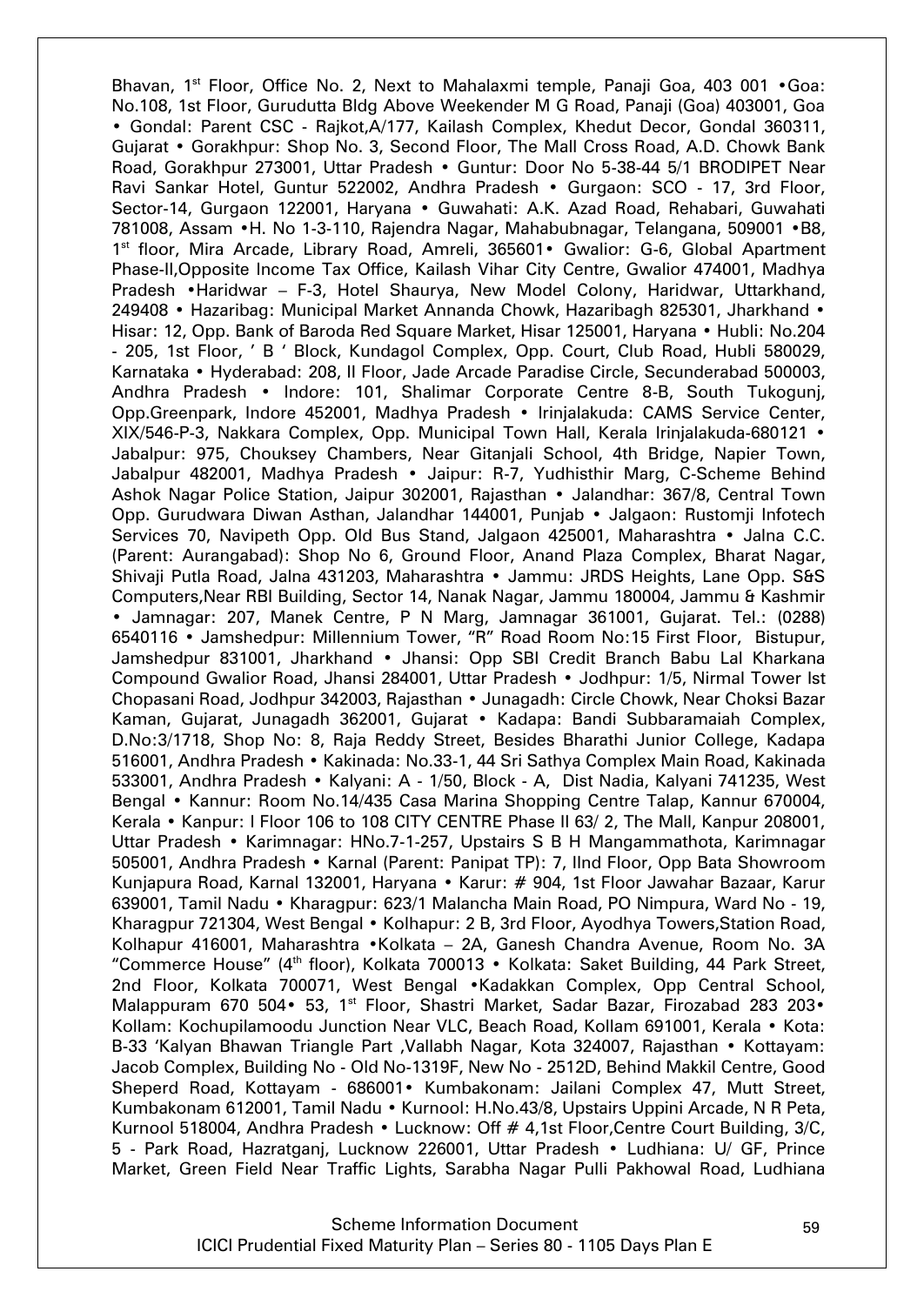141002, Punjab • Madurai: Cams Service Centre, # lst Floor, 278, North Perumal, Maistry Street (Nadar Lane), Madurai 625001, Tamil Nadu • Mangalore: No. G 4 & G 5, Inland Monarch Opp. Karnataka Bank Kadri Main Road, Kadri, Mangalore 575003, Karnataka • Mapusa: Office no.CF-8, 1st Floor, Business Point, Above Bicholim Urban Co-Op Bank Ltd, Angod, Mapusa 403507, Goa • Margao: B 301, Reliance Trade Centre, Opp. Grace Nursing Home, near Café Tato, V. V. Road (Varde Valaulikar), Margao, Goa 403 601 • Meerut: 108 Ist Floor Shivam Plaza Opposite Eves Cinema, Hapur Road, Meerut 250002, Uttar Pradesh • Mehsana: 1st Floor, Subhadra Complex Urban Bank Road, Mehsana 384002, Gujarat • • Moradabad: H 21-22, 1st Floor,Ram Ganga Vihar Shopping Complex, Opposite Sales Tax Office,, Uttar Pradesh • Mumbai: Rajabahdur Compound, Ground Floor Opp Allahabad Bank, Behind ICICI Bank 30, Mumbai Samachar Marg, Fort, Mumbai 400023, Maharashtra • Muzzafarpur: Brahman toli, Durgasthan Gola Road, Muzaffarpur 842001, Bihar • Mysore: No.1, 1st Floor CH.26 7th Main, 5th Cross (Above Trishakthi Medicals) Saraswati Puram, Mysore 570009, Karnataka • Nadiad: F 142, First Floor, Gantakaran Complex, Gunj Bazar, Nadiad 387001, Gujarat • Nagpur: 145 Lendra Park, Behind Indus Ind Bank New Ramdaspeth, Nagpur 440010, Maharashtra • Nagercoil IV Floor, Kalluveettil Shyras Center 47, Court Road, Nagercoil - 629 001 • Nanded: Shop No. 303, 1st Floor, Rajmohd complex, Mani Road Sree nagar, Nanded – 431 605. Tel. No. 9579444034 Nasik: Ruturang Bungalow, 2 Godavari Colony Behind Big Bazar, Near Boys Town School Off College Road, Nasik 422005, Maharashtra • Navsari: CAMS Service Center,16, 1st Floor, Shivani Park, Opp. Shankheswar Complex, Kaliawadi, Navsari, Navasari 396445, Gujarat • Nellore: 97/56, I Floor Immadisetty Towers Ranganayakulapet Road, Santhapet, Nellore 524001, Andhra Pradesh • New Delhi : 304-305 III Floor Kanchenjunga Building 18, Barakhamba Road Cannaugt Place, New Delhi 110501, New Delhi • Noida: CAMS Service centre C-81,1st floor, Sector - 2, Noida, Noida 201301, Uttar Pradesh • Palakkad: 10 / 688, Sreedevi Residency Mettupalayam Street, Palakkad 678001, Kerala • Panipat: 83, Devi Lal Shopping Complex Opp ABN Amro Bank, G.T. Road, Panipat 132103, Haryana • Patiala: 35, New lal Bagh Colony, Patiala 147001, Punjab • Patna: G-3, Ground Floor, Om Vihar Complex, SP Verma Road, Patna 800001, Bihar • Pathankot: 13-A, 1st Floor, Gurjeet Market, Dhangu Road, Pathankot 145001, Punjab • Pondicherry: S-8, 100, Jawaharlal Nehru Street (New Complex, Opp. Indian Coffee House), Pondicherry 605001, Pondichery • Pune: Nirmiti Eminence, Off No. 6, I Floor Opp Abhishek Hotel Mehandale Garage Road Erandawane, Pune 411054, Maharashtra •Pune: Harshal Heights, Shop No. 29, Basement, Opp. Gawade petrol pump, Link Road, Chinchwad, Pune 411 033, Maharashtra • Pune: Ground Floor, Office no. 6, Chetna CHS Ltd, General Thimayya Marg, Camp Pune, 411 011 •Raipur: HIG,C-23, Sector - 1, Devendra Nagar, Raipur 492004, Chattisgarh • Rajahmundry: Cabin 101 D.no 7-27-4 1st Floor Krishna Complex Baruvari Street T Nagar, Rajahmundry 533101, Andhra Pradesh • Rajkot: Office 207 - 210, Everest Building Harihar Chowk, Opp Shastri Maidan, Limda Chowk, Rajkot 360001, Gujarat • Ranchi: 4, HB Road, No: 206, 2nd Floor Shri Lok Complex, Ranchi 834001, Jharkhand • Rohtak: 205, 2ND Floor, Blg. No. 2, Munjal Complex, Delhi Road, Rohtak 124001, Haryana • Rourkela: 1st Floor Mangal Bhawan Phase II Power House Road, Rourkela 769001, Orissa • Saharanpur: I Floor, Krishna Complex Opp. Hathi Gate Court Road, Saharanpur 247001, Uttar Pradesh • Salem: No.2, I Floor Vivekananda Street, New Fairlands, Salem 636016, Tamil Nadu • Sambalpur: C/o Raj Tibrewal & Associates Opp. Town High School, Sansarak, Sambalpur 768001, Orissa • Sangli: Jiveshwar Krupa Bldg, Shop. No. 2, Ground Floor, Tilak Chowk, Harbhat Road, Sangli 416416, Contact No.: 0233-6600510 · Satna: 1<sup>st</sup> Floor, Shri Ram Market, Beside Hotel Pankaj, Birla Road, Satna 485001, Madhya Pradesh •Satara: 117 / A / 3 / 22, Shukrawar Peth Sargam Apartment, Satara 415002, Maharashtra • Shillong: 3rd Floor, RPG Complex, Keating Road, Shillong 793001, Meghalaya, Tel: (0364) 2502511 • Shimla: I Floor, Opp. Panchayat Bhawan Main gate Bus stand, Shimla 171001, Himachal Pradesh • Shimoga: Nethravathi Near Gutti Nursing Home Kuvempu Road, Shimoga 577201, Karnataka • Siliguri: No 7, Swamiji Sarani, Ground Floor Hakimpara, Siliguri 734001, West Bengal • Solapur: 4, Lokhandwala Tower, 144, Sidheshwar Peth, Near Z.P. Opp. Pangal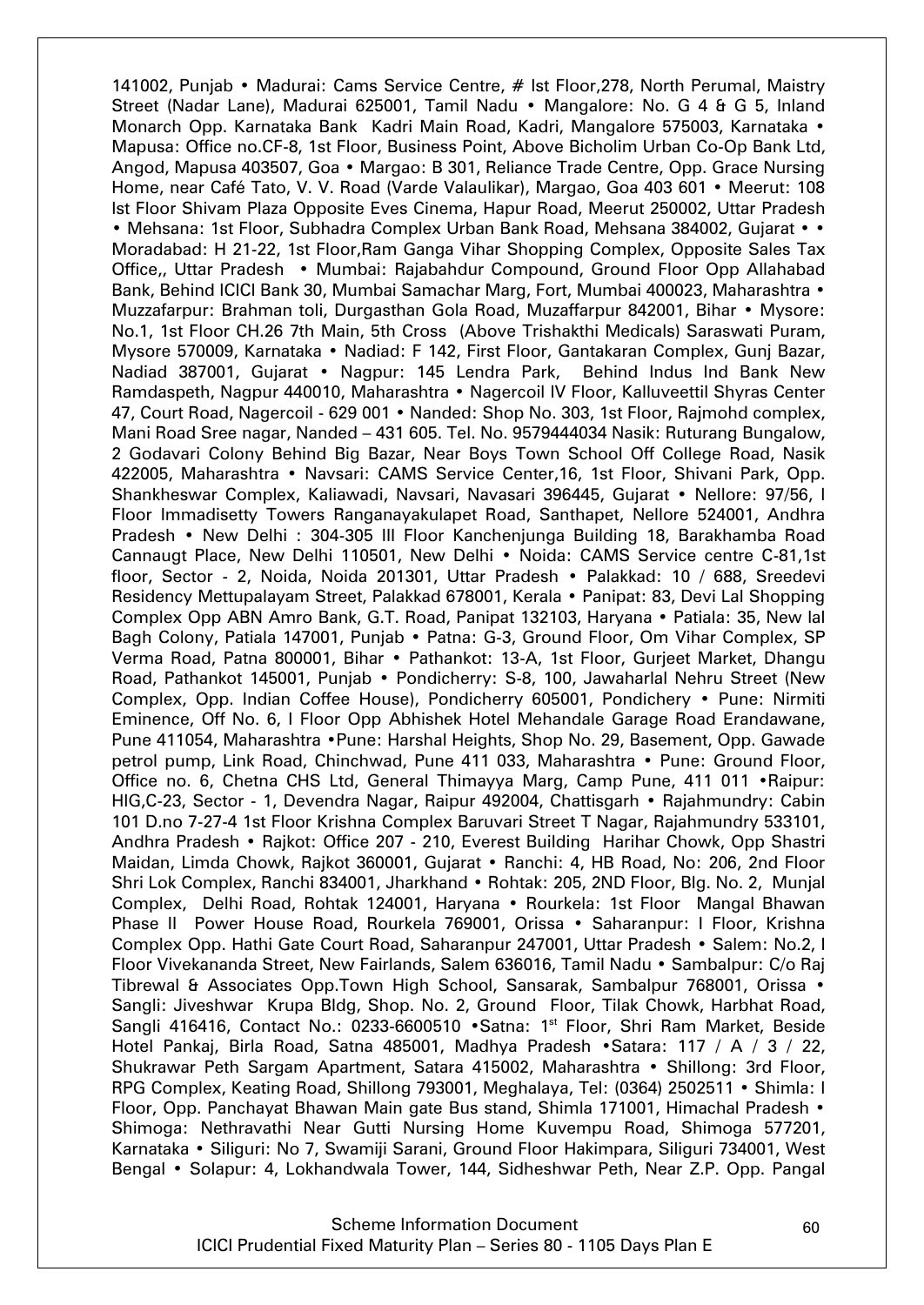High School, Solapur 413001, Maharashtra • Sriganganagar: 18 L Block, Sri Ganganagar 335001, Rajasthan • Srinagar: Near New Era Public School, Rajbagh, Srinagar 190008. Contact no. 0194-2311428. • Sreerampur: CAMS Sreerampur CSC, 102, Alokalaya, Gr Floor, N.S. Avenue, Sreerampur 712 201 • Surat: Office No 2 Ahura -Mazda Complex First Floor, Sadak Street Timalyawad, Nanpura, Surat 395001, Gujarat • Thane – 3<sup>rd</sup> floor, Nalanda Chambers, B Wing, Gokhale Road, Near Hanuman Temple, Naupada, Thane (West) 400 062 • Thiruppur: 1(1), Binny Compound, II Street, Kumaran Road, Thiruppur 641601, Tamil Nadu • Thiruvalla: Central Tower,Above Indian Bank Cross Junction, Tiruvalla 689101, Kerala • Tirunelveli: III Floor, Nellai Plaza 64-D, Madurai Road, Tirunelveli 627001, Tamil Nadu • Tirupathi: Shop No: 6, Door No: 19-10-8 (Opp to Passport Office), AIR Bypass Road Tirupati - 517501, Andhra Pradesh, Tel: (0877) 6561003 • Trichur: Room No. 26 & 27,DEE PEE PLAZA,Kokkalai, Trichur 680001, Kerala • Trichy: No 8, I Floor, 8th Cross West Extn Thillainagar, Trichy 620018, Tamil Nadu • Trivandrum: R S Complex Opposite of LIC Building Pattom PO, Trivandrum 695004, Kerala • Udaipur: 32 Ahinsapuri Fatehpura Circle, Udaipur 313004, Rajasthan • Unjha (Parent: Mehsana): 10/11, Maruti Complex, Opp. B R Marbles, Highway Road, Unjha 384170, Gujarat • Vadodara: 103 Aries Complex, BPC Road, Off R.C. Dutt Road, Alkapuri, Vadodara 390007, Gujarat • Valsad: Ground Floor Yash Kamal -"B" Near Dreamland Theater Tithal Road, Valsad 396001, Gujarat • VAPI: 208, 2nd Floor, Heena Arcade, Opp. Tirupati Tower, Near G.I.D.C., Char Rasata, Vapi 396195, Gujarat • Varanasi: Office no 1, Second floor, Bhawani Market, Building No. D-58/2-A1, Rathyatra, Beside Kuber Complex Varanasi - 221010, Uttar Pradesh • Vellore: No.1, Officers Line, 2nd Floor, MNR Arcade, Opp. ICICI Bank, Krishna Nagar, Vellore 632001, Tamil Nadu • Vijayawada: 40-1-68, Rao & Ratnam Complex Near Chennupati Petrol Pump M.G Road, Labbipet, Vijayawada 520010, Andhra Pradesh • Visakhapatnam: Door No. 48-3-2, Flat No. 2, 1st Floor, Sidhi Plaza, Near Visakha Library, Srinagar, Visakhapatnam – 530 016., Andhra Pradesh • Warangal: A.B.K Mall, Near Old Bus Depot Road, F-7, 1st Floor, Ramnagar, Hanamkonda, Warangal 506001, Andhra Pradesh • Yamuna Nagar: 124-B/R Model Town Yamunanagar, Yamuna Nagar 135001, Haryana.

#### TP Lite Centres

•Ahmednagar: B, 1+3, Krishna Encloave Complex, Near Hotel Natraj, Nagar-Aurangabad Road, Ahmednagar 414001, Maharashtra • Basti: Office # 3, 1st Floor, Jamia Shopping Complex, Opp Pandey School, Station Road, Basti 272002, Uttar Pradesh • Chhindwara: Office No - 1, Parasia Road, Near Mehta Colony, Chhindwara 480001, Madhya Pradesh • Chittorgarh: CAMS Service centre, 3 Ashok Nagar,Near Heera Vatika, Chittorgarh, Chittorgarh 312001, Rajasthan • Darbhanga: Shahi Complex,1st Floor Near RB Memorial hospital, V.I.P. Road, Benta Laheriasarai, Darbhanga 846001, Bihar • Dharmapuri : # 16A/63A, Pidamaneri Road, Near Indoor Stadium, Dharmapuri, Dharmapuri 636701, Tamil Nadu • Dhule : H. No. 1793 / A, J.B. Road, Near Tower Garden, Dhule 424001, Maharashtra • Faizabad: Amar Deep Building, 3/20/14, IInd floor,Niyawan, Faizabad-224001• Gandhidham: S-7, Ratnakala Arcade, Plot No. 231, Ward – 12/B, Gandhidham 370201, Gujarat • Gulbarga: Pal Complex, Ist Floor Opp. City Bus Stop,SuperMarket, Gulbarga 585101, Karnataka • Haldia: 2nd Floor, New Market Complex, Durgachak Post Office, Purba Medinipur District, Haldia 721602, West Bengal • Haldwani: Durga City Centre, Nainital Road Haldwani, Haldwani 263139, Uttaranchal • Himmatnagar: D-78 First Floor, New Durga Bazar, Near Railway Crossing, Himmatnagar 383001, Gujarat • Hoshiarpur: Near Archies Gallery Shimla Pahari Chowk, Hoshiarpur 146001, Punjab • Hosur: No.303, SIPCOT Staff Housing Colony, Hosur 635126, Tamil Nadu • Jaunpur: 248, Fort Road, Near Amber Hotel, Jaunpur 222001, Uttar Pradesh • Katni: 1st Floor, Gurunanak Dharmakanta, Jabalpur Road, Bargawan, Katni 483501, Madhya Pradesh • Khammam: Shop No: 11 - 2 - 31/3, 1st floor, Philips Complex, Balajinagar, Wyra Road, Near Baburao Petrol Bunk, Khammam 507001, Andhra Pradesh • Malda: Daxhinapan Abasan, Opp Lane of Hotel Kalinga, SM Pally, Malda 732101, West Bengal • Manipal: